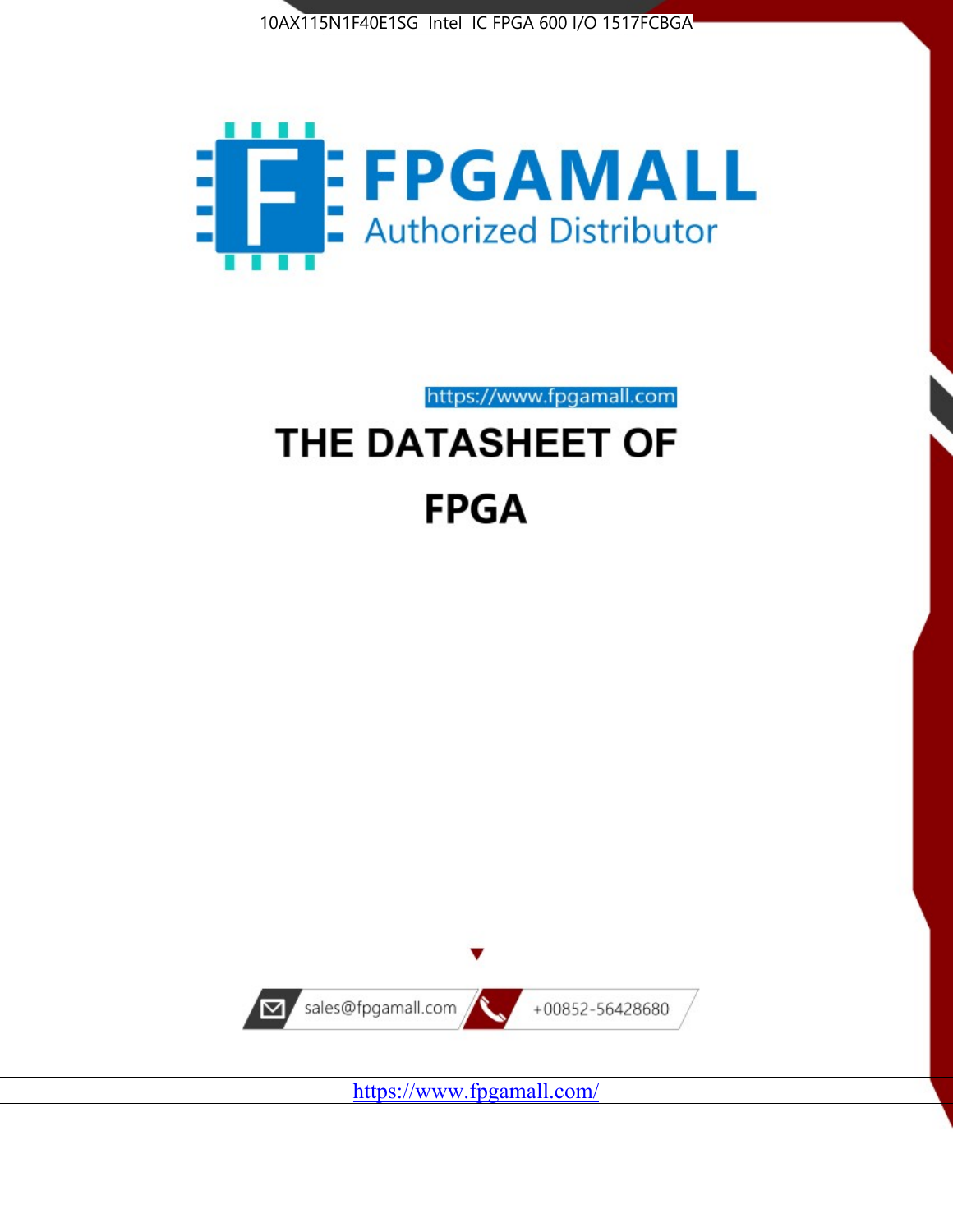10AX115N1F40E1SG Intel IC FPGA 600 I/O 1517FCBGA



# **Intel® Arria® 10 Device Overview**



**A10-OVERVIEW | 2018.12.06** Latest document on the web: **[PDF](https://www.intel.com/content/dam/www/programmable/us/en/pdfs/literature/hb/arria-10/a10_overview.pdf)** | **[HTML](https://www.intel.com/content/www/us/en/programmable/documentation/sam1403480274650.html)**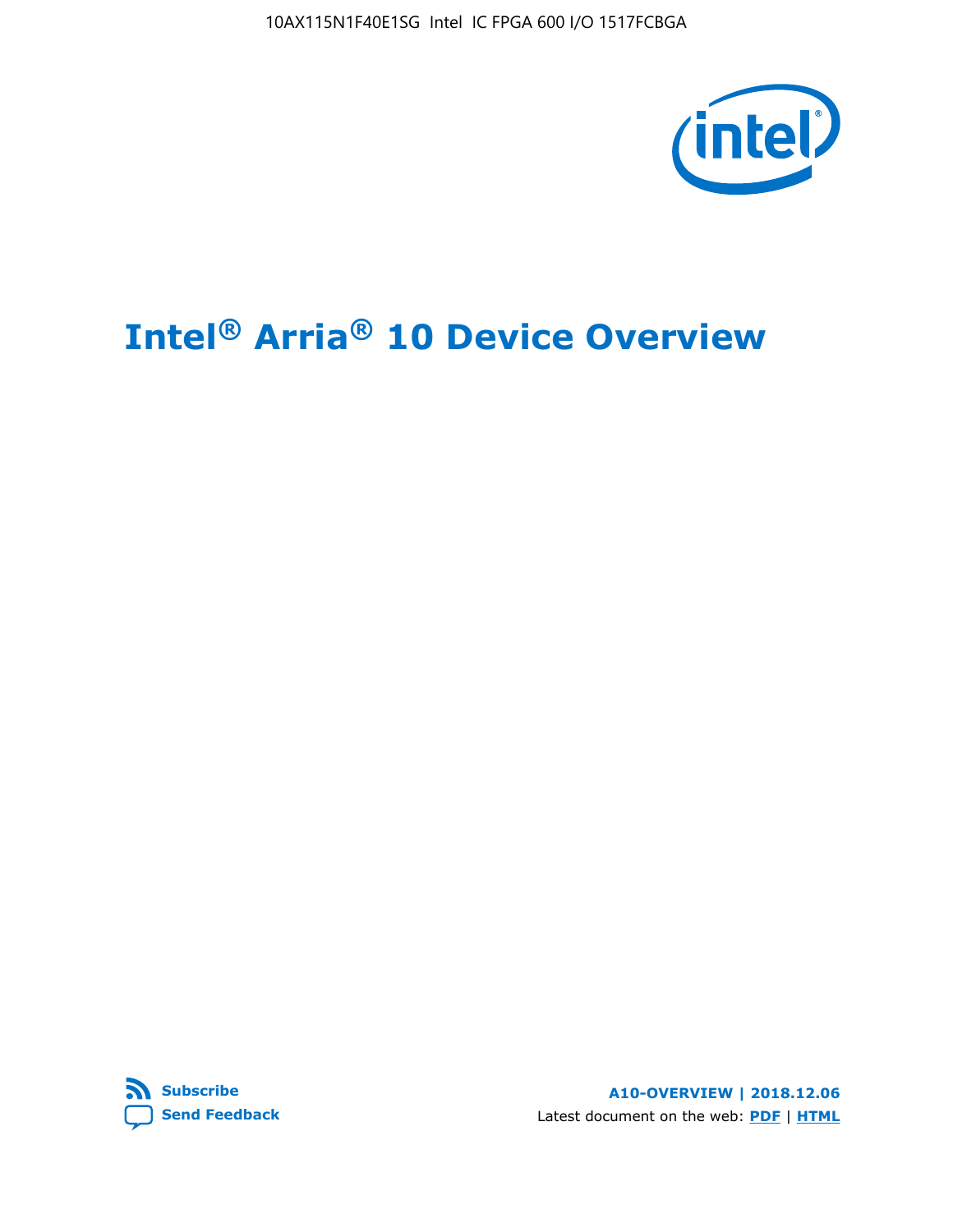

**Contents** 

# **Contents**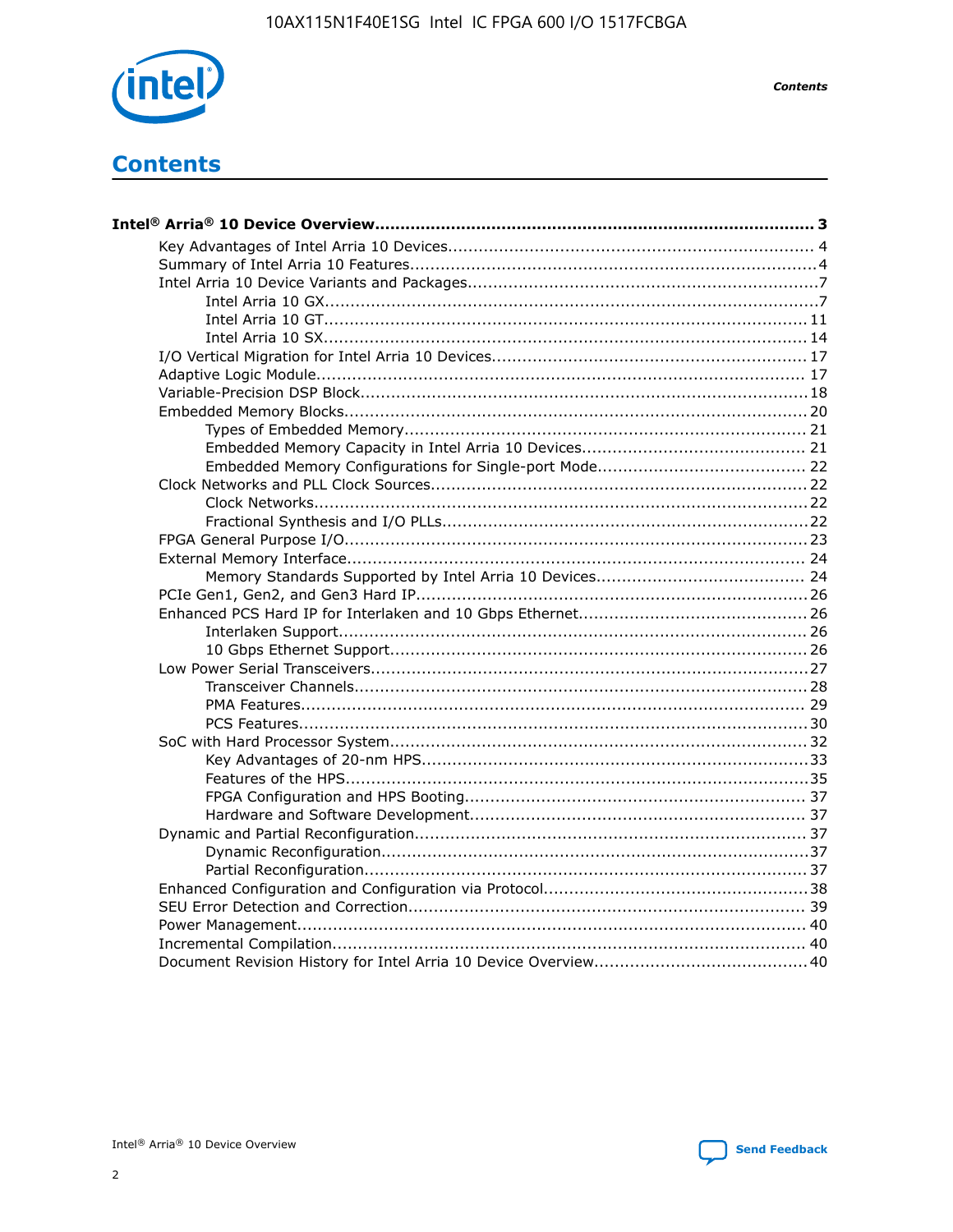**A10-OVERVIEW | 2018.12.06**

**[Send Feedback](mailto:FPGAtechdocfeedback@intel.com?subject=Feedback%20on%20Intel%20Arria%2010%20Device%20Overview%20(A10-OVERVIEW%202018.12.06)&body=We%20appreciate%20your%20feedback.%20In%20your%20comments,%20also%20specify%20the%20page%20number%20or%20paragraph.%20Thank%20you.)**



# **Intel® Arria® 10 Device Overview**

The Intel<sup>®</sup> Arria<sup>®</sup> 10 device family consists of high-performance and power-efficient 20 nm mid-range FPGAs and SoCs.

Intel Arria 10 device family delivers:

- Higher performance than the previous generation of mid-range and high-end FPGAs.
- Power efficiency attained through a comprehensive set of power-saving technologies.

The Intel Arria 10 devices are ideal for high performance, power-sensitive, midrange applications in diverse markets.

| <b>Market</b>         | <b>Applications</b>                                                                                               |
|-----------------------|-------------------------------------------------------------------------------------------------------------------|
| Wireless              | Channel and switch cards in remote radio heads<br>٠<br>Mobile backhaul<br>٠                                       |
| Wireline              | 40G/100G muxponders and transponders<br>٠<br>100G line cards<br>٠<br><b>Bridging</b><br>٠<br>Aggregation<br>٠     |
| <b>Broadcast</b>      | Studio switches<br>٠<br>Servers and transport<br>٠<br>Videoconferencing<br>٠<br>Professional audio and video<br>٠ |
| Computing and Storage | Flash cache<br>٠<br>Cloud computing servers<br>٠<br>Server acceleration<br>٠                                      |
| Medical               | Diagnostic scanners<br>٠<br>Diagnostic imaging<br>٠                                                               |
| Military              | Missile guidance and control<br>٠<br>Radar<br>٠<br>Electronic warfare<br>٠<br>Secure communications<br>٠          |

#### **Table 1. Sample Markets and Ideal Applications for Intel Arria 10 Devices**

#### **Related Information**

- [Intel Arria 10 Device Handbook: Known Issues](http://www.altera.com/support/kdb/solutions/rd07302013_646.html) Lists the planned updates to the *Intel Arria 10 Device Handbook* chapters.
- [Intel Arria 10 GX/GT Device Errata and Design Recommendations](https://www.intel.com/content/www/us/en/programmable/documentation/agz1493851706374.html#yqz1494433888646)
- [Intel Arria 10 SX Device Errata and Design Recommendations](https://www.intel.com/content/www/us/en/programmable/documentation/cru1462832385668.html#cru1462832558642)

Intel Corporation. All rights reserved. Intel, the Intel logo, Altera, Arria, Cyclone, Enpirion, MAX, Nios, Quartus and Stratix words and logos are trademarks of Intel Corporation or its subsidiaries in the U.S. and/or other countries. Intel warrants performance of its FPGA and semiconductor products to current specifications in accordance with Intel's standard warranty, but reserves the right to make changes to any products and services at any time without notice. Intel assumes no responsibility or liability arising out of the application or use of any information, product, or service described herein except as expressly agreed to in writing by Intel. Intel customers are advised to obtain the latest version of device specifications before relying on any published information and before placing orders for products or services. \*Other names and brands may be claimed as the property of others.

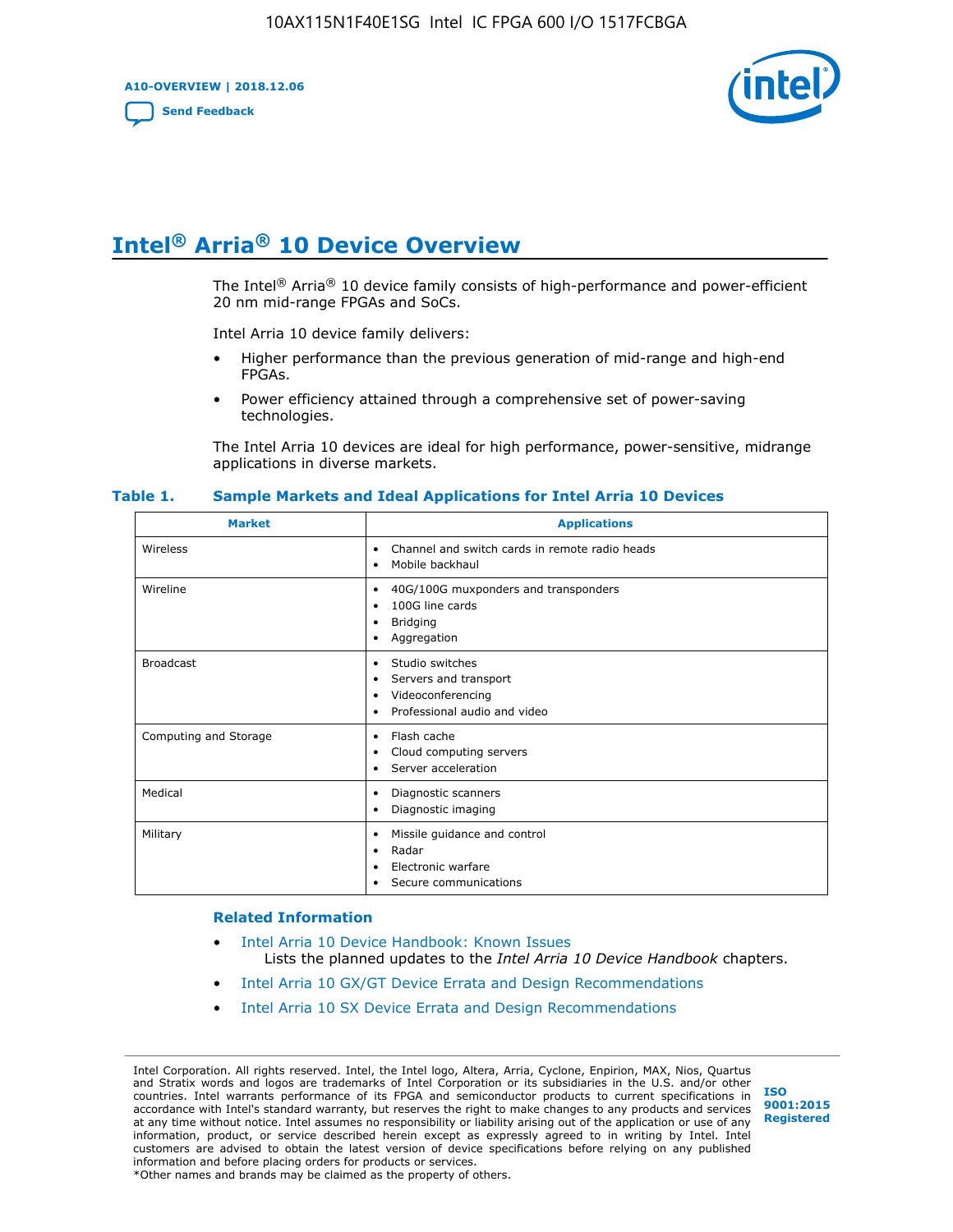

# **Key Advantages of Intel Arria 10 Devices**

# **Table 2. Key Advantages of the Intel Arria 10 Device Family**

| <b>Advantage</b>                                                                                          | <b>Supporting Feature</b>                                                                                                                                                                                                                                                                                                |
|-----------------------------------------------------------------------------------------------------------|--------------------------------------------------------------------------------------------------------------------------------------------------------------------------------------------------------------------------------------------------------------------------------------------------------------------------|
| Enhanced core architecture                                                                                | Built on TSMC's 20 nm process technology<br>٠<br>60% higher performance than the previous generation of mid-range FPGAs<br>٠<br>15% higher performance than the fastest previous-generation FPGA<br>٠                                                                                                                    |
| High-bandwidth integrated<br>transceivers                                                                 | Short-reach rates up to 25.8 Gigabits per second (Gbps)<br>٠<br>Backplane capability up to 12.5 Gbps<br>٠<br>Integrated 10GBASE-KR and 40GBASE-KR4 Forward Error Correction (FEC)<br>٠                                                                                                                                   |
| Improved logic integration and<br>hard IP blocks                                                          | 8-input adaptive logic module (ALM)<br>٠<br>Up to 65.6 megabits (Mb) of embedded memory<br>٠<br>Variable-precision digital signal processing (DSP) blocks<br>Fractional synthesis phase-locked loops (PLLs)<br>Hard PCI Express Gen3 IP blocks<br>Hard memory controllers and PHY up to 2,400 Megabits per second (Mbps) |
| Second generation hard<br>processor system (HPS) with<br>integrated ARM* Cortex*-A9*<br>MPCore* processor | Tight integration of a dual-core ARM Cortex-A9 MPCore processor, hard IP, and an<br>٠<br>FPGA in a single Intel Arria 10 system-on-a-chip (SoC)<br>Supports over 128 Gbps peak bandwidth with integrated data coherency between<br>$\bullet$<br>the processor and the FPGA fabric                                        |
| Advanced power savings                                                                                    | Comprehensive set of advanced power saving features<br>٠<br>Power-optimized MultiTrack routing and core architecture<br>٠<br>Up to 40% lower power compared to previous generation of mid-range FPGAs<br>Up to 60% lower power compared to previous generation of high-end FPGAs                                         |

# **Summary of Intel Arria 10 Features**

## **Table 3. Summary of Features for Intel Arria 10 Devices**

| <b>Feature</b>                  | <b>Description</b>                                                                                                                                                                                                                                                                                                                                                                                           |
|---------------------------------|--------------------------------------------------------------------------------------------------------------------------------------------------------------------------------------------------------------------------------------------------------------------------------------------------------------------------------------------------------------------------------------------------------------|
| Technology                      | TSMC's 20-nm SoC process technology<br>Allows operation at a lower $V_{\text{CC}}$ level of 0.82 V instead of the 0.9 V standard $V_{\text{CC}}$ core voltage                                                                                                                                                                                                                                                |
| Packaging                       | 1.0 mm ball-pitch Fineline BGA packaging<br>٠<br>0.8 mm ball-pitch Ultra Fineline BGA packaging<br>Multiple devices with identical package footprints for seamless migration between different<br><b>FPGA</b> densities<br>Devices with compatible package footprints allow migration to next generation high-end<br>Stratix <sup>®</sup> 10 devices<br>RoHS, leaded $(1)$ , and lead-free (Pb-free) options |
| High-performance<br>FPGA fabric | Enhanced 8-input ALM with four registers<br>Improved multi-track routing architecture to reduce congestion and improve compilation time<br>Hierarchical core clocking architecture<br>Fine-grained partial reconfiguration                                                                                                                                                                                   |
| Internal memory<br>blocks       | M20K-20-Kb memory blocks with hard error correction code (ECC)<br>Memory logic array block (MLAB)-640-bit memory                                                                                                                                                                                                                                                                                             |
|                                 | continued                                                                                                                                                                                                                                                                                                                                                                                                    |



<sup>(1)</sup> Contact Intel for availability.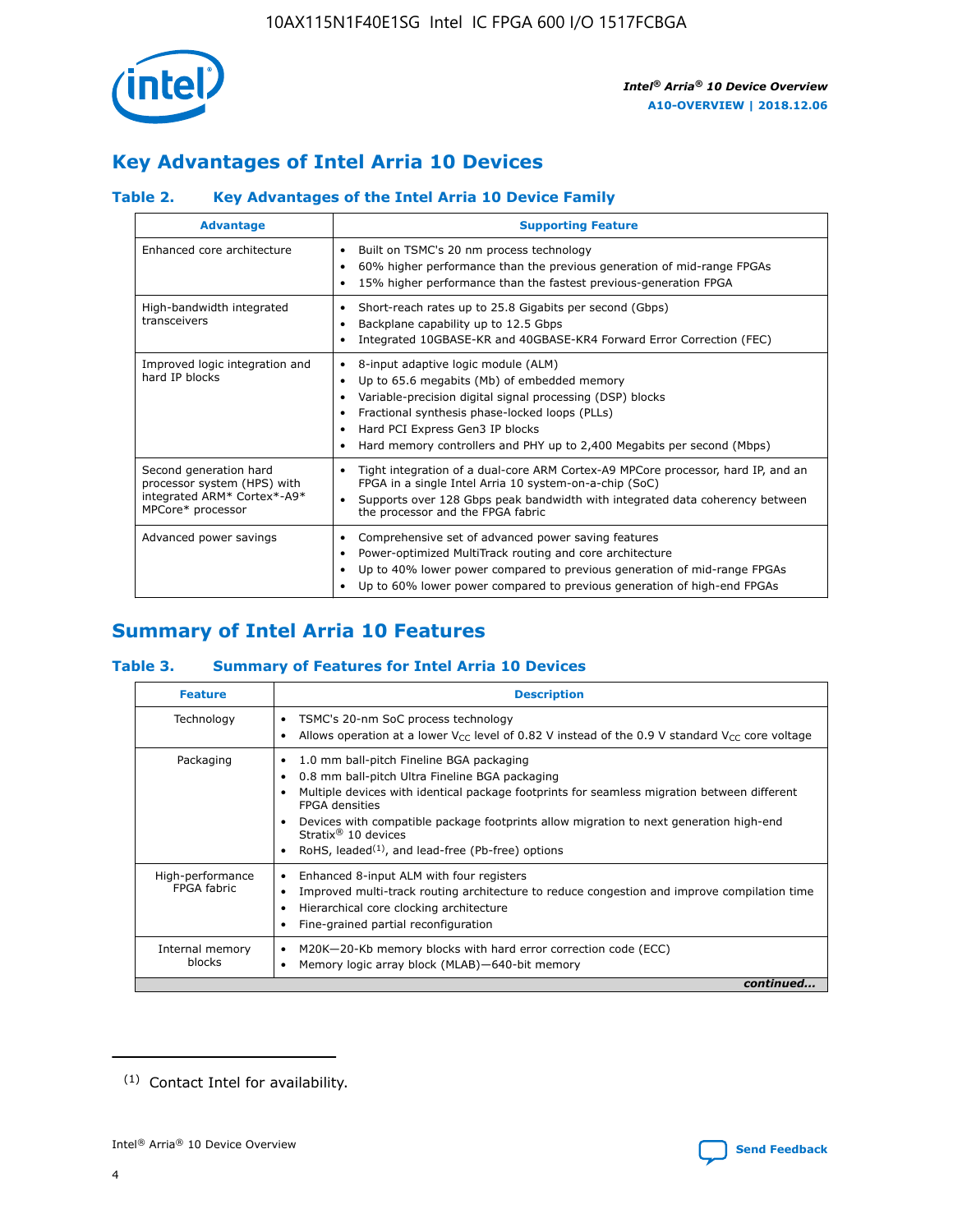$\mathsf{r}$ 



| <b>Feature</b>                         |                                                                                                                | <b>Description</b>                                                                                                                                                                                                                                                                                                                                                                                                                                                                                                                                                                                                                                                                                                                                                                                                                          |
|----------------------------------------|----------------------------------------------------------------------------------------------------------------|---------------------------------------------------------------------------------------------------------------------------------------------------------------------------------------------------------------------------------------------------------------------------------------------------------------------------------------------------------------------------------------------------------------------------------------------------------------------------------------------------------------------------------------------------------------------------------------------------------------------------------------------------------------------------------------------------------------------------------------------------------------------------------------------------------------------------------------------|
| Embedded Hard IP<br>blocks             | Variable-precision DSP                                                                                         | Native support for signal processing precision levels from $18 \times 19$ to<br>$\bullet$<br>54 x 54<br>Native support for 27 x 27 multiplier mode<br>64-bit accumulator and cascade for systolic finite impulse responses<br>(FIRs)<br>Internal coefficient memory banks<br>٠<br>Preadder/subtractor for improved efficiency<br>Additional pipeline register to increase performance and reduce<br>power<br>Supports floating point arithmetic:<br>- Perform multiplication, addition, subtraction, multiply-add,<br>multiply-subtract, and complex multiplication.<br>- Supports multiplication with accumulation capability, cascade<br>summation, and cascade subtraction capability.<br>- Dynamic accumulator reset control.<br>- Support direct vector dot and complex multiplication chaining<br>multiply floating point DSP blocks. |
|                                        | Memory controller                                                                                              | DDR4, DDR3, and DDR3L                                                                                                                                                                                                                                                                                                                                                                                                                                                                                                                                                                                                                                                                                                                                                                                                                       |
|                                        | PCI Express*                                                                                                   | PCI Express (PCIe*) Gen3 (x1, x2, x4, or x8), Gen2 (x1, x2, x4, or x8)<br>and Gen1 (x1, x2, x4, or x8) hard IP with complete protocol stack,<br>endpoint, and root port                                                                                                                                                                                                                                                                                                                                                                                                                                                                                                                                                                                                                                                                     |
|                                        | Transceiver I/O                                                                                                | 10GBASE-KR/40GBASE-KR4 Forward Error Correction (FEC)<br>PCS hard IPs that support:<br>- 10-Gbps Ethernet (10GbE)<br>- PCIe PIPE interface<br>- Interlaken<br>- Gbps Ethernet (GbE)<br>- Common Public Radio Interface (CPRI) with deterministic latency<br>support<br>- Gigabit-capable passive optical network (GPON) with fast lock-<br>time support<br>13.5G JESD204b<br>$\bullet$<br>8B/10B, 64B/66B, 64B/67B encoders and decoders<br>Custom mode support for proprietary protocols                                                                                                                                                                                                                                                                                                                                                   |
| Core clock networks                    | $\bullet$<br>$\bullet$                                                                                         | Up to 800 MHz fabric clocking, depending on the application:<br>- 667 MHz external memory interface clocking with 2,400 Mbps DDR4 interface<br>- 800 MHz LVDS interface clocking with 1,600 Mbps LVDS interface<br>Global, regional, and peripheral clock networks<br>Clock networks that are not used can be gated to reduce dynamic power                                                                                                                                                                                                                                                                                                                                                                                                                                                                                                 |
| Phase-locked loops<br>(PLLs)           | High-resolution fractional synthesis PLLs:<br>$\bullet$<br>Integer PLLs:<br>- Adjacent to general purpose I/Os | - Precision clock synthesis, clock delay compensation, and zero delay buffering (ZDB)<br>- Support integer mode and fractional mode<br>- Fractional mode support with third-order delta-sigma modulation<br>- Support external memory and LVDS interfaces                                                                                                                                                                                                                                                                                                                                                                                                                                                                                                                                                                                   |
| FPGA General-purpose<br>$I/Os$ (GPIOs) | On-chip termination (OCT)<br>$\bullet$                                                                         | 1.6 Gbps LVDS-every pair can be configured as receiver or transmitter<br>1.2 V to 3.0 V single-ended LVTTL/LVCMOS interfacing                                                                                                                                                                                                                                                                                                                                                                                                                                                                                                                                                                                                                                                                                                               |
| <b>External Memory</b><br>Interface    |                                                                                                                | Hard memory controller- DDR4, DDR3, and DDR3L support<br>$-$ DDR4 $-$ speeds up to 1,200 MHz/2,400 Mbps<br>- DDR3-speeds up to 1,067 MHz/2,133 Mbps<br>Soft memory controller—provides support for RLDRAM $3^{(2)}$ , QDR IV $(2^2)$ , and QDR II+<br>continued                                                                                                                                                                                                                                                                                                                                                                                                                                                                                                                                                                             |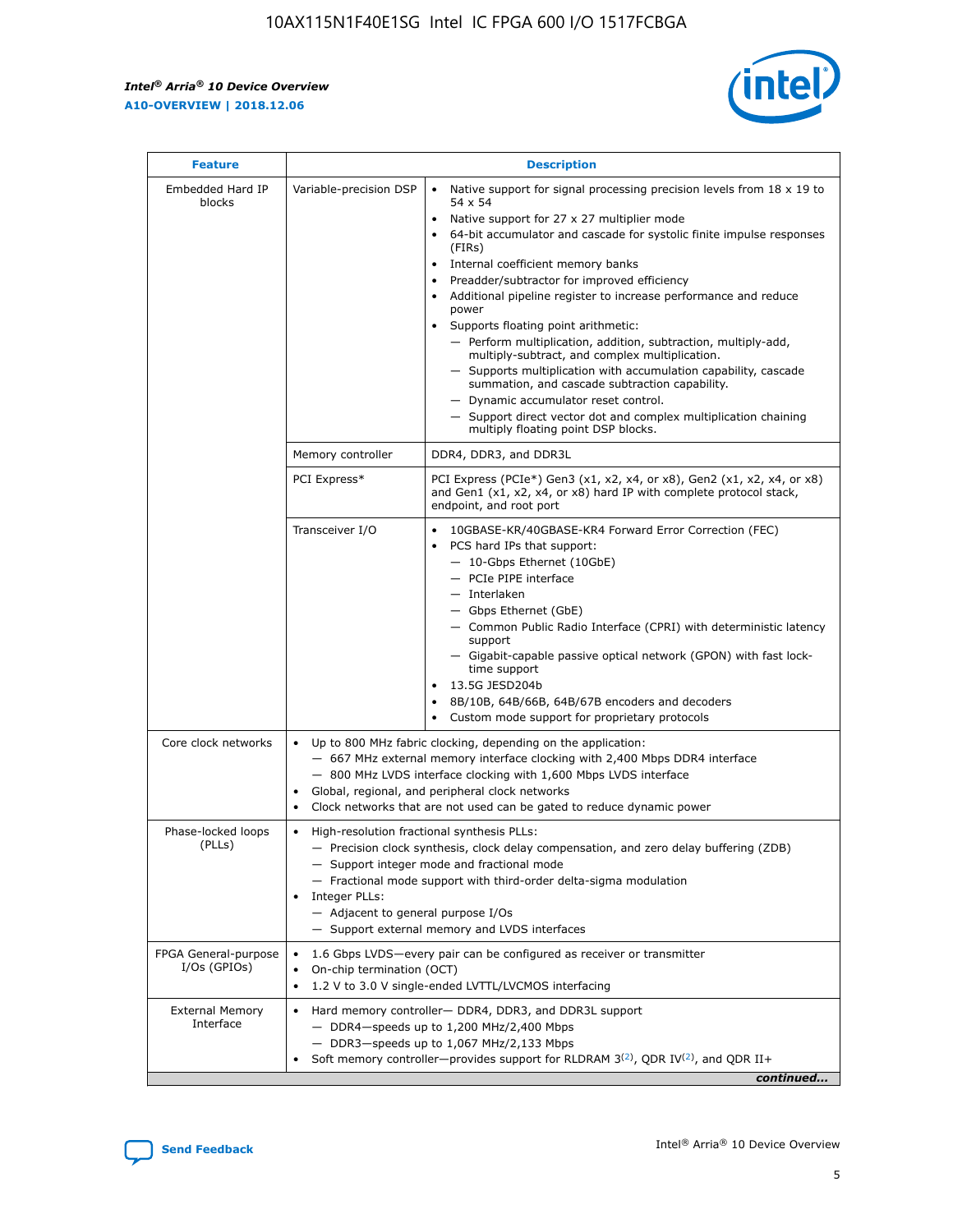

| <b>Feature</b>                                    | <b>Description</b>                                                                                                                                                                                                                                                                                                                                                                                                                                                                                                                                                                                                                         |  |  |  |  |  |  |  |
|---------------------------------------------------|--------------------------------------------------------------------------------------------------------------------------------------------------------------------------------------------------------------------------------------------------------------------------------------------------------------------------------------------------------------------------------------------------------------------------------------------------------------------------------------------------------------------------------------------------------------------------------------------------------------------------------------------|--|--|--|--|--|--|--|
| Low-power serial<br>transceivers                  | • Continuous operating range:<br>- Intel Arria 10 GX-1 Gbps to 17.4 Gbps<br>- Intel Arria 10 GT-1 Gbps to 25.8 Gbps<br>Backplane support:<br>$-$ Intel Arria 10 GX-up to 12.5<br>- Intel Arria 10 GT-up to 12.5<br>Extended range down to 125 Mbps with oversampling<br>ATX transmit PLLs with user-configurable fractional synthesis capability<br>Electronic Dispersion Compensation (EDC) support for XFP, SFP+, QSFP, and CFP optical<br>module<br>• Adaptive linear and decision feedback equalization<br>Transmitter pre-emphasis and de-emphasis<br>$\bullet$<br>Dynamic partial reconfiguration of individual transceiver channels |  |  |  |  |  |  |  |
| <b>HPS</b><br>(Intel Arria 10 SX<br>devices only) | Dual-core ARM Cortex-A9 MPCore processor-1.2 GHz CPU with<br>Processor and system<br>$\bullet$<br>1.5 GHz overdrive capability<br>256 KB on-chip RAM and 64 KB on-chip ROM<br>System peripherals-general-purpose timers, watchdog timers, direct<br>memory access (DMA) controller, FPGA configuration manager, and<br>clock and reset managers<br>Security features-anti-tamper, secure boot, Advanced Encryption<br>$\bullet$<br>Standard (AES) and authentication (SHA)<br>ARM CoreSight* JTAG debug access port, trace port, and on-chip<br>trace storage                                                                              |  |  |  |  |  |  |  |
|                                                   | <b>External interfaces</b><br>Hard memory interface-Hard memory controller (2,400 Mbps DDR4,<br>$\bullet$<br>and 2,133 Mbps DDR3), Quad serial peripheral interface (QSPI) flash<br>controller, NAND flash controller, direct memory access (DMA)<br>controller, Secure Digital/MultiMediaCard (SD/MMC) controller<br>Communication interface-10/100/1000 Ethernet media access<br>$\bullet$<br>control (MAC), USB On-The-GO (OTG) controllers, I <sup>2</sup> C controllers,<br>UART 16550, serial peripheral interface (SPI), and up to 62<br>HPS GPIO interfaces (48 direct-share I/Os)                                                 |  |  |  |  |  |  |  |
|                                                   | High-performance ARM AMBA* AXI bus bridges that support<br>Interconnects to core<br>$\bullet$<br>simultaneous read and write<br>HPS-FPGA bridges-include the FPGA-to-HPS, HPS-to-FPGA, and<br>$\bullet$<br>lightweight HPS-to-FPGA bridges that allow the FPGA fabric to issue<br>transactions to slaves in the HPS, and vice versa<br>Configuration bridge that allows HPS configuration manager to<br>configure the core logic via dedicated 32-bit configuration port<br>FPGA-to-HPS SDRAM controller bridge-provides configuration<br>interfaces for the multiport front end (MPFE) of the HPS SDRAM<br>controller                     |  |  |  |  |  |  |  |
| Configuration                                     | Tamper protection—comprehensive design protection to protect your valuable IP investments<br>Enhanced 256-bit advanced encryption standard (AES) design security with authentication<br>٠<br>Configuration via protocol (CvP) using PCIe Gen1, Gen2, or Gen3<br>continued                                                                                                                                                                                                                                                                                                                                                                  |  |  |  |  |  |  |  |

<sup>(2)</sup> Intel Arria 10 devices support this external memory interface using hard PHY with soft memory controller.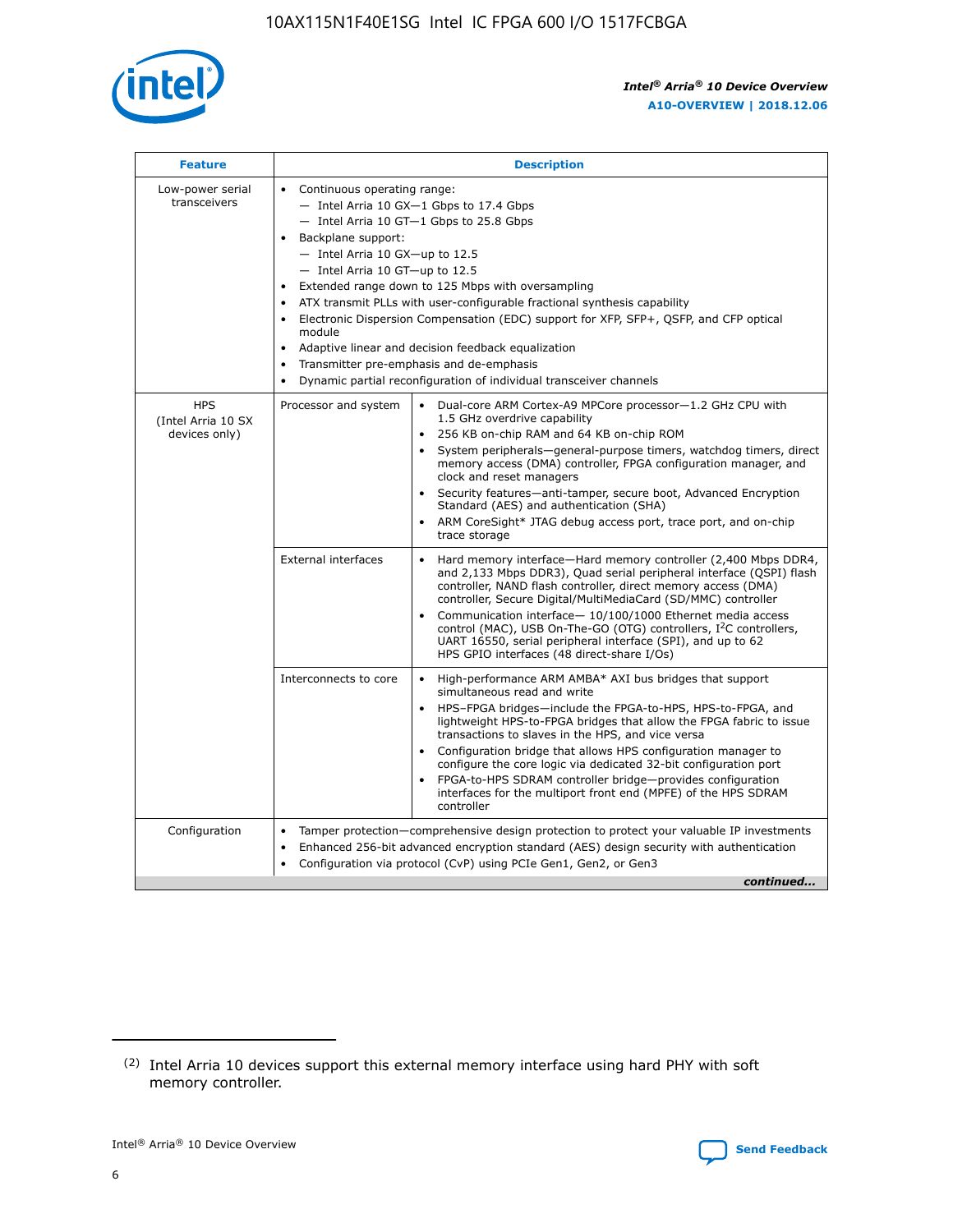

| <b>Feature</b>     | <b>Description</b>                                                                                                                                                                                                            |
|--------------------|-------------------------------------------------------------------------------------------------------------------------------------------------------------------------------------------------------------------------------|
|                    | Dynamic reconfiguration of the transceivers and PLLs<br>Fine-grained partial reconfiguration of the core fabric<br>Active Serial x4 Interface<br>$\bullet$                                                                    |
| Power management   | SmartVID<br>Low static power device options<br>Programmable Power Technology<br>Intel Quartus <sup>®</sup> Prime integrated power analysis                                                                                    |
| Software and tools | Intel Quartus Prime design suite<br>Transceiver toolkit<br>$\bullet$<br>Platform Designer system integration tool<br>DSP Builder for Intel FPGAs<br>OpenCL <sup>™</sup> support<br>Intel SoC FPGA Embedded Design Suite (EDS) |

## **Related Information**

[Intel Arria 10 Transceiver PHY Overview](https://www.intel.com/content/www/us/en/programmable/documentation/nik1398707230472.html#nik1398706768037) Provides details on Intel Arria 10 transceivers.

# **Intel Arria 10 Device Variants and Packages**

#### **Table 4. Device Variants for the Intel Arria 10 Device Family**

| <b>Variant</b>    | <b>Description</b>                                                                                                                                                                                                     |
|-------------------|------------------------------------------------------------------------------------------------------------------------------------------------------------------------------------------------------------------------|
| Intel Arria 10 GX | FPGA featuring 17.4 Gbps transceivers for short reach applications with 12.5 backplane driving<br>capability.                                                                                                          |
| Intel Arria 10 GT | FPGA featuring:<br>17.4 Gbps transceivers for short reach applications with 12.5 backplane driving capability.<br>25.8 Gbps transceivers for supporting CAUI-4 and CEI-25G applications with CFP2 and CFP4<br>modules. |
| Intel Arria 10 SX | SoC integrating ARM-based HPS and FPGA featuring 17.4 Gbps transceivers for short reach<br>applications with 12.5 backplane driving capability.                                                                        |

# **Intel Arria 10 GX**

This section provides the available options, maximum resource counts, and package plan for the Intel Arria 10 GX devices.

The information in this section is correct at the time of publication. For the latest information and to get more details, refer to the Intel FPGA Product Selector.

### **Related Information**

#### [Intel FPGA Product Selector](http://www.altera.com/products/selector/psg-selector.html) Provides the latest information on Intel products.

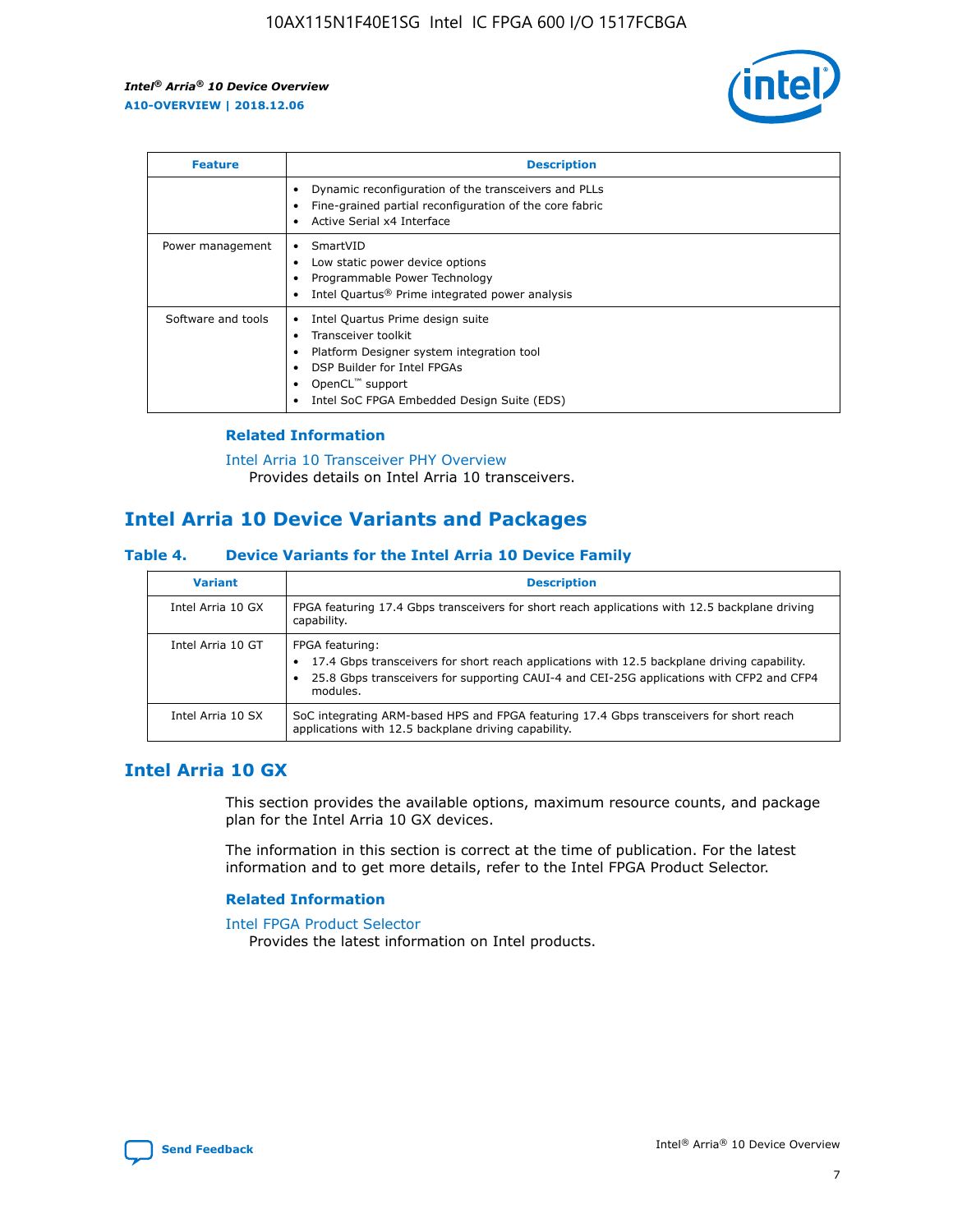

# **Available Options**





#### **Related Information**

[Transceiver Performance for Intel Arria 10 GX/SX Devices](https://www.intel.com/content/www/us/en/programmable/documentation/mcn1413182292568.html#mcn1413213965502) Provides more information about the transceiver speed grade.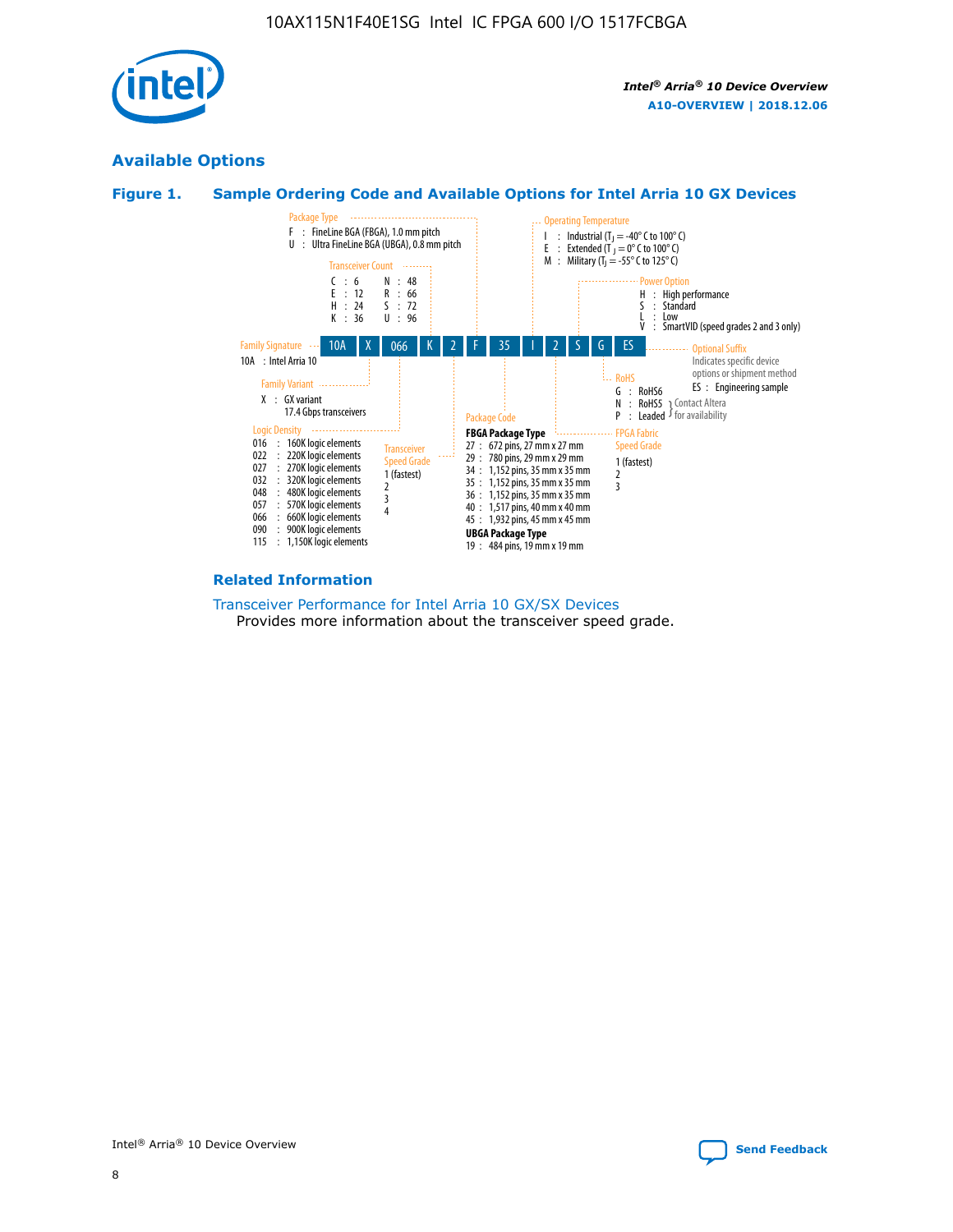

## **Maximum Resources**

#### **Table 5. Maximum Resource Counts for Intel Arria 10 GX Devices (GX 160, GX 220, GX 270, GX 320, and GX 480)**

| <b>Resource</b>              |                         | <b>Product Line</b> |                                                 |                |                |                |  |  |  |
|------------------------------|-------------------------|---------------------|-------------------------------------------------|----------------|----------------|----------------|--|--|--|
|                              |                         | <b>GX 160</b>       | <b>GX 220</b><br><b>GX 270</b><br><b>GX 320</b> |                |                | <b>GX 480</b>  |  |  |  |
| Logic Elements (LE) (K)      |                         | 160                 | 220                                             | 270            | 320            | 480            |  |  |  |
| <b>ALM</b>                   |                         | 61,510              | 80,330                                          | 101,620        | 119,900        | 183,590        |  |  |  |
| Register                     |                         | 246,040             | 406,480<br>321,320                              |                | 479,600        | 734,360        |  |  |  |
| Memory (Kb)                  | M <sub>20</sub> K       | 8,800               | 11,740                                          | 15,000         | 17,820         | 28,620         |  |  |  |
|                              | <b>MLAB</b>             | 1,050               | 1,690<br>2,452                                  |                | 2,727          | 4,164          |  |  |  |
| Variable-precision DSP Block |                         | 156                 | 192                                             | 830            | 985            | 1,368          |  |  |  |
| 18 x 19 Multiplier           |                         | 312                 | 384                                             | 1,970<br>1,660 |                | 2,736          |  |  |  |
| PLL                          | Fractional<br>Synthesis | 6                   | 6                                               | 8              | 8              | 12             |  |  |  |
|                              | I/O                     | 6                   | 6                                               | 8              | 8              | 12             |  |  |  |
| 17.4 Gbps Transceiver        |                         | 12                  | 12                                              | 24             | 24             | 36             |  |  |  |
| GPIO <sup>(3)</sup>          |                         | 288                 | 288                                             | 384            | 384            | 492            |  |  |  |
| LVDS Pair $(4)$              |                         | 120                 | 120                                             | 168            | 168            | 222            |  |  |  |
| PCIe Hard IP Block           |                         | 1                   | 1                                               | 2              | $\overline{2}$ | $\overline{2}$ |  |  |  |
| Hard Memory Controller       |                         | 6                   | 6                                               | 8              | 8              |                |  |  |  |

<sup>(4)</sup> Each LVDS I/O pair can be used as differential input or output.



<sup>(3)</sup> The number of GPIOs does not include transceiver I/Os. In the Intel Quartus Prime software, the number of user I/Os includes transceiver I/Os.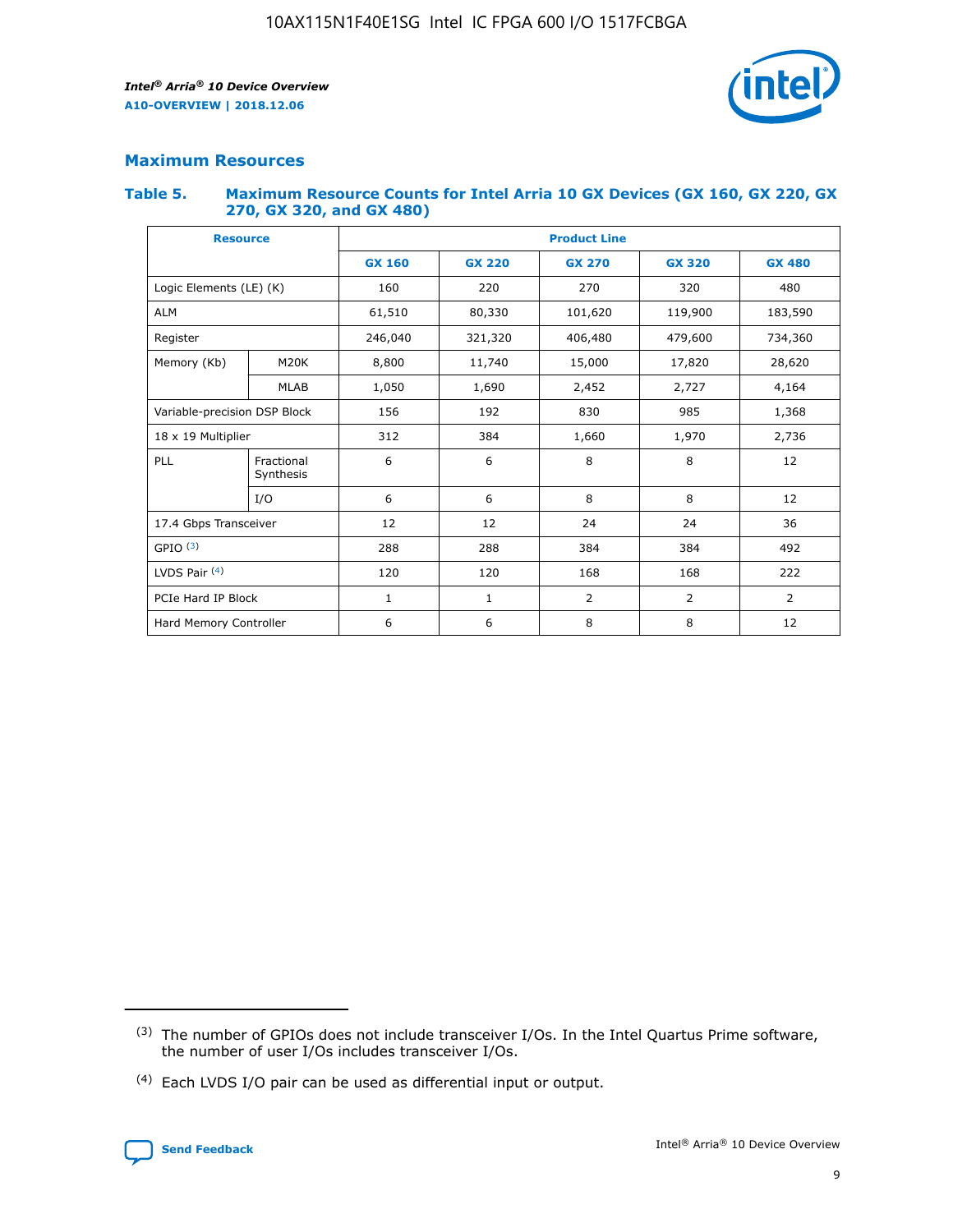

## **Table 6. Maximum Resource Counts for Intel Arria 10 GX Devices (GX 570, GX 660, GX 900, and GX 1150)**

|                              | <b>Resource</b>         | <b>Product Line</b> |                |                |                |  |  |  |
|------------------------------|-------------------------|---------------------|----------------|----------------|----------------|--|--|--|
|                              |                         | <b>GX 570</b>       | <b>GX 660</b>  | <b>GX 900</b>  | <b>GX 1150</b> |  |  |  |
| Logic Elements (LE) (K)      |                         | 570                 | 660            | 900            | 1,150          |  |  |  |
| <b>ALM</b>                   |                         | 217,080             | 251,680        | 339,620        | 427,200        |  |  |  |
| Register                     |                         | 868,320             | 1,006,720      | 1,358,480      | 1,708,800      |  |  |  |
| Memory (Kb)                  | <b>M20K</b>             | 36,000              | 42,620         | 48,460         | 54,260         |  |  |  |
|                              | <b>MLAB</b>             | 5,096               | 5,788          | 9,386          | 12,984         |  |  |  |
| Variable-precision DSP Block |                         | 1,523               | 1,687          | 1,518          | 1,518          |  |  |  |
| 18 x 19 Multiplier           |                         | 3,046               | 3,374          | 3,036          | 3,036          |  |  |  |
| PLL                          | Fractional<br>Synthesis | 16                  | 16             | 32             | 32             |  |  |  |
|                              | I/O                     | 16                  | 16             | 16             | 16             |  |  |  |
| 17.4 Gbps Transceiver        |                         | 48                  | 48<br>96       |                | 96             |  |  |  |
| GPIO <sup>(3)</sup>          |                         | 696                 | 696            | 768            | 768            |  |  |  |
| LVDS Pair $(4)$              |                         | 324                 | 324            | 384            | 384            |  |  |  |
| PCIe Hard IP Block           |                         | 2                   | $\overline{2}$ | $\overline{4}$ | $\overline{4}$ |  |  |  |
| Hard Memory Controller       |                         | 16                  | 16             | 16             | 16             |  |  |  |

# **Package Plan**

# **Table 7. Package Plan for Intel Arria 10 GX Devices (U19, F27, and F29)**

Refer to I/O and High Speed I/O in Intel Arria 10 Devices chapter for the number of 3 V I/O, LVDS I/O, and LVDS channels in each device package.

| <b>Product Line</b> | U <sub>19</sub><br>$(19 \text{ mm} \times 19 \text{ mm})$<br>484-pin UBGA) |          |             | <b>F27</b><br>(27 mm × 27 mm,<br>672-pin FBGA) |                 |             | <b>F29</b><br>(29 mm × 29 mm,<br>780-pin FBGA) |          |             |  |
|---------------------|----------------------------------------------------------------------------|----------|-------------|------------------------------------------------|-----------------|-------------|------------------------------------------------|----------|-------------|--|
|                     | 3 V I/O                                                                    | LVDS I/O | <b>XCVR</b> | 3 V I/O                                        | <b>LVDS I/O</b> | <b>XCVR</b> | 3 V I/O                                        | LVDS I/O | <b>XCVR</b> |  |
| GX 160              | 48                                                                         | 192      | 6           | 48                                             | 192             | 12          | 48                                             | 240      | 12          |  |
| GX 220              | 48                                                                         | 192      | 6           | 48                                             | 192             | 12          | 48                                             | 240      | 12          |  |
| GX 270              |                                                                            |          |             | 48                                             | 192             | 12          | 48                                             | 312      | 12          |  |
| GX 320              |                                                                            |          |             | 48                                             | 192             | 12          | 48                                             | 312      | 12          |  |
| GX 480              |                                                                            |          |             |                                                |                 |             | 48                                             | 312      | 12          |  |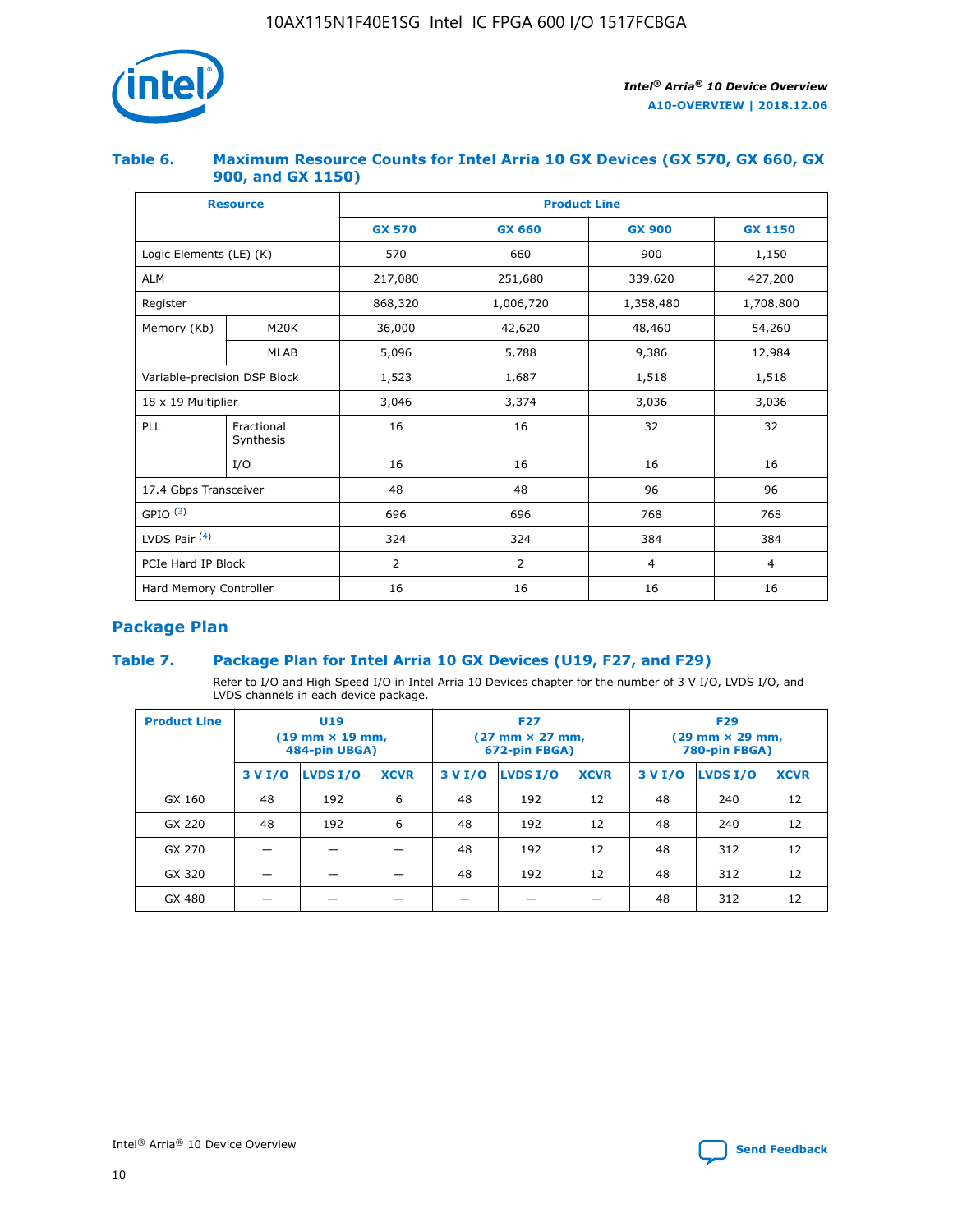

#### **Table 8. Package Plan for Intel Arria 10 GX Devices (F34, F35, NF40, and KF40)**

Refer to I/O and High Speed I/O in Intel Arria 10 Devices chapter for the number of 3 V I/O, LVDS I/O, and LVDS channels in each device package.

| <b>Product Line</b> | <b>F34</b><br>$(35 \text{ mm} \times 35 \text{ mm})$<br>1152-pin FBGA) |                    | <b>F35</b><br>$(35 \text{ mm} \times 35 \text{ mm})$<br><b>1152-pin FBGA)</b> |           | <b>KF40</b><br>$(40 \text{ mm} \times 40 \text{ mm})$<br>1517-pin FBGA) |             |            | <b>NF40</b><br>$(40 \text{ mm} \times 40 \text{ mm})$<br><b>1517-pin FBGA)</b> |             |            |                    |             |
|---------------------|------------------------------------------------------------------------|--------------------|-------------------------------------------------------------------------------|-----------|-------------------------------------------------------------------------|-------------|------------|--------------------------------------------------------------------------------|-------------|------------|--------------------|-------------|
|                     | 3V<br>I/O                                                              | <b>LVDS</b><br>I/O | <b>XCVR</b>                                                                   | 3V<br>I/O | <b>LVDS</b><br>I/O                                                      | <b>XCVR</b> | 3 V<br>I/O | <b>LVDS</b><br>I/O                                                             | <b>XCVR</b> | 3 V<br>I/O | <b>LVDS</b><br>I/O | <b>XCVR</b> |
| GX 270              | 48                                                                     | 336                | 24                                                                            | 48        | 336                                                                     | 24          |            |                                                                                |             |            |                    |             |
| GX 320              | 48                                                                     | 336                | 24                                                                            | 48        | 336                                                                     | 24          |            |                                                                                |             |            |                    |             |
| GX 480              | 48                                                                     | 444                | 24                                                                            | 48        | 348                                                                     | 36          |            |                                                                                |             |            |                    |             |
| GX 570              | 48                                                                     | 444                | 24                                                                            | 48        | 348                                                                     | 36          | 96         | 600                                                                            | 36          | 48         | 540                | 48          |
| GX 660              | 48                                                                     | 444                | 24                                                                            | 48        | 348                                                                     | 36          | 96         | 600                                                                            | 36          | 48         | 540                | 48          |
| GX 900              |                                                                        | 504                | 24                                                                            | -         |                                                                         |             |            |                                                                                |             |            | 600                | 48          |
| GX 1150             |                                                                        | 504                | 24                                                                            |           |                                                                         |             |            |                                                                                |             |            | 600                | 48          |

#### **Table 9. Package Plan for Intel Arria 10 GX Devices (RF40, NF45, SF45, and UF45)**

Refer to I/O and High Speed I/O in Intel Arria 10 Devices chapter for the number of 3 V I/O, LVDS I/O, and LVDS channels in each device package.

| <b>Product Line</b> | <b>RF40</b><br>$(40$ mm $\times$ 40 mm,<br>1517-pin FBGA) |                    |             | <b>NF45</b><br>$(45 \text{ mm} \times 45 \text{ mm})$<br><b>1932-pin FBGA)</b> |                    |             | <b>SF45</b><br>$(45 \text{ mm} \times 45 \text{ mm})$<br><b>1932-pin FBGA)</b> |                    |             | <b>UF45</b><br>$(45 \text{ mm} \times 45 \text{ mm})$<br><b>1932-pin FBGA)</b> |                    |             |
|---------------------|-----------------------------------------------------------|--------------------|-------------|--------------------------------------------------------------------------------|--------------------|-------------|--------------------------------------------------------------------------------|--------------------|-------------|--------------------------------------------------------------------------------|--------------------|-------------|
|                     | 3V<br>I/O                                                 | <b>LVDS</b><br>I/O | <b>XCVR</b> | 3 V<br>I/O                                                                     | <b>LVDS</b><br>I/O | <b>XCVR</b> | 3 V<br>I/O                                                                     | <b>LVDS</b><br>I/O | <b>XCVR</b> | 3V<br>I/O                                                                      | <b>LVDS</b><br>I/O | <b>XCVR</b> |
| GX 900              |                                                           | 342                | 66          | _                                                                              | 768                | 48          |                                                                                | 624                | 72          |                                                                                | 480                | 96          |
| GX 1150             |                                                           | 342                | 66          | _                                                                              | 768                | 48          |                                                                                | 624                | 72          |                                                                                | 480                | 96          |

### **Related Information**

[I/O and High-Speed Differential I/O Interfaces in Intel Arria 10 Devices chapter, Intel](https://www.intel.com/content/www/us/en/programmable/documentation/sam1403482614086.html#sam1403482030321) [Arria 10 Device Handbook](https://www.intel.com/content/www/us/en/programmable/documentation/sam1403482614086.html#sam1403482030321)

Provides the number of 3 V and LVDS I/Os, and LVDS channels for each Intel Arria 10 device package.

# **Intel Arria 10 GT**

This section provides the available options, maximum resource counts, and package plan for the Intel Arria 10 GT devices.

The information in this section is correct at the time of publication. For the latest information and to get more details, refer to the Intel FPGA Product Selector.

#### **Related Information**

#### [Intel FPGA Product Selector](http://www.altera.com/products/selector/psg-selector.html)

Provides the latest information on Intel products.

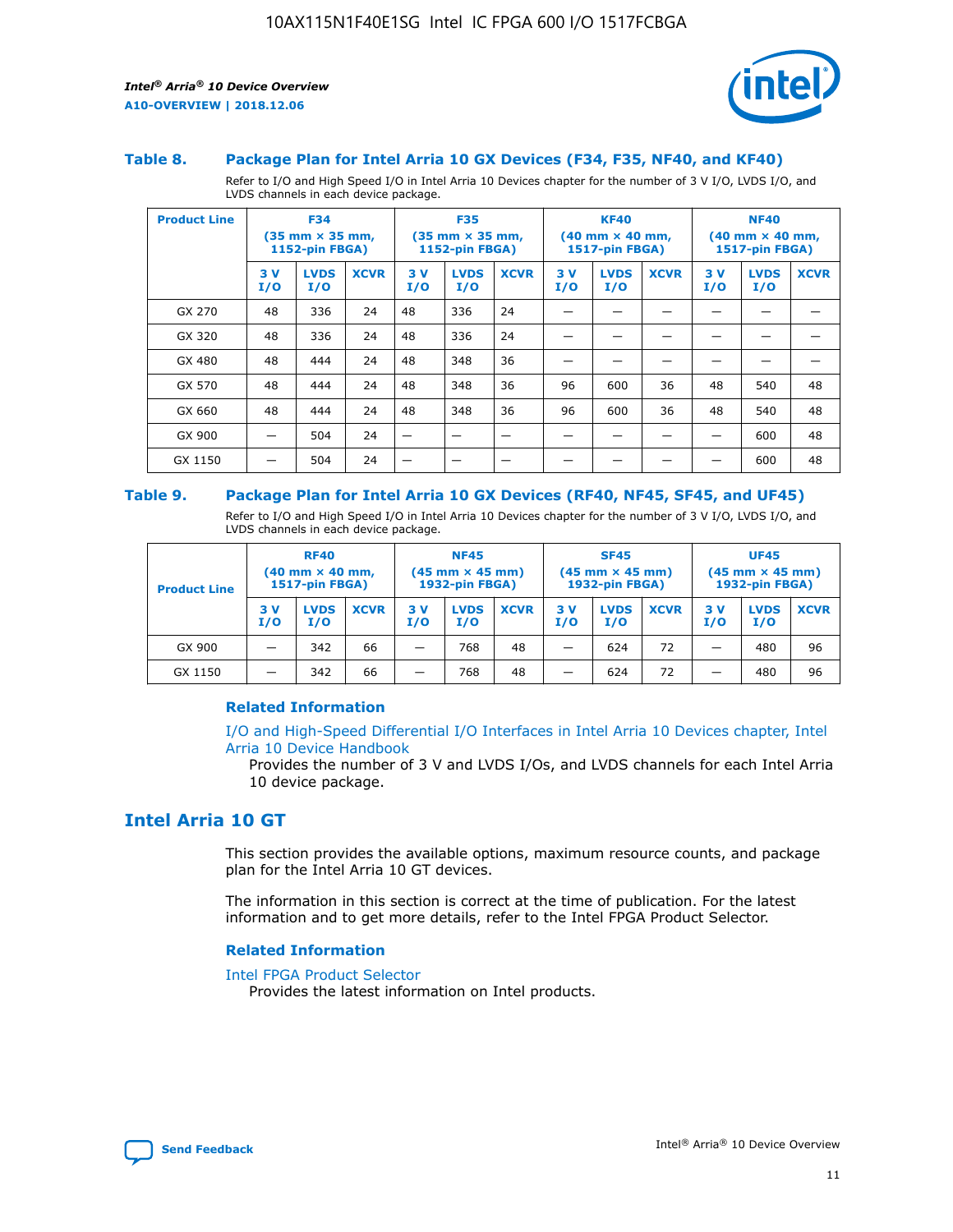

# **Available Options**

# **Figure 2. Sample Ordering Code and Available Options for Intel Arria 10 GT Devices**

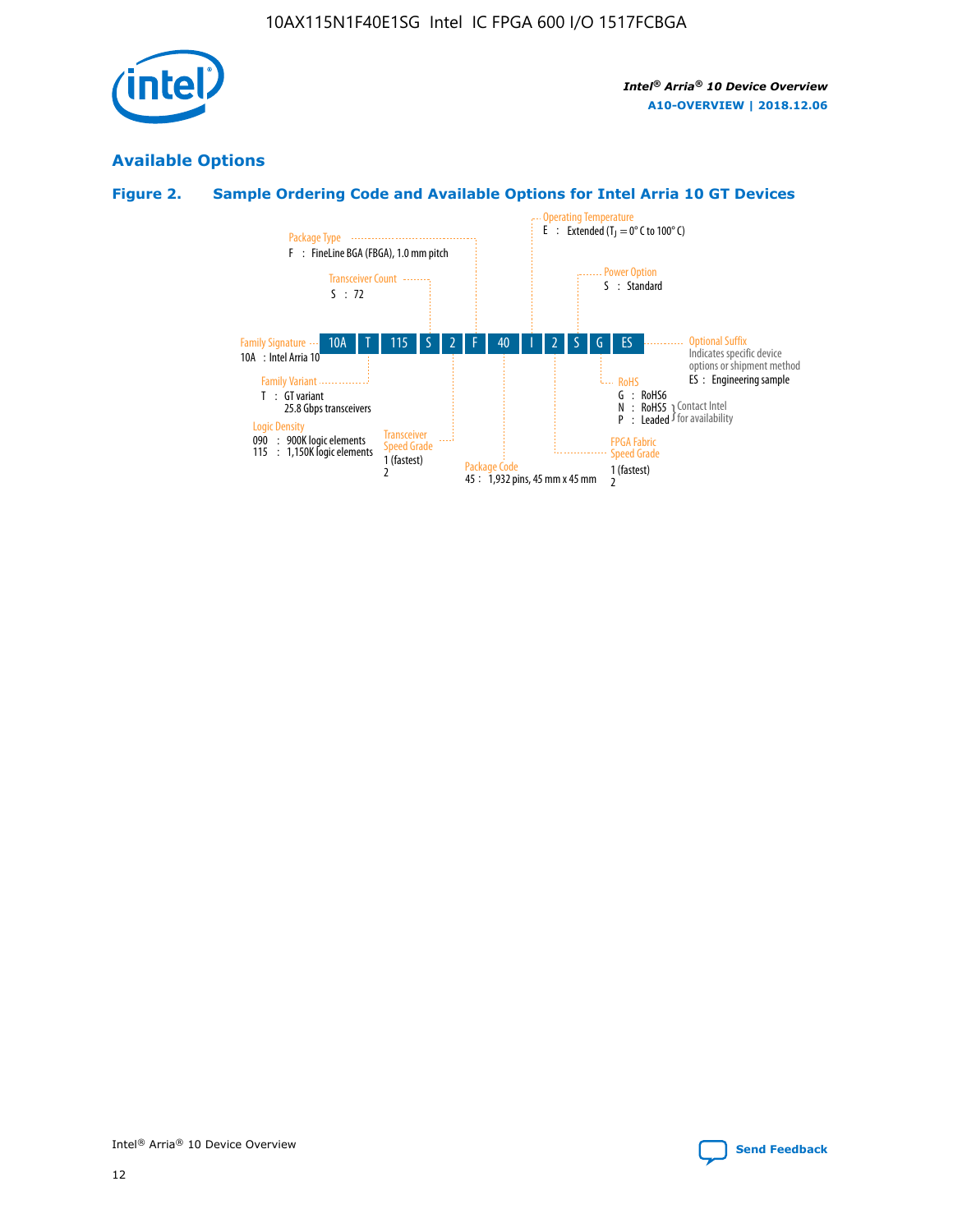

## **Maximum Resources**

#### **Table 10. Maximum Resource Counts for Intel Arria 10 GT Devices**

| <b>Resource</b>              |                      |                | <b>Product Line</b> |  |
|------------------------------|----------------------|----------------|---------------------|--|
|                              |                      | <b>GT 900</b>  | <b>GT 1150</b>      |  |
| Logic Elements (LE) (K)      |                      | 900            | 1,150               |  |
| <b>ALM</b>                   |                      | 339,620        | 427,200             |  |
| Register                     |                      | 1,358,480      | 1,708,800           |  |
| Memory (Kb)                  | M <sub>20</sub> K    | 48,460         | 54,260              |  |
|                              | <b>MLAB</b>          | 9,386          | 12,984              |  |
| Variable-precision DSP Block |                      | 1,518          | 1,518               |  |
| 18 x 19 Multiplier           |                      | 3,036          | 3,036               |  |
| PLL                          | Fractional Synthesis | 32             | 32                  |  |
|                              | I/O                  | 16             | 16                  |  |
| Transceiver                  | 17.4 Gbps            | 72(5)          | 72(5)               |  |
|                              | 25.8 Gbps            | 6              | 6                   |  |
| GPIO <sup>(6)</sup>          |                      | 624            | 624                 |  |
| LVDS Pair $(7)$              |                      | 312            | 312                 |  |
| PCIe Hard IP Block           |                      | $\overline{4}$ | $\overline{4}$      |  |
| Hard Memory Controller       |                      | 16             | 16                  |  |

### **Related Information**

#### [Intel Arria 10 GT Channel Usage](https://www.intel.com/content/www/us/en/programmable/documentation/nik1398707230472.html#nik1398707008178)

Configuring GT/GX channels in Intel Arria 10 GT devices.

## **Package Plan**

#### **Table 11. Package Plan for Intel Arria 10 GT Devices**

Refer to I/O and High Speed I/O in Intel Arria 10 Devices chapter for the number of 3 V I/O, LVDS I/O, and LVDS channels in each device package.

| <b>Product Line</b> | <b>SF45</b><br>(45 mm × 45 mm, 1932-pin FBGA) |                 |             |  |  |  |
|---------------------|-----------------------------------------------|-----------------|-------------|--|--|--|
|                     | 3 V I/O                                       | <b>LVDS I/O</b> | <b>XCVR</b> |  |  |  |
| GT 900              |                                               | 624             | 72          |  |  |  |
| GT 1150             |                                               | 624             |             |  |  |  |

<sup>(7)</sup> Each LVDS I/O pair can be used as differential input or output.



 $(5)$  If all 6 GT channels are in use, 12 of the GX channels are not usable.

<sup>(6)</sup> The number of GPIOs does not include transceiver I/Os. In the Intel Quartus Prime software, the number of user I/Os includes transceiver I/Os.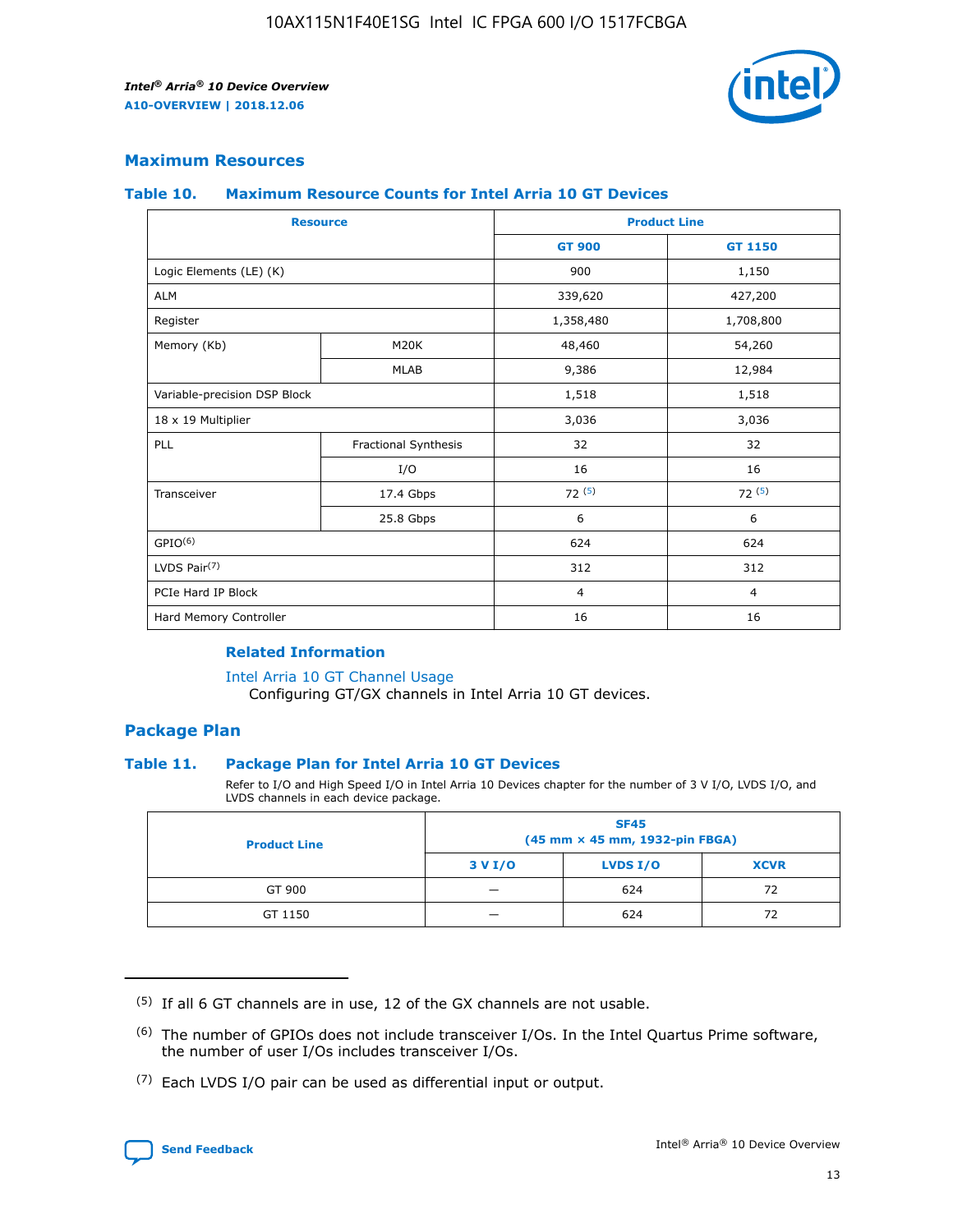

#### **Related Information**

[I/O and High-Speed Differential I/O Interfaces in Intel Arria 10 Devices chapter, Intel](https://www.intel.com/content/www/us/en/programmable/documentation/sam1403482614086.html#sam1403482030321) [Arria 10 Device Handbook](https://www.intel.com/content/www/us/en/programmable/documentation/sam1403482614086.html#sam1403482030321)

Provides the number of 3 V and LVDS I/Os, and LVDS channels for each Intel Arria 10 device package.

# **Intel Arria 10 SX**

This section provides the available options, maximum resource counts, and package plan for the Intel Arria 10 SX devices.

The information in this section is correct at the time of publication. For the latest information and to get more details, refer to the Intel FPGA Product Selector.

#### **Related Information**

[Intel FPGA Product Selector](http://www.altera.com/products/selector/psg-selector.html) Provides the latest information on Intel products.

#### **Available Options**

#### **Figure 3. Sample Ordering Code and Available Options for Intel Arria 10 SX Devices**



#### **Related Information**

[Transceiver Performance for Intel Arria 10 GX/SX Devices](https://www.intel.com/content/www/us/en/programmable/documentation/mcn1413182292568.html#mcn1413213965502) Provides more information about the transceiver speed grade.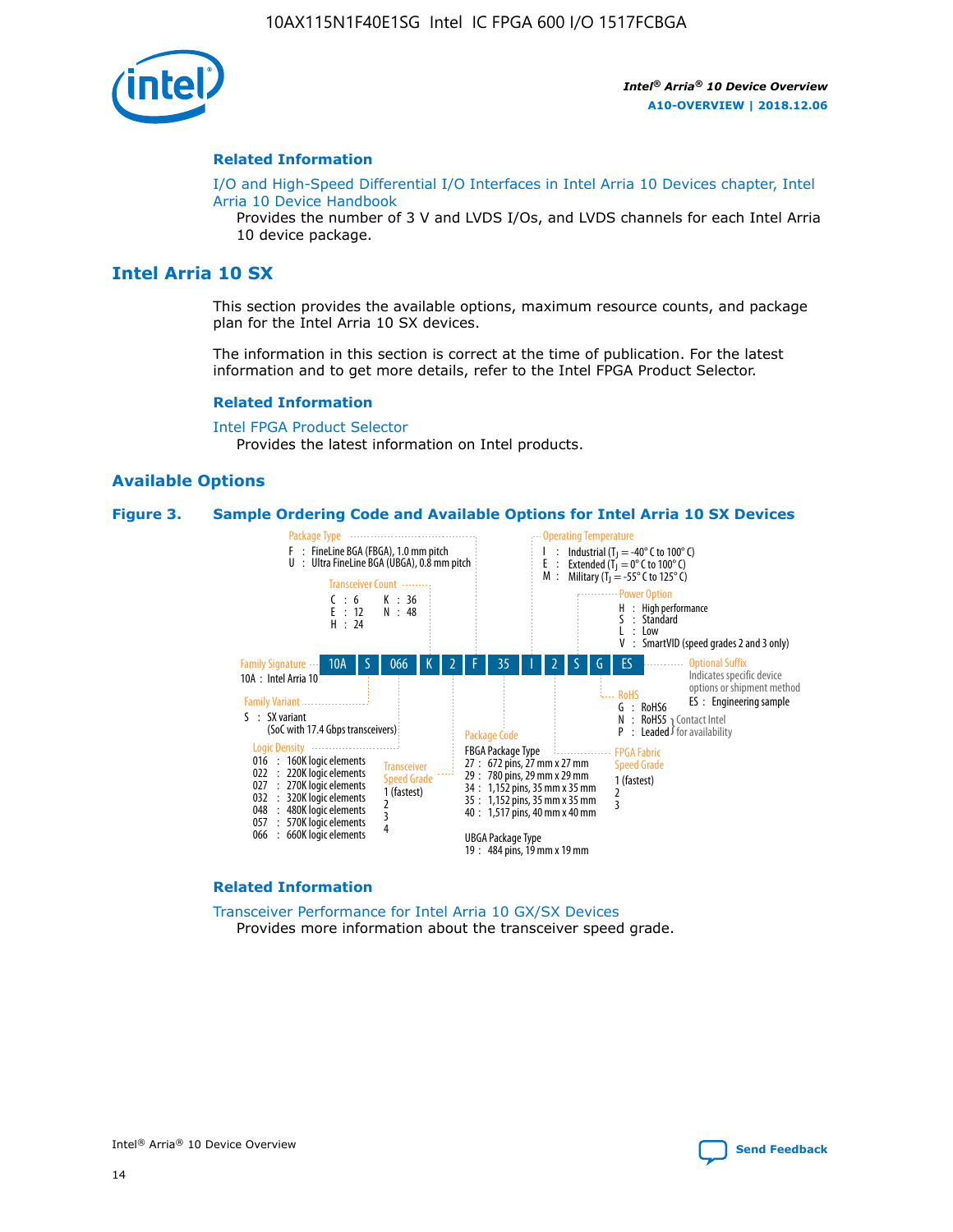

# **Maximum Resources**

#### **Table 12. Maximum Resource Counts for Intel Arria 10 SX Devices**

| <b>Resource</b>                   |                         | <b>Product Line</b> |               |                |                |                |                |                |  |  |  |
|-----------------------------------|-------------------------|---------------------|---------------|----------------|----------------|----------------|----------------|----------------|--|--|--|
|                                   |                         | <b>SX 160</b>       | <b>SX 220</b> | <b>SX 270</b>  | <b>SX 320</b>  | <b>SX 480</b>  | <b>SX 570</b>  | <b>SX 660</b>  |  |  |  |
| Logic Elements (LE) (K)           |                         | 160                 | 220           | 270            | 320            | 480            | 570            | 660            |  |  |  |
| <b>ALM</b>                        |                         | 61,510              | 80,330        | 101,620        | 119,900        | 183,590        | 217,080        | 251,680        |  |  |  |
| Register                          |                         | 246,040             | 321,320       | 406,480        | 479,600        | 734,360        | 868,320        | 1,006,720      |  |  |  |
| Memory (Kb)                       | M <sub>20</sub> K       | 8,800               | 11,740        | 15,000         | 17,820         | 28,620         | 36,000         | 42,620         |  |  |  |
|                                   | <b>MLAB</b>             | 1,050               | 1,690         | 2,452          | 2,727          | 4,164          | 5,096          | 5,788          |  |  |  |
| Variable-precision DSP Block      |                         | 156                 | 192           | 830            | 985            | 1,368          | 1,523          | 1,687          |  |  |  |
| 18 x 19 Multiplier                |                         | 312                 | 384           | 1,660          | 1,970          | 2,736          | 3,046          | 3,374          |  |  |  |
| PLL                               | Fractional<br>Synthesis | 6                   | 6             | 8              | 8              | 12             | 16             | 16             |  |  |  |
|                                   | I/O                     | 6                   | 6             | 8              | 8              | 12             | 16             | 16             |  |  |  |
| 17.4 Gbps Transceiver             |                         | 12                  | 12            | 24             | 24             | 36             | 48             | 48             |  |  |  |
| GPIO <sup>(8)</sup>               |                         | 288                 | 288           | 384            | 384            | 492            | 696            | 696            |  |  |  |
| LVDS Pair $(9)$                   |                         | 120                 | 120           | 168            | 168            | 174            | 324            | 324            |  |  |  |
| PCIe Hard IP Block                |                         | $\mathbf{1}$        | $\mathbf{1}$  | $\overline{2}$ | $\overline{2}$ | $\overline{2}$ | $\overline{2}$ | $\overline{2}$ |  |  |  |
| Hard Memory Controller            |                         | 6                   | 6             | 8              | 8              | 12             | 16             | 16             |  |  |  |
| ARM Cortex-A9 MPCore<br>Processor |                         | Yes                 | Yes           | Yes            | Yes            | Yes            | Yes            | <b>Yes</b>     |  |  |  |

# **Package Plan**

#### **Table 13. Package Plan for Intel Arria 10 SX Devices (U19, F27, F29, and F34)**

Refer to I/O and High Speed I/O in Intel Arria 10 Devices chapter for the number of 3 V I/O, LVDS I/O, and LVDS channels in each device package.

| <b>Product Line</b> | U19<br>$(19 \text{ mm} \times 19 \text{ mm})$<br>484-pin UBGA) |                    | <b>F27</b><br>$(27 \text{ mm} \times 27 \text{ mm})$<br>672-pin FBGA) |           | <b>F29</b><br>$(29 \text{ mm} \times 29 \text{ mm})$<br>780-pin FBGA) |             |            | <b>F34</b><br>$(35 \text{ mm} \times 35 \text{ mm})$<br><b>1152-pin FBGA)</b> |             |           |                    |             |
|---------------------|----------------------------------------------------------------|--------------------|-----------------------------------------------------------------------|-----------|-----------------------------------------------------------------------|-------------|------------|-------------------------------------------------------------------------------|-------------|-----------|--------------------|-------------|
|                     | 3V<br>I/O                                                      | <b>LVDS</b><br>I/O | <b>XCVR</b>                                                           | 3V<br>I/O | <b>LVDS</b><br>I/O                                                    | <b>XCVR</b> | 3 V<br>I/O | <b>LVDS</b><br>I/O                                                            | <b>XCVR</b> | 3V<br>I/O | <b>LVDS</b><br>I/O | <b>XCVR</b> |
| SX 160              | 48                                                             | 144                | 6                                                                     | 48        | 192                                                                   | 12          | 48         | 240                                                                           | 12          | –         |                    |             |
| SX 220              | 48                                                             | 144                | 6                                                                     | 48        | 192                                                                   | 12          | 48         | 240                                                                           | 12          |           |                    |             |
| SX 270              |                                                                |                    |                                                                       | 48        | 192                                                                   | 12          | 48         | 312                                                                           | 12          | 48        | 336                | 24          |
| SX 320              |                                                                |                    |                                                                       | 48        | 192                                                                   | 12          | 48         | 312                                                                           | 12          | 48        | 336                | 24          |
|                     | continued                                                      |                    |                                                                       |           |                                                                       |             |            |                                                                               |             |           |                    |             |

 $(8)$  The number of GPIOs does not include transceiver I/Os. In the Intel Quartus Prime software, the number of user I/Os includes transceiver I/Os.

 $(9)$  Each LVDS I/O pair can be used as differential input or output.

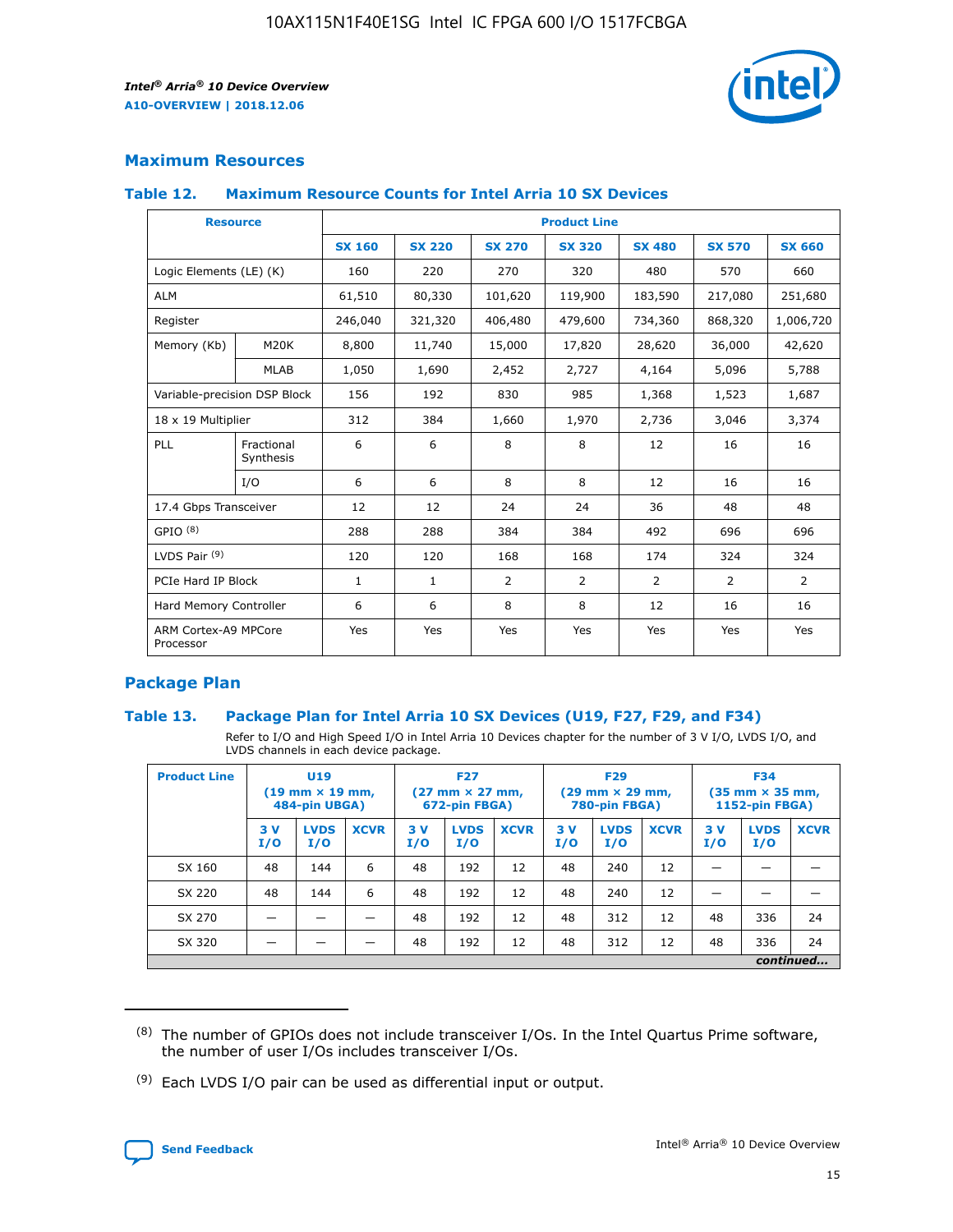

| <b>Product Line</b> | <b>U19</b><br>$(19 \text{ mm} \times 19 \text{ mm})$<br>484-pin UBGA) |                    | <b>F27</b><br>$(27 \text{ mm} \times 27 \text{ mm})$<br>672-pin FBGA) |           |                    | <b>F29</b><br>$(29$ mm $\times$ 29 mm,<br>780-pin FBGA) |           |                    | <b>F34</b><br>$(35$ mm $\times$ 35 mm,<br><b>1152-pin FBGA)</b> |           |                    |             |
|---------------------|-----------------------------------------------------------------------|--------------------|-----------------------------------------------------------------------|-----------|--------------------|---------------------------------------------------------|-----------|--------------------|-----------------------------------------------------------------|-----------|--------------------|-------------|
|                     | 3 V<br>I/O                                                            | <b>LVDS</b><br>I/O | <b>XCVR</b>                                                           | 3V<br>I/O | <b>LVDS</b><br>I/O | <b>XCVR</b>                                             | 3V<br>I/O | <b>LVDS</b><br>I/O | <b>XCVR</b>                                                     | 3V<br>I/O | <b>LVDS</b><br>I/O | <b>XCVR</b> |
| SX 480              |                                                                       |                    |                                                                       |           |                    |                                                         | 48        | 312                | 12                                                              | 48        | 444                | 24          |
| SX 570              |                                                                       |                    |                                                                       |           |                    |                                                         |           |                    |                                                                 | 48        | 444                | 24          |
| SX 660              |                                                                       |                    |                                                                       |           |                    |                                                         |           |                    |                                                                 | 48        | 444                | 24          |

## **Table 14. Package Plan for Intel Arria 10 SX Devices (F35, KF40, and NF40)**

Refer to I/O and High Speed I/O in Intel Arria 10 Devices chapter for the number of 3 V I/O, LVDS I/O, and LVDS channels in each device package.

| <b>Product Line</b> | <b>F35</b><br>(35 mm × 35 mm,<br><b>1152-pin FBGA)</b> |          |             |                                           | <b>KF40</b><br>(40 mm × 40 mm,<br>1517-pin FBGA) |    | <b>NF40</b><br>$(40 \text{ mm} \times 40 \text{ mm})$<br>1517-pin FBGA) |          |             |  |
|---------------------|--------------------------------------------------------|----------|-------------|-------------------------------------------|--------------------------------------------------|----|-------------------------------------------------------------------------|----------|-------------|--|
|                     | 3 V I/O                                                | LVDS I/O | <b>XCVR</b> | <b>LVDS I/O</b><br>3 V I/O<br><b>XCVR</b> |                                                  |    | 3 V I/O                                                                 | LVDS I/O | <b>XCVR</b> |  |
| SX 270              | 48                                                     | 336      | 24          |                                           |                                                  |    |                                                                         |          |             |  |
| SX 320              | 48                                                     | 336      | 24          |                                           |                                                  |    |                                                                         |          |             |  |
| SX 480              | 48                                                     | 348      | 36          |                                           |                                                  |    |                                                                         |          |             |  |
| SX 570              | 48                                                     | 348      | 36          | 96                                        | 600                                              | 36 | 48                                                                      | 540      | 48          |  |
| SX 660              | 48                                                     | 348      | 36          | 96                                        | 600                                              | 36 | 48                                                                      | 540      | 48          |  |

# **Related Information**

[I/O and High-Speed Differential I/O Interfaces in Intel Arria 10 Devices chapter, Intel](https://www.intel.com/content/www/us/en/programmable/documentation/sam1403482614086.html#sam1403482030321) [Arria 10 Device Handbook](https://www.intel.com/content/www/us/en/programmable/documentation/sam1403482614086.html#sam1403482030321)

Provides the number of 3 V and LVDS I/Os, and LVDS channels for each Intel Arria 10 device package.

Intel<sup>®</sup> Arria<sup>®</sup> 10 Device Overview **[Send Feedback](mailto:FPGAtechdocfeedback@intel.com?subject=Feedback%20on%20Intel%20Arria%2010%20Device%20Overview%20(A10-OVERVIEW%202018.12.06)&body=We%20appreciate%20your%20feedback.%20In%20your%20comments,%20also%20specify%20the%20page%20number%20or%20paragraph.%20Thank%20you.)** Send Feedback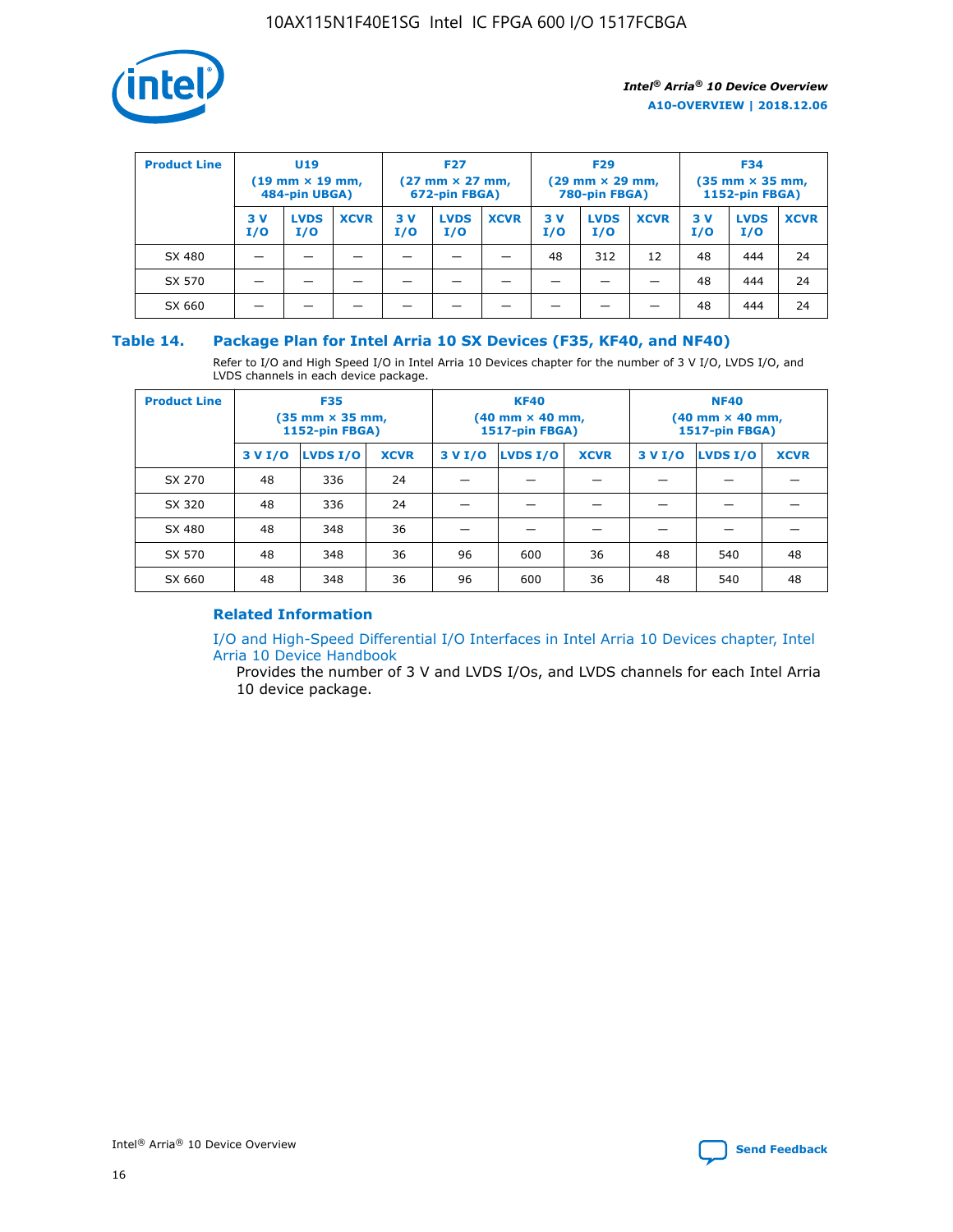

# **I/O Vertical Migration for Intel Arria 10 Devices**

#### **Figure 4. Migration Capability Across Intel Arria 10 Product Lines**

- The arrows indicate the migration paths. The devices included in each vertical migration path are shaded. Devices with fewer resources in the same path have lighter shades.
- To achieve the full I/O migration across product lines in the same migration path, restrict I/Os and transceivers usage to match the product line with the lowest I/O and transceiver counts.
- An LVDS I/O bank in the source device may be mapped to a 3 V I/O bank in the target device. To use memory interface clock frequency higher than 533 MHz, assign external memory interface pins only to banks that are LVDS I/O in both devices.
- There may be nominal 0.15 mm package height difference between some product lines in the same package type.
	- **Variant Product Line Package U19 F27 F29 F34 F35 KF40 NF40 RF40 NF45 SF45 UF45** Intel® Arria® 10 GX GX 160 GX 220 GX 270 GX 320 GX 480 GX 570 GX 660 GX 900 GX 1150 Intel Arria 10 GT GT 900 GT 1150 Intel Arria 10 SX SX 160 SX 220 SX 270 SX 320 SX 480 SX 570 SX 660
- Some migration paths are not shown in the Intel Quartus Prime software **Pin Migration View**.

*Note:* To verify the pin migration compatibility, use the **Pin Migration View** window in the Intel Quartus Prime software Pin Planner.

# **Adaptive Logic Module**

Intel Arria 10 devices use a 20 nm ALM as the basic building block of the logic fabric.

The ALM architecture is the same as the previous generation FPGAs, allowing for efficient implementation of logic functions and easy conversion of IP between the device generations.

The ALM, as shown in following figure, uses an 8-input fracturable look-up table (LUT) with four dedicated registers to help improve timing closure in register-rich designs and achieve an even higher design packing capability than the traditional two-register per LUT architecture.

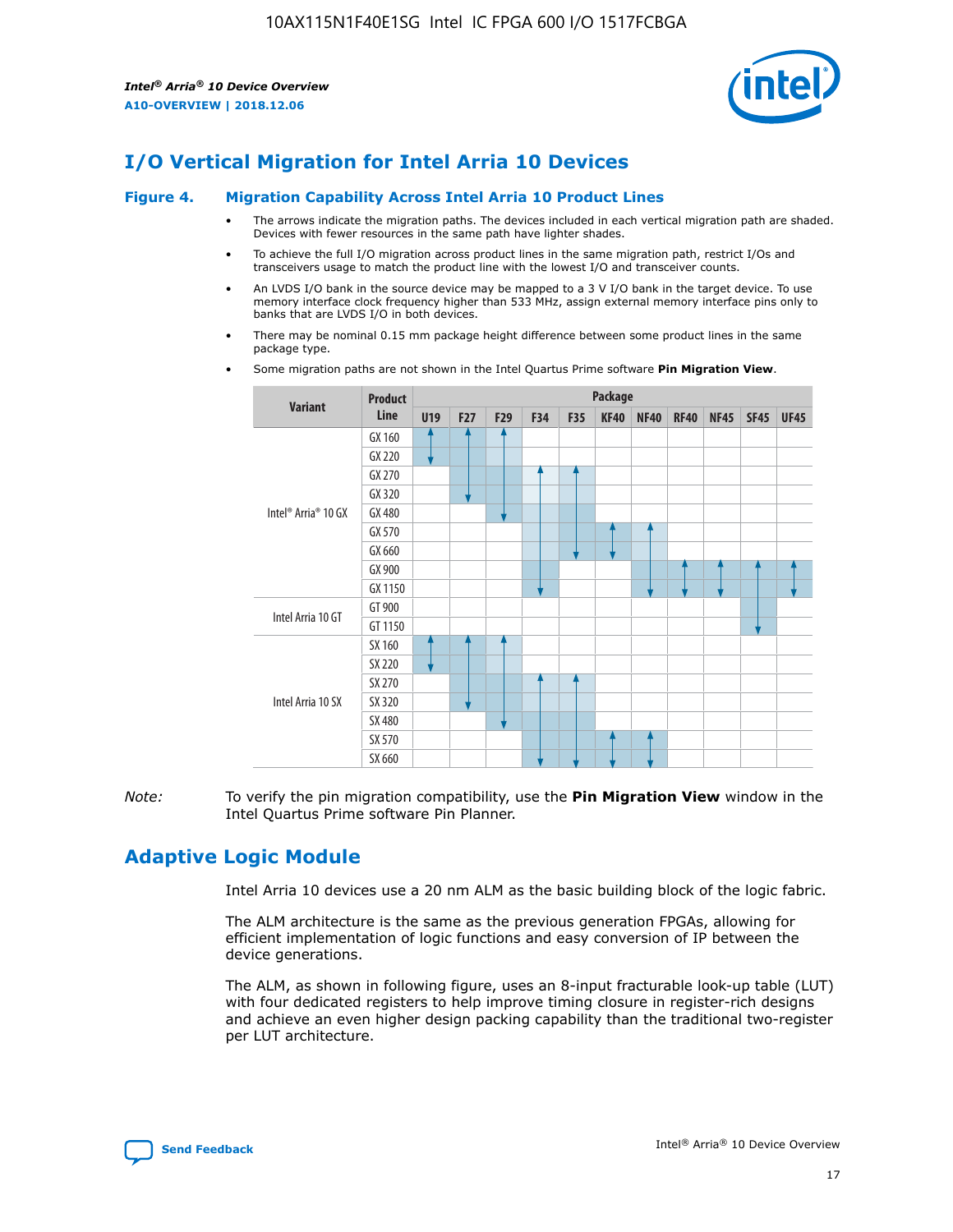

**Figure 5. ALM for Intel Arria 10 Devices**



The Intel Quartus Prime software optimizes your design according to the ALM logic structure and automatically maps legacy designs into the Intel Arria 10 ALM architecture.

# **Variable-Precision DSP Block**

The Intel Arria 10 variable precision DSP blocks support fixed-point arithmetic and floating-point arithmetic.

Features for fixed-point arithmetic:

- High-performance, power-optimized, and fully registered multiplication operations
- 18-bit and 27-bit word lengths
- Two 18 x 19 multipliers or one 27 x 27 multiplier per DSP block
- Built-in addition, subtraction, and 64-bit double accumulation register to combine multiplication results
- Cascading 19-bit or 27-bit when pre-adder is disabled and cascading 18-bit when pre-adder is used to form the tap-delay line for filtering applications
- Cascading 64-bit output bus to propagate output results from one block to the next block without external logic support
- Hard pre-adder supported in 19-bit and 27-bit modes for symmetric filters
- Internal coefficient register bank in both 18-bit and 27-bit modes for filter implementation
- 18-bit and 27-bit systolic finite impulse response (FIR) filters with distributed output adder
- Biased rounding support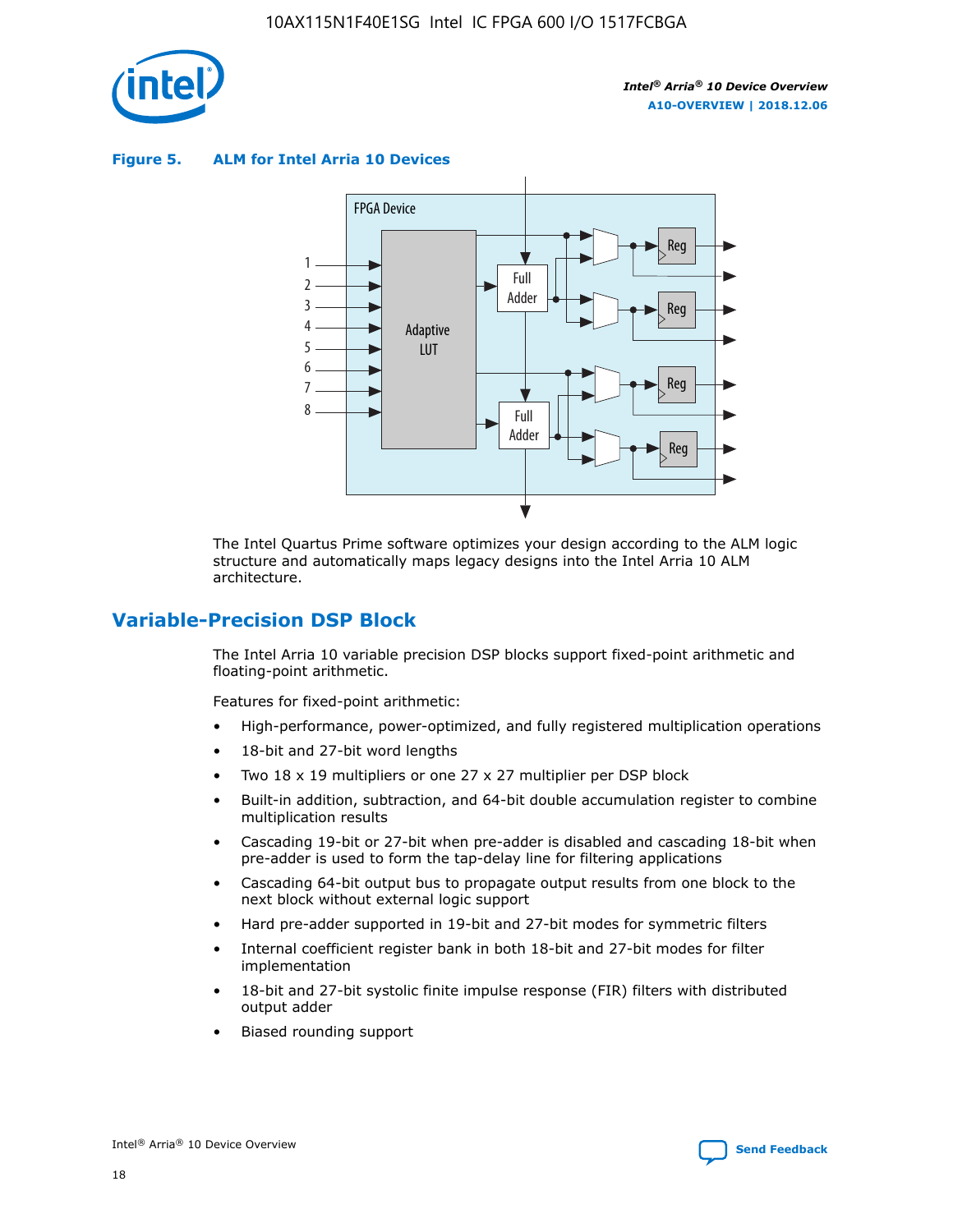

Features for floating-point arithmetic:

- A completely hardened architecture that supports multiplication, addition, subtraction, multiply-add, and multiply-subtract
- Multiplication with accumulation capability and a dynamic accumulator reset control
- Multiplication with cascade summation capability
- Multiplication with cascade subtraction capability
- Complex multiplication
- Direct vector dot product
- Systolic FIR filter

#### **Table 15. Variable-Precision DSP Block Configurations for Intel Arria 10 Devices**

| <b>Usage Example</b>                                       | <b>Multiplier Size (Bit)</b>    | <b>DSP Block Resources</b> |
|------------------------------------------------------------|---------------------------------|----------------------------|
| Medium precision fixed point                               | Two 18 x 19                     |                            |
| High precision fixed or Single precision<br>floating point | One 27 x 27                     |                            |
| Fixed point FFTs                                           | One 19 x 36 with external adder |                            |
| Very high precision fixed point                            | One 36 x 36 with external adder |                            |
| Double precision floating point                            | One 54 x 54 with external adder | 4                          |

#### **Table 16. Resources for Fixed-Point Arithmetic in Intel Arria 10 Devices**

The table lists the variable-precision DSP resources by bit precision for each Intel Arria 10 device.

| <b>Variant</b>  | <b>Product Line</b> | <b>Variable-</b><br>precision<br><b>DSP Block</b> | <b>Independent Input and Output</b><br><b>Multiplications Operator</b> |                                     | $18 \times 19$<br><b>Multiplier</b><br><b>Adder Sum</b> | $18 \times 18$<br><b>Multiplier</b><br><b>Adder</b> |
|-----------------|---------------------|---------------------------------------------------|------------------------------------------------------------------------|-------------------------------------|---------------------------------------------------------|-----------------------------------------------------|
|                 |                     |                                                   | 18 x 19<br><b>Multiplier</b>                                           | $27 \times 27$<br><b>Multiplier</b> | <b>Mode</b>                                             | <b>Summed with</b><br>36 bit Input                  |
| AIntel Arria 10 | GX 160              | 156                                               | 312                                                                    | 156                                 | 156                                                     | 156                                                 |
| GX              | GX 220              | 192                                               | 384                                                                    | 192                                 | 192                                                     | 192                                                 |
|                 | GX 270              | 830                                               | 1,660                                                                  | 830                                 | 830                                                     | 830                                                 |
|                 | GX 320              | 984                                               | 1,968                                                                  | 984                                 | 984                                                     | 984                                                 |
|                 | GX 480              | 1,368                                             | 2,736                                                                  | 1,368                               | 1,368                                                   | 1,368                                               |
|                 | GX 570              | 1,523                                             | 3,046                                                                  | 1,523                               | 1,523                                                   | 1,523                                               |
|                 | GX 660              | 1,687                                             | 3,374                                                                  | 1,687                               | 1,687                                                   | 1,687                                               |
|                 | GX 900              | 1,518                                             | 3,036                                                                  | 1,518                               | 1,518                                                   | 1,518                                               |
|                 | GX 1150             | 1,518                                             | 3,036                                                                  | 1,518                               | 1,518                                                   | 1,518                                               |
| Intel Arria 10  | GT 900              | 1,518                                             | 3,036                                                                  | 1,518                               | 1,518                                                   | 1,518                                               |
| GT              | GT 1150             | 1,518                                             | 3,036                                                                  | 1,518                               | 1,518                                                   | 1,518                                               |
| Intel Arria 10  | SX 160              | 156                                               | 312                                                                    | 156                                 | 156                                                     | 156                                                 |
| <b>SX</b>       | SX 220              | 192                                               | 384                                                                    | 192                                 | 192                                                     | 192                                                 |
|                 | SX 270              | 830                                               | 1,660                                                                  | 830                                 | 830                                                     | 830                                                 |
|                 |                     |                                                   |                                                                        |                                     |                                                         | continued                                           |

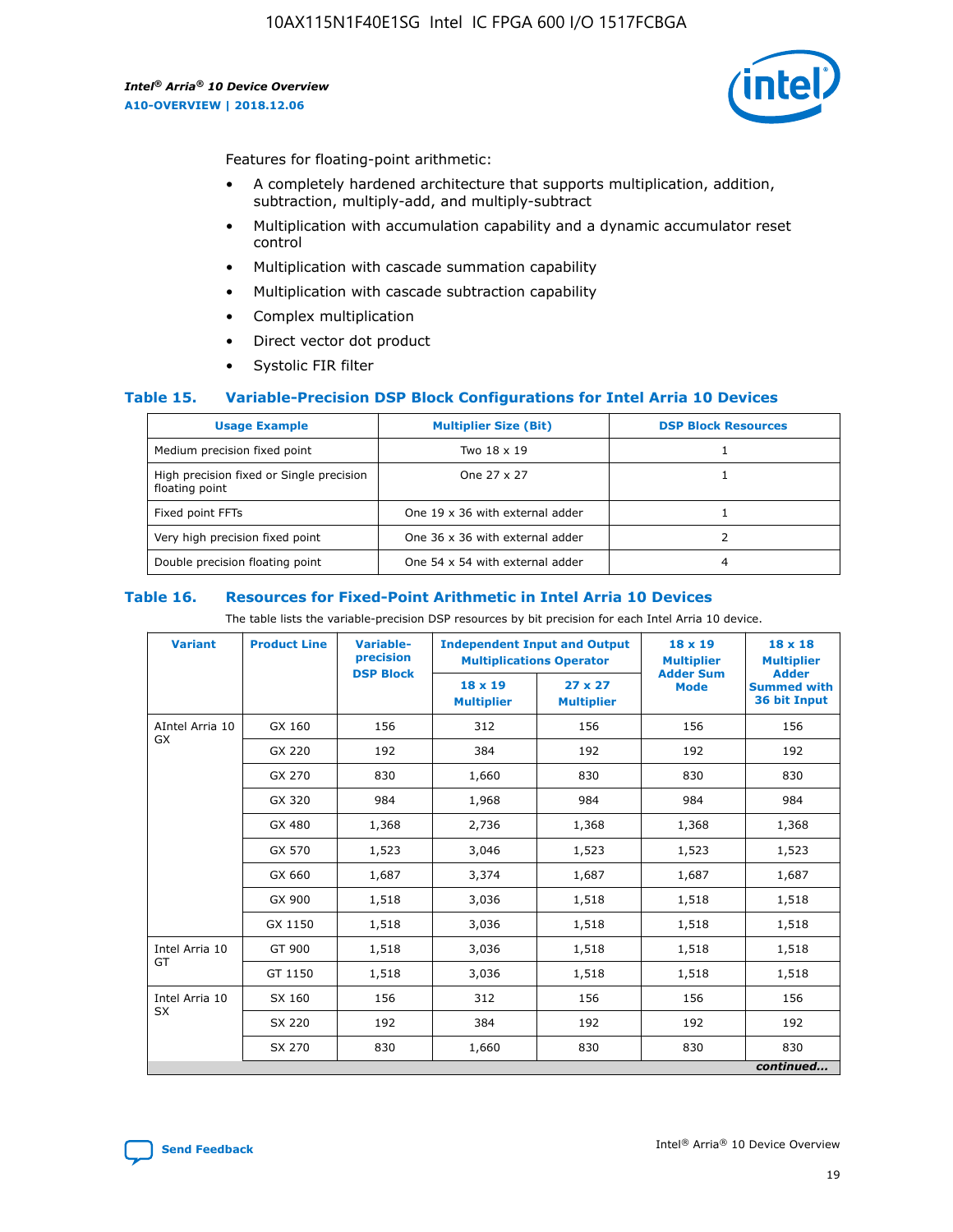

| <b>Variant</b> | <b>Product Line</b> | Variable-<br>precision | <b>Independent Input and Output</b><br><b>Multiplications Operator</b> |                                     | $18 \times 19$<br><b>Multiplier</b> | $18 \times 18$<br><b>Multiplier</b><br><b>Adder</b> |  |
|----------------|---------------------|------------------------|------------------------------------------------------------------------|-------------------------------------|-------------------------------------|-----------------------------------------------------|--|
|                |                     | <b>DSP Block</b>       | $18 \times 19$<br><b>Multiplier</b>                                    | $27 \times 27$<br><b>Multiplier</b> | <b>Adder Sum</b><br><b>Mode</b>     | <b>Summed with</b><br>36 bit Input                  |  |
|                | SX 320              | 984                    | 1,968                                                                  | 984                                 | 984                                 | 984                                                 |  |
|                | SX 480              | 1,368                  | 2,736                                                                  | 1,368                               | 1,368                               | 1,368                                               |  |
|                | SX 570              | 1,523                  | 3,046                                                                  | 1,523                               | 1,523                               | 1,523                                               |  |
|                | SX 660              | 1,687                  | 3,374                                                                  | 1,687                               | 1,687                               | 1,687                                               |  |

# **Table 17. Resources for Floating-Point Arithmetic in Intel Arria 10 Devices**

The table lists the variable-precision DSP resources by bit precision for each Intel Arria 10 device.

| <b>Variant</b>              | <b>Product Line</b> | <b>Variable-</b><br>precision<br><b>DSP Block</b> | <b>Single</b><br><b>Precision</b><br><b>Floating-Point</b><br><b>Multiplication</b><br><b>Mode</b> | <b>Single-Precision</b><br><b>Floating-Point</b><br><b>Adder Mode</b> | Single-<br><b>Precision</b><br><b>Floating-Point</b><br><b>Multiply</b><br><b>Accumulate</b><br><b>Mode</b> | <b>Peak</b><br><b>Giga Floating-</b><br><b>Point</b><br><b>Operations</b><br>per Second<br>(GFLOPs) |
|-----------------------------|---------------------|---------------------------------------------------|----------------------------------------------------------------------------------------------------|-----------------------------------------------------------------------|-------------------------------------------------------------------------------------------------------------|-----------------------------------------------------------------------------------------------------|
| Intel Arria 10<br>GX        | GX 160              | 156                                               | 156                                                                                                | 156                                                                   | 156                                                                                                         | 140                                                                                                 |
|                             | GX 220              | 192                                               | 192                                                                                                | 192                                                                   | 192                                                                                                         | 173                                                                                                 |
|                             | GX 270              | 830                                               | 830                                                                                                | 830                                                                   | 830                                                                                                         | 747                                                                                                 |
|                             | GX 320              | 984                                               | 984                                                                                                | 984                                                                   | 984                                                                                                         | 886                                                                                                 |
|                             | GX 480              | 1,369                                             | 1,368                                                                                              | 1,368                                                                 | 1,368                                                                                                       | 1,231                                                                                               |
|                             | GX 570              | 1,523                                             | 1,523                                                                                              | 1,523                                                                 | 1,523                                                                                                       | 1,371                                                                                               |
|                             | GX 660              | 1,687                                             | 1,687                                                                                              | 1,687                                                                 | 1,687                                                                                                       | 1,518                                                                                               |
|                             | GX 900              | 1,518                                             | 1,518                                                                                              | 1,518                                                                 | 1,518                                                                                                       | 1,366                                                                                               |
|                             | GX 1150             | 1,518                                             | 1,518                                                                                              | 1,518                                                                 | 1,518                                                                                                       | 1,366                                                                                               |
| Intel Arria 10              | GT 900              | 1,518                                             | 1,518                                                                                              | 1,518                                                                 | 1,518                                                                                                       | 1,366                                                                                               |
| GT                          | GT 1150             | 1,518                                             | 1,518                                                                                              | 1,518                                                                 | 1,518                                                                                                       | 1,366                                                                                               |
| Intel Arria 10<br><b>SX</b> | SX 160              | 156                                               | 156                                                                                                | 156                                                                   | 156                                                                                                         | 140                                                                                                 |
|                             | SX 220              | 192                                               | 192                                                                                                | 192                                                                   | 192                                                                                                         | 173                                                                                                 |
|                             | SX 270              | 830                                               | 830                                                                                                | 830                                                                   | 830                                                                                                         | 747                                                                                                 |
|                             | SX 320              | 984                                               | 984                                                                                                | 984                                                                   | 984                                                                                                         | 886                                                                                                 |
|                             | SX 480              | 1,369                                             | 1,368                                                                                              | 1,368                                                                 | 1,368                                                                                                       | 1,231                                                                                               |
|                             | SX 570              | 1,523                                             | 1,523                                                                                              | 1,523                                                                 | 1,523                                                                                                       | 1,371                                                                                               |
|                             | SX 660              | 1,687                                             | 1,687                                                                                              | 1,687                                                                 | 1,687                                                                                                       | 1,518                                                                                               |

# **Embedded Memory Blocks**

The embedded memory blocks in the devices are flexible and designed to provide an optimal amount of small- and large-sized memory arrays to fit your design requirements.

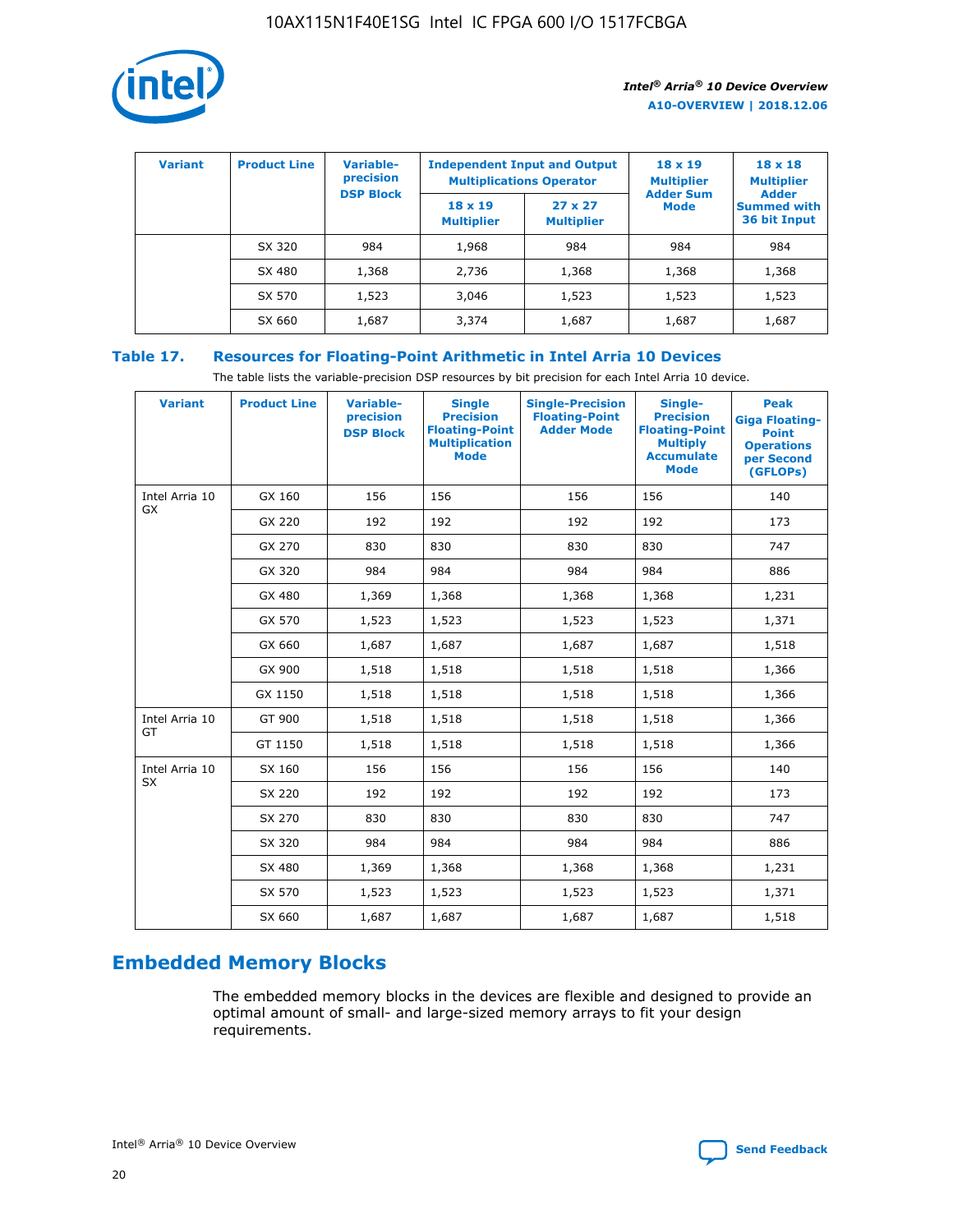

# **Types of Embedded Memory**

The Intel Arria 10 devices contain two types of memory blocks:

- 20 Kb M20K blocks—blocks of dedicated memory resources. The M20K blocks are ideal for larger memory arrays while still providing a large number of independent ports.
- 640 bit memory logic array blocks (MLABs)—enhanced memory blocks that are configured from dual-purpose logic array blocks (LABs). The MLABs are ideal for wide and shallow memory arrays. The MLABs are optimized for implementation of shift registers for digital signal processing (DSP) applications, wide and shallow FIFO buffers, and filter delay lines. Each MLAB is made up of ten adaptive logic modules (ALMs). In the Intel Arria 10 devices, you can configure these ALMs as ten 32 x 2 blocks, giving you one 32 x 20 simple dual-port SRAM block per MLAB.

# **Embedded Memory Capacity in Intel Arria 10 Devices**

|                   | <b>Product</b> | <b>M20K</b>  |                     | <b>MLAB</b>  |                     | <b>Total RAM Bit</b> |
|-------------------|----------------|--------------|---------------------|--------------|---------------------|----------------------|
| <b>Variant</b>    | <b>Line</b>    | <b>Block</b> | <b>RAM Bit (Kb)</b> | <b>Block</b> | <b>RAM Bit (Kb)</b> | (Kb)                 |
| Intel Arria 10 GX | GX 160         | 440          | 8,800               | 1,680        | 1,050               | 9,850                |
|                   | GX 220         | 587          | 11,740              | 2,703        | 1,690               | 13,430               |
|                   | GX 270         | 750          | 15,000              | 3,922        | 2,452               | 17,452               |
|                   | GX 320         | 891          | 17,820              | 4,363        | 2,727               | 20,547               |
|                   | GX 480         | 1,431        | 28,620              | 6,662        | 4,164               | 32,784               |
|                   | GX 570         | 1,800        | 36,000              | 8,153        | 5,096               | 41,096               |
|                   | GX 660         | 2,131        | 42,620              | 9,260        | 5,788               | 48,408               |
|                   | GX 900         | 2,423        | 48,460              | 15,017       | 9,386               | 57,846               |
|                   | GX 1150        | 2,713        | 54,260              | 20,774       | 12,984              | 67,244               |
| Intel Arria 10 GT | GT 900         | 2,423        | 48,460              | 15,017       | 9,386               | 57,846               |
|                   | GT 1150        | 2,713        | 54,260              | 20,774       | 12,984              | 67,244               |
| Intel Arria 10 SX | SX 160         | 440          | 8,800               | 1,680        | 1,050               | 9,850                |
|                   | SX 220         | 587          | 11,740              | 2,703        | 1,690               | 13,430               |
|                   | SX 270         | 750          | 15,000              | 3,922        | 2,452               | 17,452               |
|                   | SX 320         | 891          | 17,820              | 4,363        | 2,727               | 20,547               |
|                   | SX 480         | 1,431        | 28,620              | 6,662        | 4,164               | 32,784               |
|                   | SX 570         | 1,800        | 36,000              | 8,153        | 5,096               | 41,096               |
|                   | SX 660         | 2,131        | 42,620              | 9,260        | 5,788               | 48,408               |

#### **Table 18. Embedded Memory Capacity and Distribution in Intel Arria 10 Devices**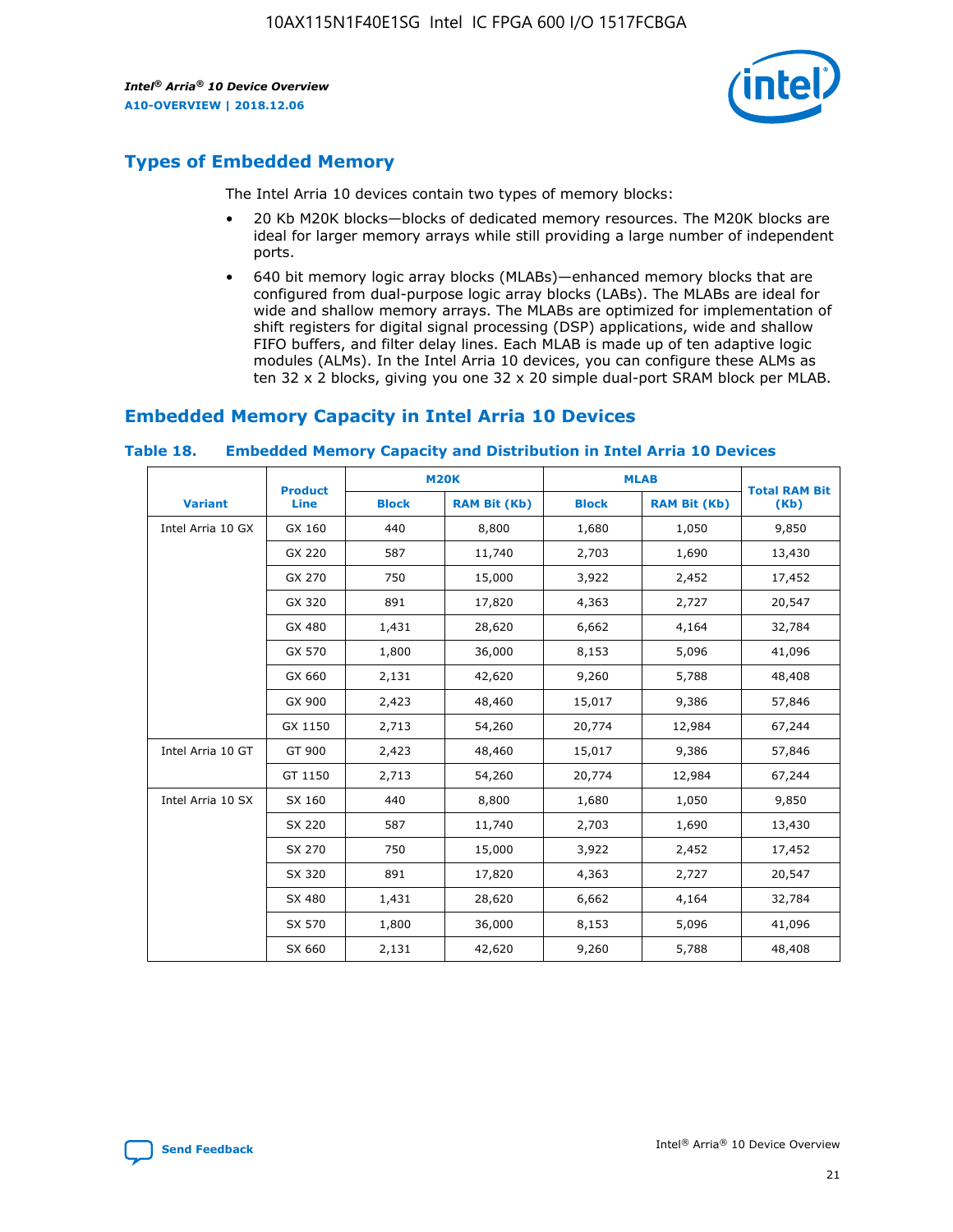

# **Embedded Memory Configurations for Single-port Mode**

#### **Table 19. Single-port Embedded Memory Configurations for Intel Arria 10 Devices**

This table lists the maximum configurations supported for single-port RAM and ROM modes.

| <b>Memory Block</b> | Depth (bits) | <b>Programmable Width</b> |
|---------------------|--------------|---------------------------|
| MLAB                | 32           | x16, x18, or x20          |
|                     | 64(10)       | x8, x9, x10               |
| M20K                | 512          | x40, x32                  |
|                     | 1K           | x20, x16                  |
|                     | 2K           | x10, x8                   |
|                     | 4K           | x5, x4                    |
|                     | 8K           | x2                        |
|                     | 16K          | x1                        |

# **Clock Networks and PLL Clock Sources**

The clock network architecture is based on Intel's global, regional, and peripheral clock structure. This clock structure is supported by dedicated clock input pins, fractional clock synthesis PLLs, and integer I/O PLLs.

# **Clock Networks**

The Intel Arria 10 core clock networks are capable of up to 800 MHz fabric operation across the full industrial temperature range. For the external memory interface, the clock network supports the hard memory controller with speeds up to 2,400 Mbps in a quarter-rate transfer.

To reduce power consumption, the Intel Quartus Prime software identifies all unused sections of the clock network and powers them down.

# **Fractional Synthesis and I/O PLLs**

Intel Arria 10 devices contain up to 32 fractional synthesis PLLs and up to 16 I/O PLLs that are available for both specific and general purpose uses in the core:

- Fractional synthesis PLLs—located in the column adjacent to the transceiver blocks
- I/O PLLs—located in each bank of the 48 I/Os

#### **Fractional Synthesis PLLs**

You can use the fractional synthesis PLLs to:

- Reduce the number of oscillators that are required on your board
- Reduce the number of clock pins that are used in the device by synthesizing multiple clock frequencies from a single reference clock source

<sup>(10)</sup> Supported through software emulation and consumes additional MLAB blocks.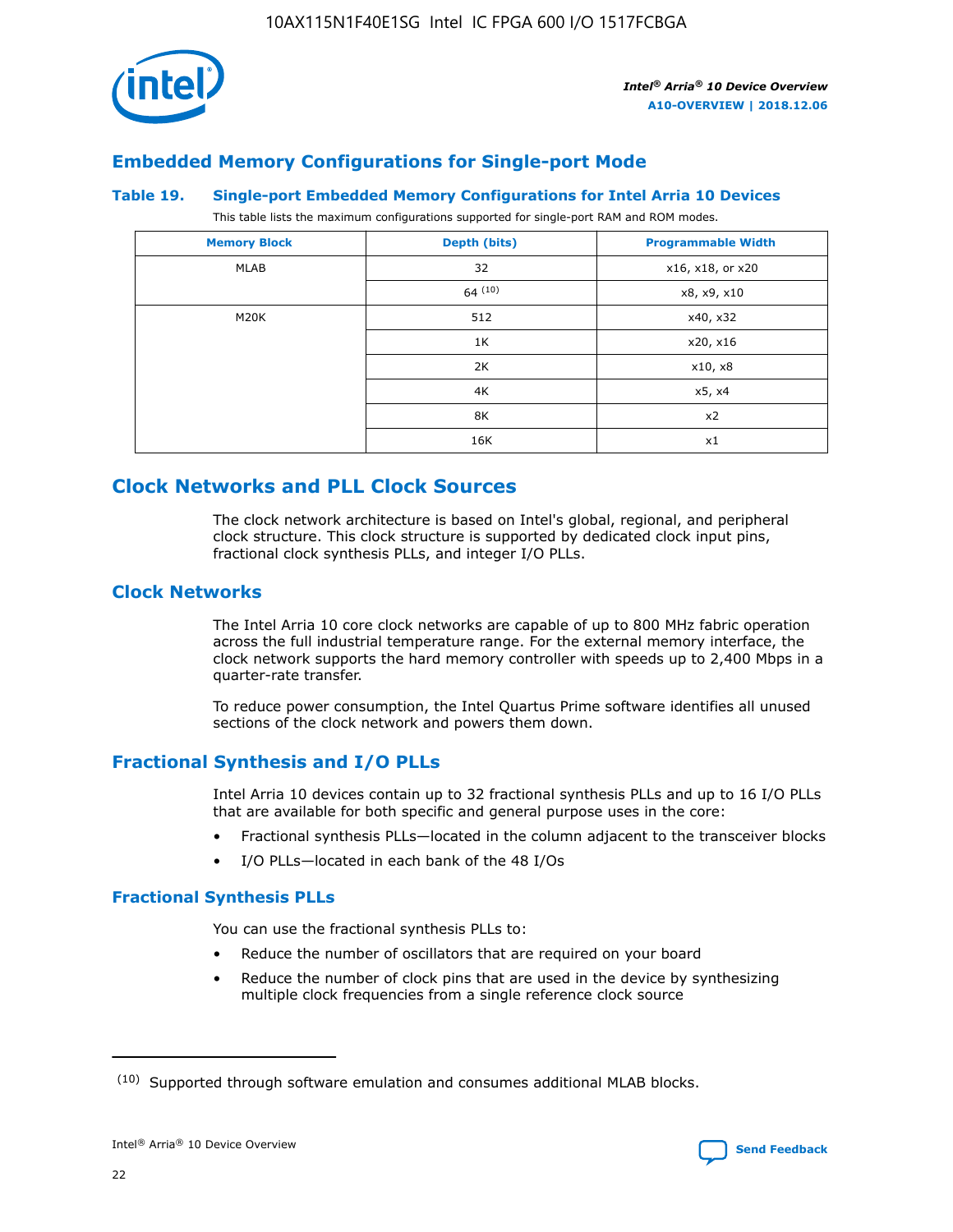

The fractional synthesis PLLs support the following features:

- Reference clock frequency synthesis for transceiver CMU and Advanced Transmit (ATX) PLLs
- Clock network delay compensation
- Zero-delay buffering
- Direct transmit clocking for transceivers
- Independently configurable into two modes:
	- Conventional integer mode equivalent to the general purpose PLL
	- Enhanced fractional mode with third order delta-sigma modulation
- PLL cascading

## **I/O PLLs**

The integer mode I/O PLLs are located in each bank of 48 I/Os. You can use the I/O PLLs to simplify the design of external memory and high-speed LVDS interfaces.

In each I/O bank, the I/O PLLs are adjacent to the hard memory controllers and LVDS SERDES. Because these PLLs are tightly coupled with the I/Os that need to use them, it makes it easier to close timing.

You can use the I/O PLLs for general purpose applications in the core such as clock network delay compensation and zero-delay buffering.

Intel Arria 10 devices support PLL-to-PLL cascading.

# **FPGA General Purpose I/O**

Intel Arria 10 devices offer highly configurable GPIOs. Each I/O bank contains 48 general purpose I/Os and a high-efficiency hard memory controller.

The following list describes the features of the GPIOs:

- Consist of 3 V I/Os for high-voltage application and LVDS I/Os for differential signaling
	- Up to two 3 V I/O banks, available in some devices, that support up to 3 V I/O standards
	- LVDS I/O banks that support up to 1.8 V I/O standards
- Support a wide range of single-ended and differential I/O interfaces
- LVDS speeds up to 1.6 Gbps
- Each LVDS pair of pins has differential input and output buffers, allowing you to configure the LVDS direction for each pair.
- Programmable bus hold and weak pull-up
- Programmable differential output voltage  $(V_{OD})$  and programmable pre-emphasis

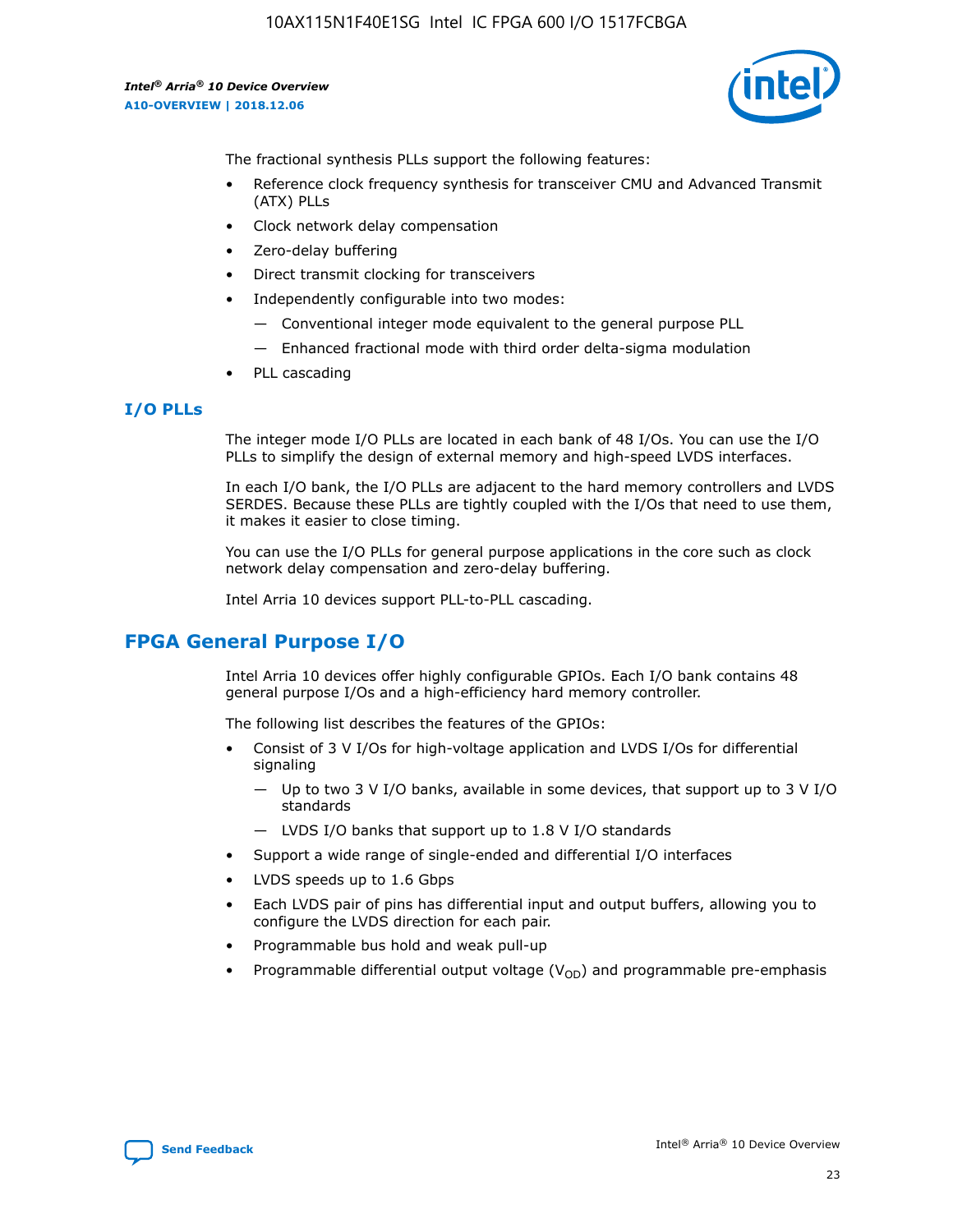

- Series (R<sub>S</sub>) and parallel (R<sub>T</sub>) on-chip termination (OCT) for all I/O banks with OCT calibration to limit the termination impedance variation
- On-chip dynamic termination that has the ability to swap between series and parallel termination, depending on whether there is read or write on a common bus for signal integrity
- Easy timing closure support using the hard read FIFO in the input register path, and delay-locked loop (DLL) delay chain with fine and coarse architecture

# **External Memory Interface**

Intel Arria 10 devices offer massive external memory bandwidth, with up to seven 32 bit DDR4 memory interfaces running at up to 2,400 Mbps. This bandwidth provides additional ease of design, lower power, and resource efficiencies of hardened highperformance memory controllers.

The memory interface within Intel Arria 10 FPGAs and SoCs delivers the highest performance and ease of use. You can configure up to a maximum width of 144 bits when using the hard or soft memory controllers. If required, you can bypass the hard memory controller and use a soft controller implemented in the user logic.

Each I/O contains a hardened DDR read/write path (PHY) capable of performing key memory interface functionality such as read/write leveling, FIFO buffering to lower latency and improve margin, timing calibration, and on-chip termination.

The timing calibration is aided by the inclusion of hard microcontrollers based on Intel's Nios® II technology, specifically tailored to control the calibration of multiple memory interfaces. This calibration allows the Intel Arria 10 device to compensate for any changes in process, voltage, or temperature either within the Intel Arria 10 device itself, or within the external memory device. The advanced calibration algorithms ensure maximum bandwidth and robust timing margin across all operating conditions.

In addition to parallel memory interfaces, Intel Arria 10 devices support serial memory technologies such as the Hybrid Memory Cube (HMC). The HMC is supported by the Intel Arria 10 high-speed serial transceivers which connect up to four HMC links, with each link running at data rates up to 15 Gbps.

#### **Related Information**

#### [External Memory Interface Spec Estimator](http://www.altera.com/technology/memory/estimator/mem-emif-index.html)

Provides a parametric tool that allows you to find and compare the performance of the supported external memory interfaces in IntelFPGAs.

# **Memory Standards Supported by Intel Arria 10 Devices**

The I/Os are designed to provide high performance support for existing and emerging external memory standards.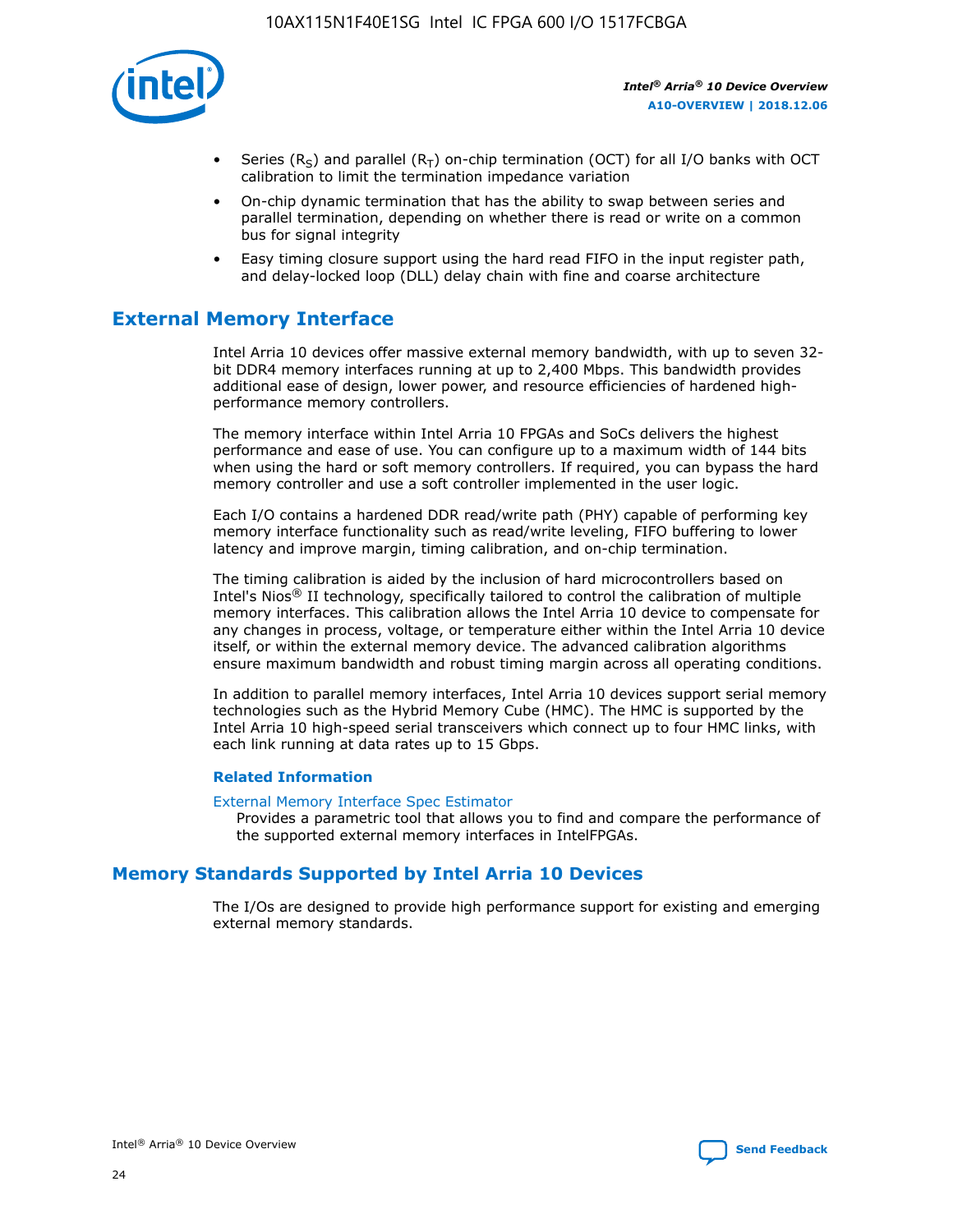

#### **Table 20. Memory Standards Supported by the Hard Memory Controller**

This table lists the overall capability of the hard memory controller. For specific details, refer to the External Memory Interface Spec Estimator and Intel Arria 10 Device Datasheet.

| <b>Memory Standard</b> | <b>Rate Support</b> | <b>Ping Pong PHY Support</b> | <b>Maximum Frequency</b><br>(MHz) |
|------------------------|---------------------|------------------------------|-----------------------------------|
| <b>DDR4 SDRAM</b>      | Quarter rate        | Yes                          | 1,067                             |
|                        |                     |                              | 1,200                             |
| DDR3 SDRAM             | Half rate           | Yes                          | 533                               |
|                        |                     |                              | 667                               |
|                        | Quarter rate        | Yes                          | 1,067                             |
|                        |                     |                              | 1,067                             |
| <b>DDR3L SDRAM</b>     | Half rate           | Yes                          | 533                               |
|                        |                     |                              | 667                               |
|                        | Quarter rate        | Yes                          | 933                               |
|                        |                     |                              | 933                               |
| LPDDR3 SDRAM           | Half rate           |                              | 533                               |
|                        | Quarter rate        |                              | 800                               |

#### **Table 21. Memory Standards Supported by the Soft Memory Controller**

| <b>Memory Standard</b>      | <b>Rate Support</b> | <b>Maximum Frequency</b><br>(MHz) |
|-----------------------------|---------------------|-----------------------------------|
| <b>RLDRAM 3 (11)</b>        | Quarter rate        | 1,200                             |
| ODR IV SRAM <sup>(11)</sup> | Quarter rate        | 1,067                             |
| <b>ODR II SRAM</b>          | Full rate           | 333                               |
|                             | Half rate           | 633                               |
| <b>ODR II+ SRAM</b>         | Full rate           | 333                               |
|                             | Half rate           | 633                               |
| <b>ODR II+ Xtreme SRAM</b>  | Full rate           | 333                               |
|                             | Half rate           | 633                               |

#### **Table 22. Memory Standards Supported by the HPS Hard Memory Controller**

The hard processor system (HPS) is available in Intel Arria 10 SoC devices only.

| <b>Memory Standard</b> | <b>Rate Support</b> | <b>Maximum Frequency</b><br>(MHz) |
|------------------------|---------------------|-----------------------------------|
| <b>DDR4 SDRAM</b>      | Half rate           | 1,200                             |
| <b>DDR3 SDRAM</b>      | Half rate           | 1,067                             |
| <b>DDR3L SDRAM</b>     | Half rate           | 933                               |

<sup>(11)</sup> Intel Arria 10 devices support this external memory interface using hard PHY with soft memory controller.

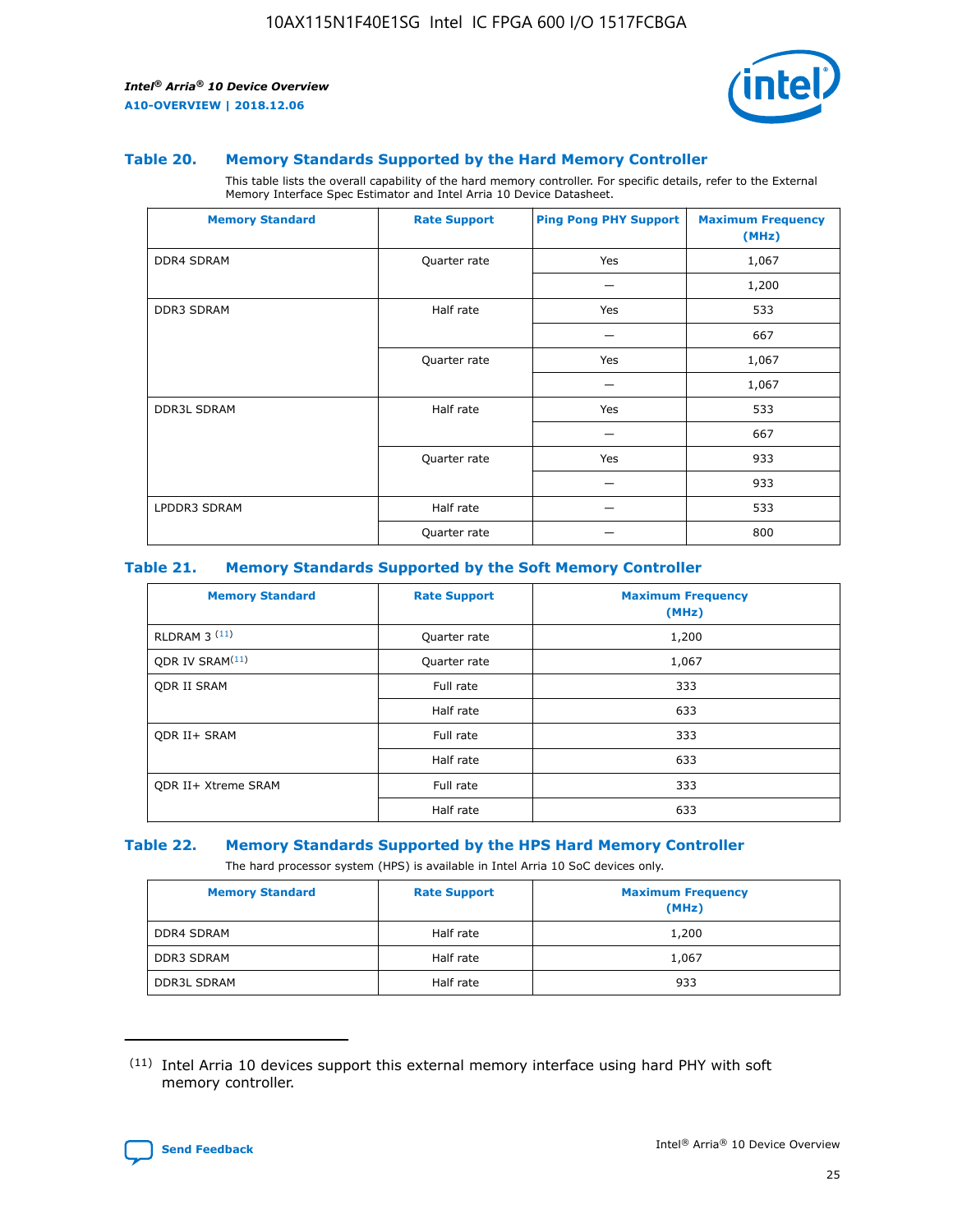

### **Related Information**

#### [Intel Arria 10 Device Datasheet](https://www.intel.com/content/www/us/en/programmable/documentation/mcn1413182292568.html#mcn1413182153340)

Lists the memory interface performance according to memory interface standards, rank or chip select configurations, and Intel Arria 10 device speed grades.

# **PCIe Gen1, Gen2, and Gen3 Hard IP**

Intel Arria 10 devices contain PCIe hard IP that is designed for performance and ease-of-use:

- Includes all layers of the PCIe stack—transaction, data link and physical layers.
- Supports PCIe Gen3, Gen2, and Gen1 Endpoint and Root Port in x1, x2, x4, or x8 lane configuration.
- Operates independently from the core logic—optional configuration via protocol (CvP) allows the PCIe link to power up and complete link training in less than 100 ms while the Intel Arria 10 device completes loading the programming file for the rest of the FPGA.
- Provides added functionality that makes it easier to support emerging features such as Single Root I/O Virtualization (SR-IOV) and optional protocol extensions.
- Provides improved end-to-end datapath protection using ECC.
- Supports FPGA configuration via protocol (CvP) using PCIe at Gen3, Gen2, or Gen1 speed.

#### **Related Information**

PCS Features on page 30

# **Enhanced PCS Hard IP for Interlaken and 10 Gbps Ethernet**

# **Interlaken Support**

The Intel Arria 10 enhanced PCS hard IP provides integrated Interlaken PCS supporting rates up to 25.8 Gbps per lane.

The Interlaken PCS is based on the proven functionality of the PCS developed for Intel's previous generation FPGAs, which demonstrated interoperability with Interlaken ASSP vendors and third-party IP suppliers. The Interlaken PCS is present in every transceiver channel in Intel Arria 10 devices.

#### **Related Information**

PCS Features on page 30

# **10 Gbps Ethernet Support**

The Intel Arria 10 enhanced PCS hard IP supports 10GBASE-R PCS compliant with IEEE 802.3 10 Gbps Ethernet (10GbE). The integrated hard IP support for 10GbE and the 10 Gbps transceivers save external PHY cost, board space, and system power.

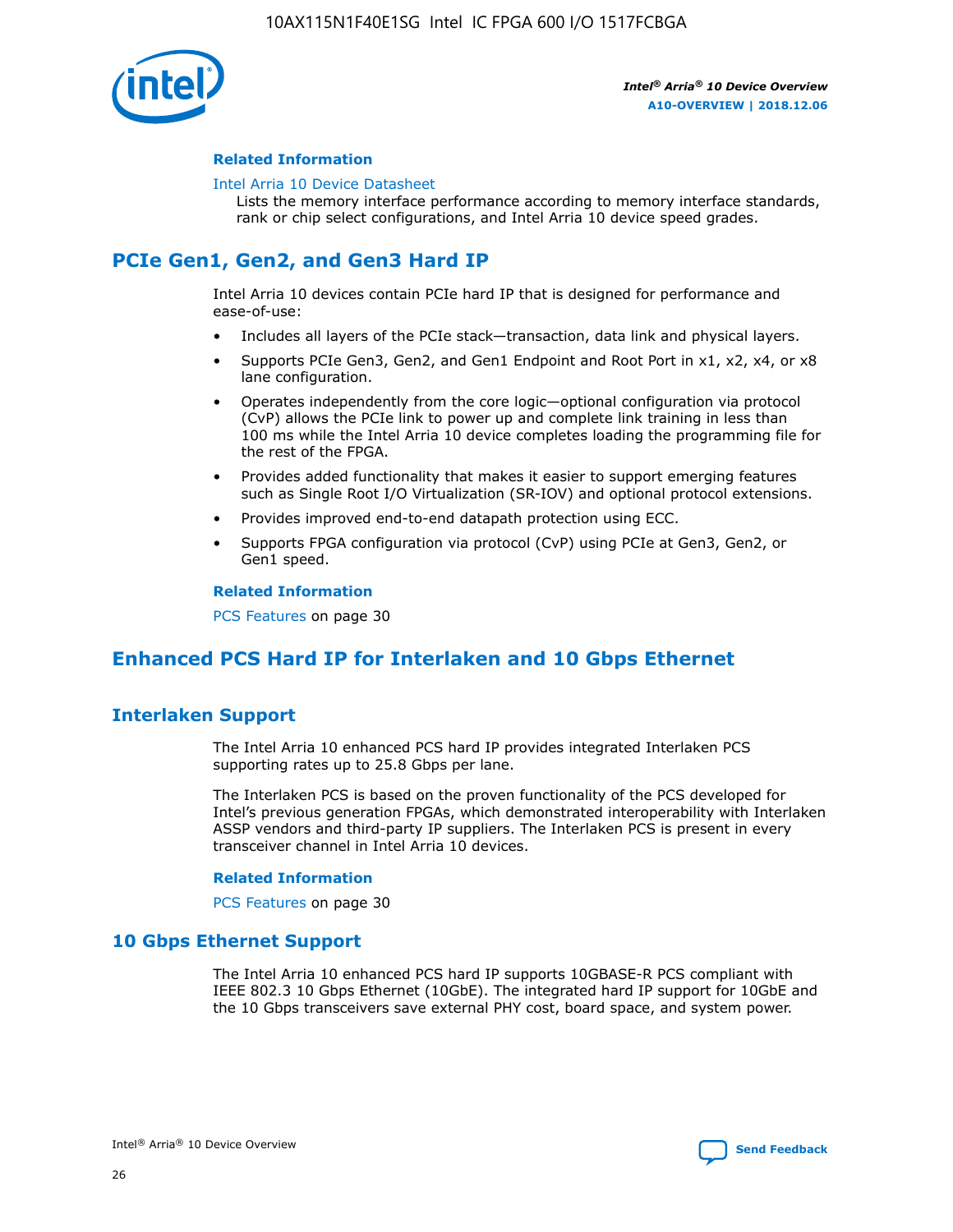

The scalable hard IP supports multiple independent 10GbE ports while using a single PLL for all the 10GBASE-R PCS instantiations, which saves on core logic resources and clock networks:

- Simplifies multiport 10GbE systems compared to XAUI interfaces that require an external XAUI-to-10G PHY.
- Incorporates Electronic Dispersion Compensation (EDC), which enables direct connection to standard 10 Gbps XFP and SFP+ pluggable optical modules.
- Supports backplane Ethernet applications and includes a hard 10GBASE-KR Forward Error Correction (FEC) circuit that you can use for 10 Gbps and 40 Gbps applications.

The 10 Gbps Ethernet PCS hard IP and 10GBASE-KR FEC are present in every transceiver channel.

#### **Related Information**

PCS Features on page 30

# **Low Power Serial Transceivers**

Intel Arria 10 FPGAs and SoCs include lowest power transceivers that deliver high bandwidth, throughput and low latency.

Intel Arria 10 devices deliver the industry's lowest power consumption per transceiver channel:

- 12.5 Gbps transceivers at as low as 242 mW
- 10 Gbps transceivers at as low as 168 mW
- 6 Gbps transceivers at as low as 117 mW

Intel Arria 10 transceivers support various data rates according to application:

- Chip-to-chip and chip-to-module applications—from 1 Gbps up to 25.8 Gbps
- Long reach and backplane applications—from 1 Gbps up to 12.5 with advanced adaptive equalization
- Critical power sensitive applications—from 1 Gbps up to 11.3 Gbps using lower power modes

The combination of 20 nm process technology and architectural advances provide the following benefits:

- Significant reduction in die area and power consumption
- Increase of up to two times in transceiver I/O density compared to previous generation devices while maintaining optimal signal integrity
- Up to 72 total transceiver channels—you can configure up to 6 of these channels to run as fast as 25.8 Gbps
- All channels feature continuous data rate support up to the maximum rated speed

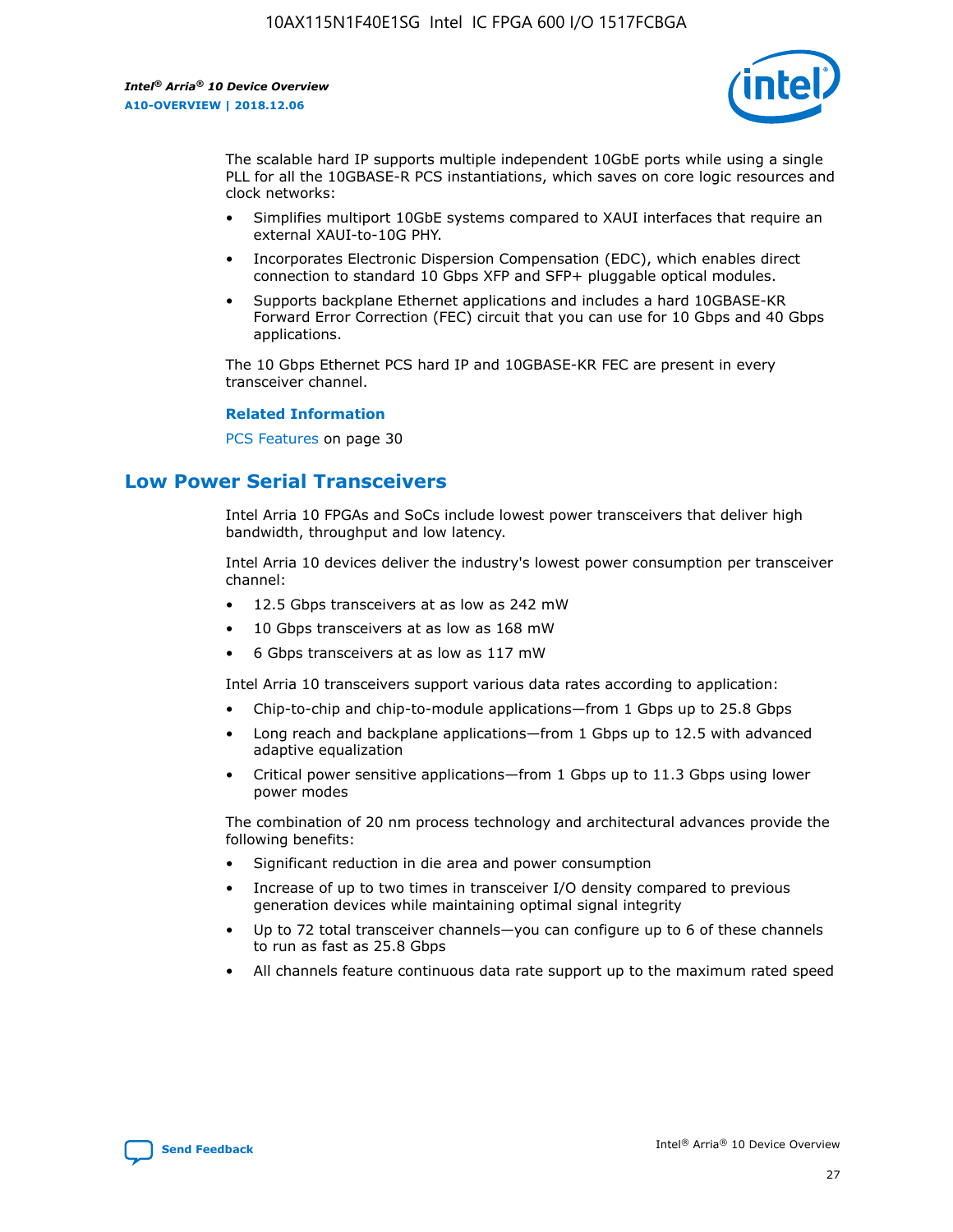



## **Figure 6. Intel Arria 10 Transceiver Block Architecture**

# **Transceiver Channels**

All transceiver channels feature a dedicated Physical Medium Attachment (PMA) and a hardened Physical Coding Sublayer (PCS).

- The PMA provides primary interfacing capabilities to physical channels.
- The PCS typically handles encoding/decoding, word alignment, and other preprocessing functions before transferring data to the FPGA core fabric.

A transceiver channel consists of a PMA and a PCS block. Most transceiver banks have 6 channels. There are some transceiver banks that contain only 3 channels.

A wide variety of bonded and non-bonded data rate configurations is possible using a highly configurable clock distribution network. Up to 80 independent transceiver data rates can be configured.

The following figures are graphical representations of top views of the silicon die, which correspond to reverse views for flip chip packages. Different Intel Arria 10 devices may have different floorplans than the ones shown in the figures.

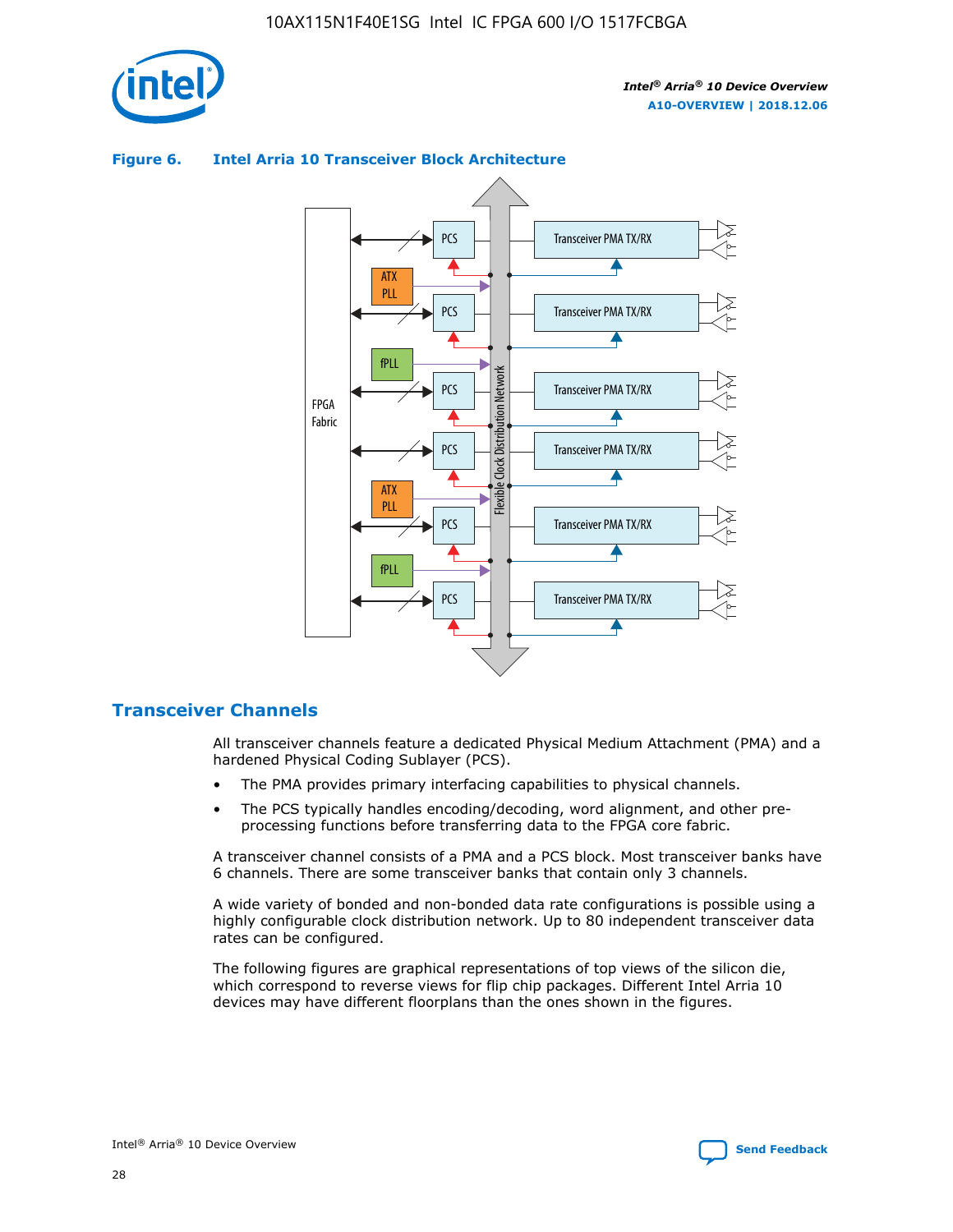

## **Figure 7. Device Chip Overview for Intel Arria 10 GX and GT Devices**





# **PMA Features**

Intel Arria 10 transceivers provide exceptional signal integrity at data rates up to 25.8 Gbps. Clocking options include ultra-low jitter ATX PLLs (LC tank based), clock multiplier unit (CMU) PLLs, and fractional PLLs.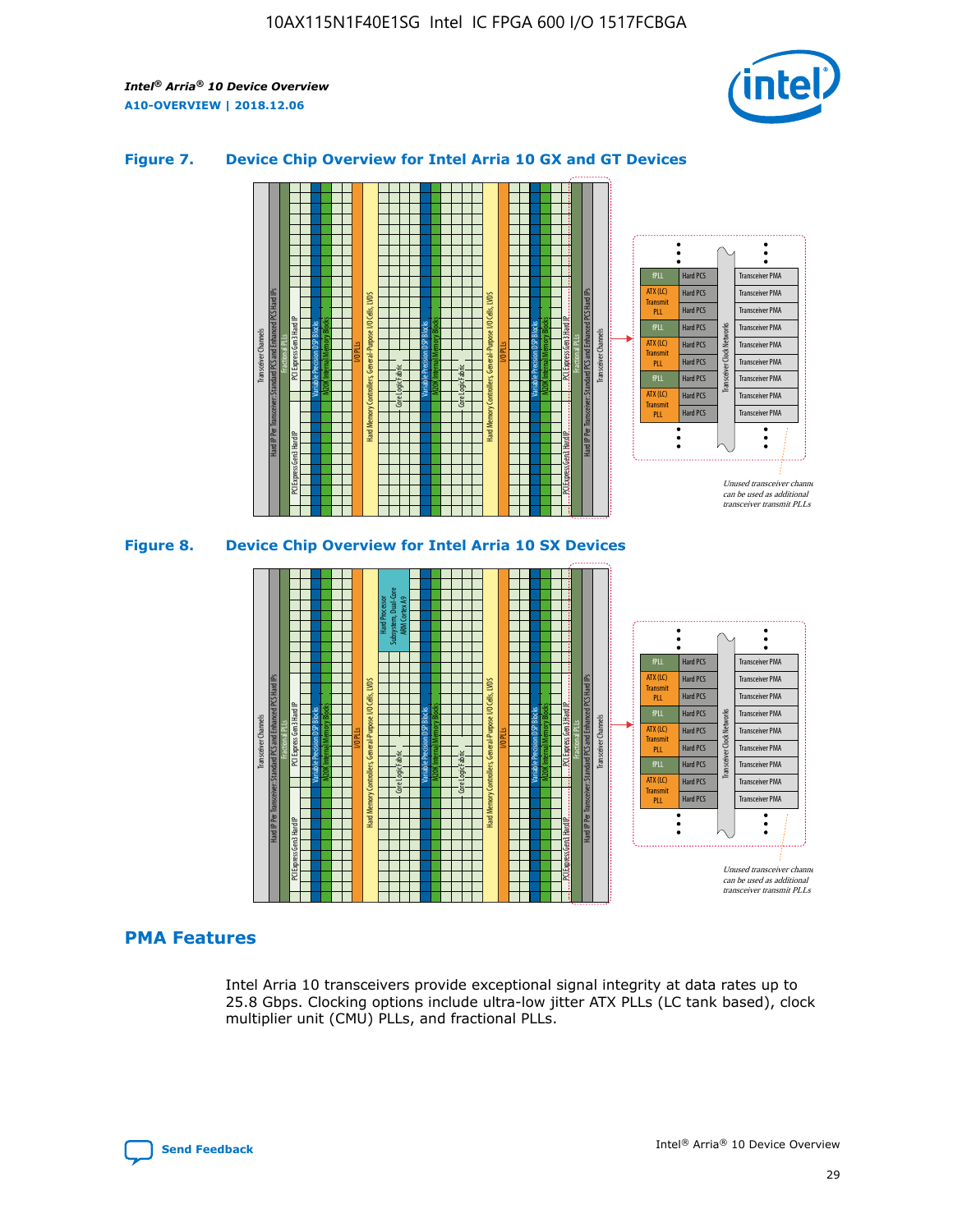

Each transceiver channel contains a channel PLL that can be used as the CMU PLL or clock data recovery (CDR) PLL. In CDR mode, the channel PLL recovers the receiver clock and data in the transceiver channel. Up to 80 independent data rates can be configured on a single Intel Arria 10 device.

## **Table 23. PMA Features of the Transceivers in Intel Arria 10 Devices**

| <b>Feature</b>                                             | <b>Capability</b>                                                                                                                                                                                                             |
|------------------------------------------------------------|-------------------------------------------------------------------------------------------------------------------------------------------------------------------------------------------------------------------------------|
| Chip-to-Chip Data Rates                                    | 1 Gbps to 17.4 Gbps (Intel Arria 10 GX devices)<br>1 Gbps to 25.8 Gbps (Intel Arria 10 GT devices)                                                                                                                            |
| Backplane Support                                          | Drive backplanes at data rates up to 12.5 Gbps                                                                                                                                                                                |
| <b>Optical Module Support</b>                              | SFP+/SFP, XFP, CXP, QSFP/QSFP28, CFP/CFP2/CFP4                                                                                                                                                                                |
| Cable Driving Support                                      | SFP+ Direct Attach, PCI Express over cable, eSATA                                                                                                                                                                             |
| Transmit Pre-Emphasis                                      | 4-tap transmit pre-emphasis and de-emphasis to compensate for system channel loss                                                                                                                                             |
| Continuous Time Linear<br>Equalizer (CTLE)                 | Dual mode, high-gain, and high-data rate, linear receive equalization to compensate for<br>system channel loss                                                                                                                |
| Decision Feedback Equalizer<br>(DFE)                       | 7-fixed and 4-floating tap DFE to equalize backplane channel loss in the presence of<br>crosstalk and noisy environments                                                                                                      |
| Variable Gain Amplifier                                    | Optimizes the signal amplitude prior to the CDR sampling and operates in fixed and<br>adaptive modes                                                                                                                          |
| Altera Digital Adaptive<br>Parametric Tuning (ADAPT)       | Fully digital adaptation engine to automatically adjust all link equalization parameters-<br>including CTLE, DFE, and variable gain amplifier blocks—that provide optimal link margin<br>without intervention from user logic |
| Precision Signal Integrity<br>Calibration Engine (PreSICE) | Hardened calibration controller to quickly calibrate all transceiver control parameters on<br>power-up, which provides the optimal signal integrity and jitter performance                                                    |
| Advanced Transmit (ATX)<br>PLL                             | Low jitter ATX (LC tank based) PLLs with continuous tuning range to cover a wide range of<br>standard and proprietary protocols                                                                                               |
| <b>Fractional PLLs</b>                                     | On-chip fractional frequency synthesizers to replace on-board crystal oscillators and reduce<br>system cost                                                                                                                   |
| Digitally Assisted Analog<br><b>CDR</b>                    | Superior jitter tolerance with fast lock time                                                                                                                                                                                 |
| Dynamic Partial<br>Reconfiguration                         | Allows independent control of the Avalon memory-mapped interface of each transceiver<br>channel for the highest transceiver flexibility                                                                                       |
| Multiple PCS-PMA and PCS-<br>PLD interface widths          | 8-, 10-, 16-, 20-, 32-, 40-, or 64-bit interface widths for flexibility of deserialization width,<br>encoding, and reduced latency                                                                                            |

# **PCS Features**

This table summarizes the Intel Arria 10 transceiver PCS features. You can use the transceiver PCS to support a wide range of protocols ranging from 1 Gbps to 25.8 Gbps.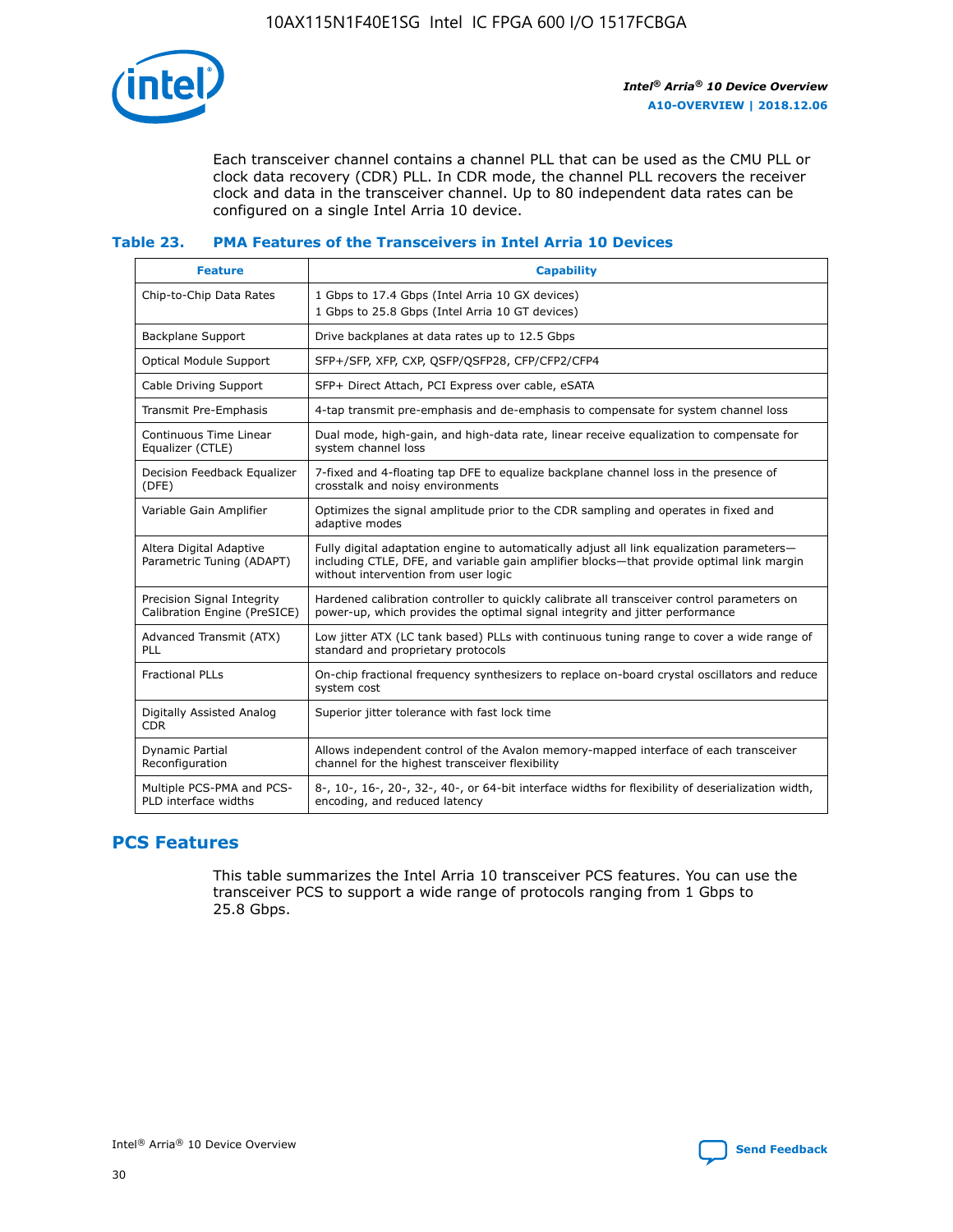

| <b>PCS</b>    | <b>Description</b>                                                                                                                                                                                                                                                                                                                                                                                             |
|---------------|----------------------------------------------------------------------------------------------------------------------------------------------------------------------------------------------------------------------------------------------------------------------------------------------------------------------------------------------------------------------------------------------------------------|
| Standard PCS  | Operates at a data rate up to 12 Gbps<br>Supports protocols such as PCI-Express, CPRI 4.2+, GigE, IEEE 1588 in Hard PCS<br>Implements other protocols using Basic/Custom (Standard PCS) transceiver<br>configuration rules.                                                                                                                                                                                    |
| Enhanced PCS  | Performs functions common to most serial data industry standards, such as word<br>alignment, encoding/decoding, and framing, before data is sent or received off-chip<br>through the PMA<br>• Handles data transfer to and from the FPGA fabric<br>Handles data transfer internally to and from the PMA<br>Provides frequency compensation<br>Performs channel bonding for multi-channel low skew applications |
| PCIe Gen3 PCS | Supports the seamless switching of Data and Clock between the Gen1, Gen2, and Gen3<br>data rates<br>Provides support for PIPE 3.0 features<br>Supports the PIPE interface with the Hard IP enabled, as well as with the Hard IP<br>bypassed                                                                                                                                                                    |

#### **Related Information**

- PCIe Gen1, Gen2, and Gen3 Hard IP on page 26
- Interlaken Support on page 26
- 10 Gbps Ethernet Support on page 26

# **PCS Protocol Support**

This table lists some of the protocols supported by the Intel Arria 10 transceiver PCS. For more information about the blocks in the transmitter and receiver data paths, refer to the related information.

| <b>Protocol</b>                                 | <b>Data Rate</b><br>(Gbps) | <b>Transceiver IP</b>       | <b>PCS Support</b>                      |
|-------------------------------------------------|----------------------------|-----------------------------|-----------------------------------------|
| PCIe Gen3 x1, x2, x4, x8                        | 8.0                        | Native PHY (PIPE)           | Standard PCS and PCIe<br>Gen3 PCS       |
| PCIe Gen2 x1, x2, x4, x8                        | 5.0                        | Native PHY (PIPE)           | <b>Standard PCS</b>                     |
| PCIe Gen1 x1, x2, x4, x8                        | 2.5                        | Native PHY (PIPE)           | Standard PCS                            |
| 1000BASE-X Gigabit Ethernet                     | 1.25                       | Native PHY                  | <b>Standard PCS</b>                     |
| 1000BASE-X Gigabit Ethernet with<br>IEEE 1588v2 | 1.25                       | Native PHY                  | Standard PCS                            |
| 10GBASE-R                                       | 10.3125                    | Native PHY                  | <b>Enhanced PCS</b>                     |
| 10GBASE-R with IEEE 1588v2                      | 10.3125                    | Native PHY                  | <b>Enhanced PCS</b>                     |
| 10GBASE-R with KR FEC                           | 10.3125                    | Native PHY                  | <b>Enhanced PCS</b>                     |
| 10GBASE-KR and 1000BASE-X                       | 10.3125                    | 1G/10GbE and 10GBASE-KR PHY | Standard PCS and<br><b>Enhanced PCS</b> |
| Interlaken (CEI-6G/11G)                         | 3.125 to 17.4              | Native PHY                  | <b>Enhanced PCS</b>                     |
| SFI-S/SFI-5.2                                   | 11.2                       | Native PHY                  | <b>Enhanced PCS</b>                     |
| $10G$ SDI                                       | 10.692                     | Native PHY                  | <b>Enhanced PCS</b>                     |
|                                                 |                            |                             | continued                               |

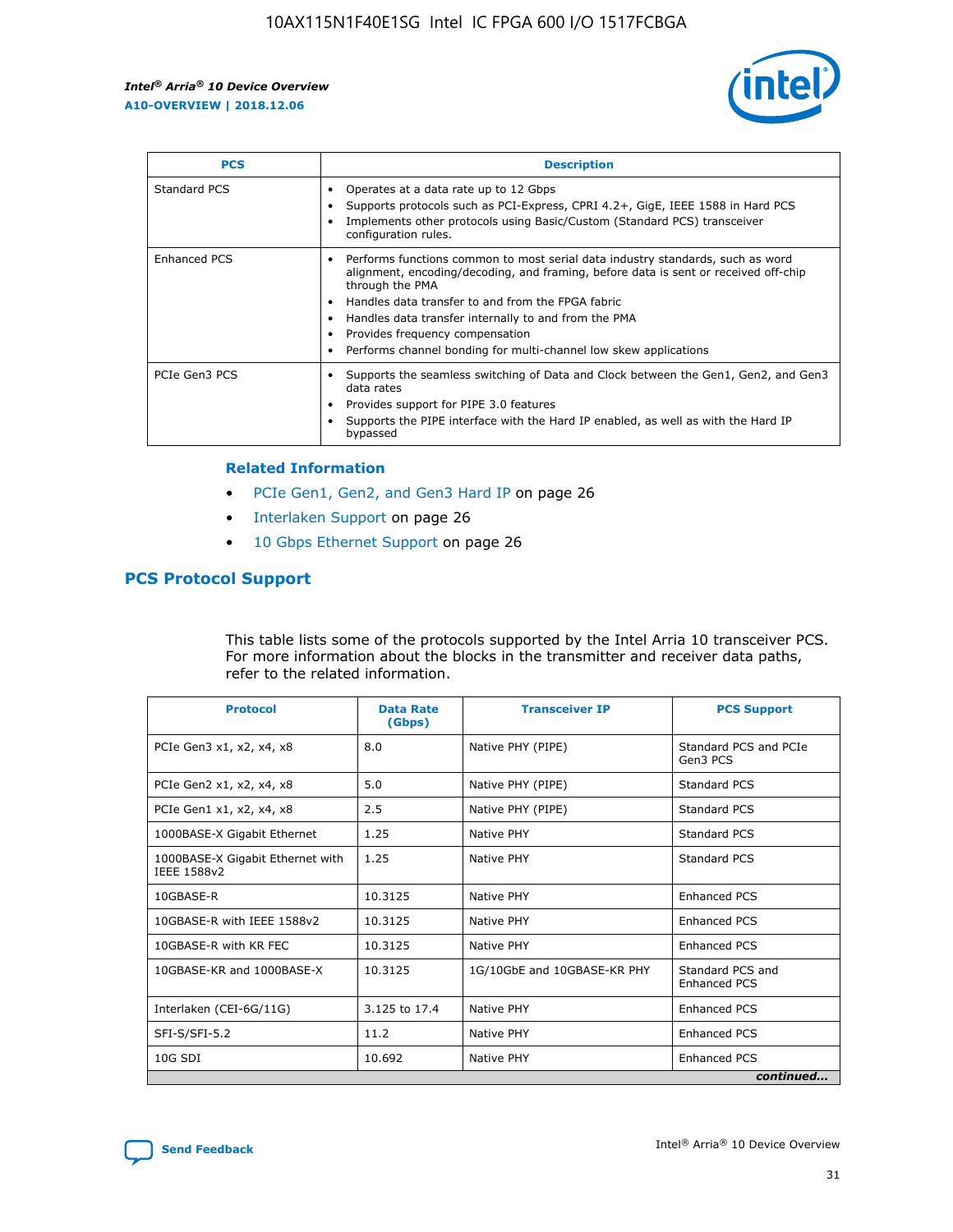

| <b>Protocol</b>      | <b>Data Rate</b><br>(Gbps) | <b>Transceiver IP</b> | <b>PCS Support</b> |
|----------------------|----------------------------|-----------------------|--------------------|
| CPRI 6.0 (64B/66B)   | 0.6144 to<br>10.1376       | Native PHY            | Enhanced PCS       |
| CPRI 4.2 (8B/10B)    | 0.6144 to<br>9.8304        | Native PHY            | Standard PCS       |
| OBSAI RP3 v4.2       | 0.6144 to 6.144            | Native PHY            | Standard PCS       |
| SD-SDI/HD-SDI/3G-SDI | $0.143(12)$ to<br>2.97     | Native PHY            | Standard PCS       |

# **Related Information**

#### [Intel Arria 10 Transceiver PHY User Guide](https://www.intel.com/content/www/us/en/programmable/documentation/nik1398707230472.html#nik1398707091164)

Provides more information about the supported transceiver protocols and PHY IP, the PMA architecture, and the standard, enhanced, and PCIe Gen3 PCS architecture.

# **SoC with Hard Processor System**

Each SoC device combines an FPGA fabric and a hard processor system (HPS) in a single device. This combination delivers the flexibility of programmable logic with the power and cost savings of hard IP in these ways:

- Reduces board space, system power, and bill of materials cost by eliminating a discrete embedded processor
- Allows you to differentiate the end product in both hardware and software, and to support virtually any interface standard
- Extends the product life and revenue through in-field hardware and software updates

<sup>(12)</sup> The 0.143 Gbps data rate is supported using oversampling of user logic that you must implement in the FPGA fabric.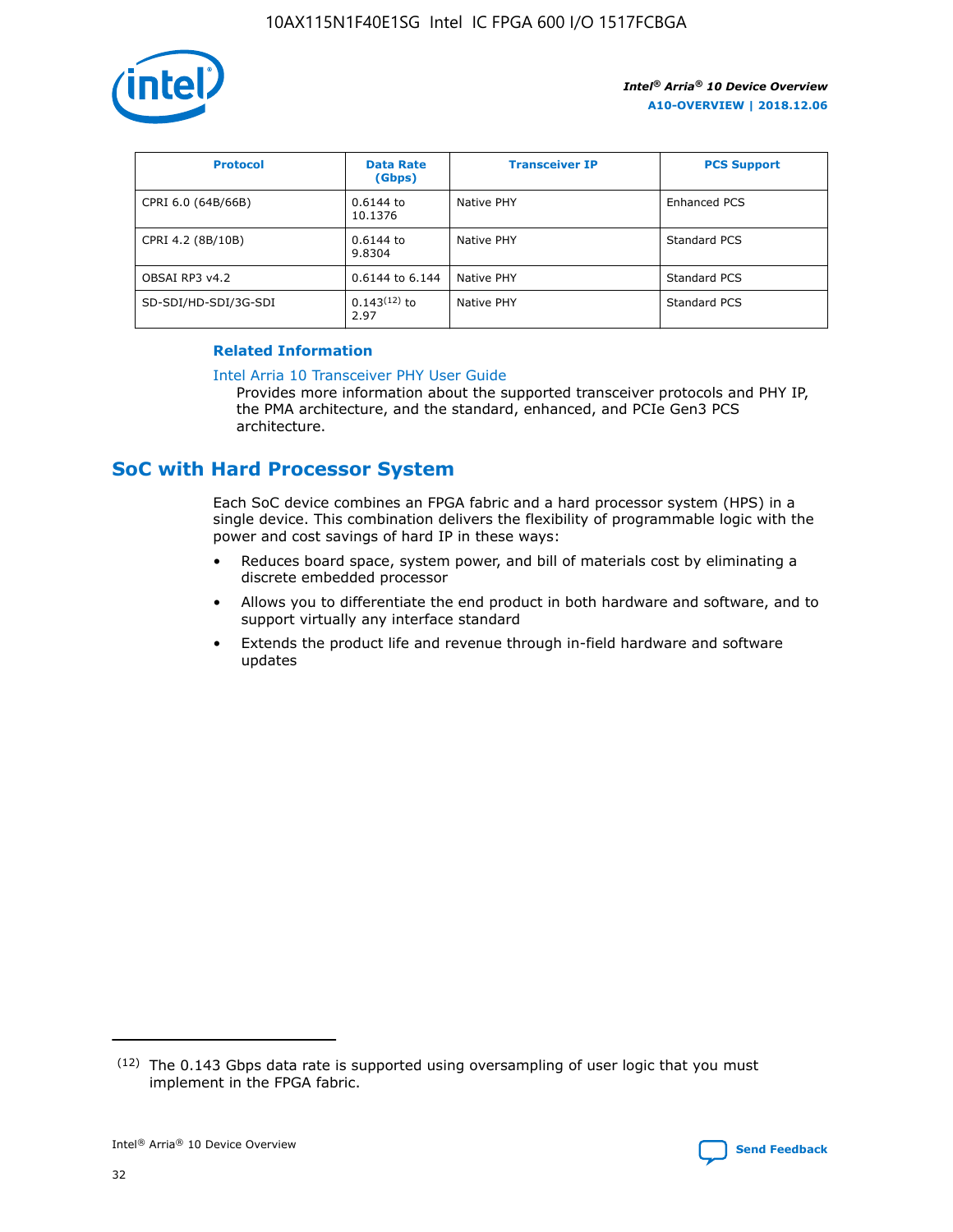

#### **Figure 9. HPS Block Diagram**

This figure shows a block diagram of the HPS with the dual ARM Cortex-A9 MPCore processor.



# **Key Advantages of 20-nm HPS**

The 20-nm HPS strikes a balance between enabling maximum software compatibility with 28-nm SoCs while still improving upon the 28-nm HPS architecture. These improvements address the requirements of the next generation target markets such as wireless and wireline communications, compute and storage equipment, broadcast and military in terms of performance, memory bandwidth, connectivity via backplane and security.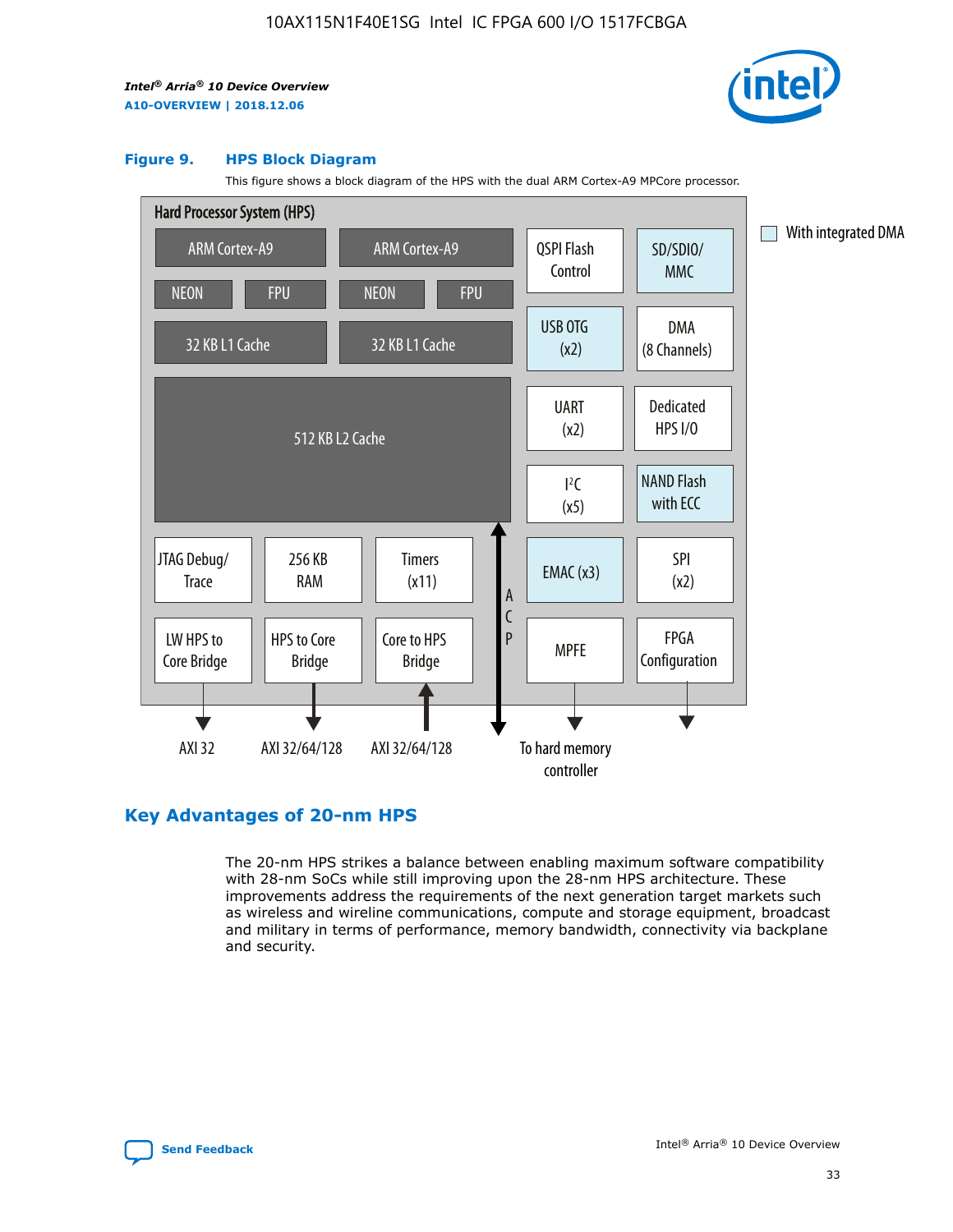

## **Table 24. Improvements in 20 nm HPS**

This table lists the key improvements of the 20 nm HPS compared to the 28 nm HPS.

| Advantages/<br><b>Improvements</b>                          | <b>Description</b>                                                                                                                                                                                                                                                                                                                                                                                                                                                                                                                                                                                                                                                                                                                                                                                                                   |
|-------------------------------------------------------------|--------------------------------------------------------------------------------------------------------------------------------------------------------------------------------------------------------------------------------------------------------------------------------------------------------------------------------------------------------------------------------------------------------------------------------------------------------------------------------------------------------------------------------------------------------------------------------------------------------------------------------------------------------------------------------------------------------------------------------------------------------------------------------------------------------------------------------------|
| Increased performance and<br>overdrive capability           | While the nominal processor frequency is 1.2 GHz, the 20 nm HPS offers an "overdrive"<br>feature which enables a higher processor operating frequency. This requires a higher supply<br>voltage value that is unique to the HPS and may require a separate regulator.                                                                                                                                                                                                                                                                                                                                                                                                                                                                                                                                                                |
| Increased processor memory<br>bandwidth and DDR4<br>support | Up to 64-bit DDR4 memory at 2,400 Mbps support is available for the processor. The hard<br>memory controller for the HPS comprises a multi-port front end that manages connections<br>to a single port memory controller. The multi-port front end allows logic core and the HPS<br>to share ports and thereby the available bandwidth of the memory controller.                                                                                                                                                                                                                                                                                                                                                                                                                                                                     |
| Flexible I/O sharing                                        | An advanced I/O pin muxing scheme allows improved sharing of I/O between the HPS and<br>the core logic. The following types of I/O are available for SoC:<br>17 dedicated I/Os-physically located inside the HPS block and are not accessible to<br>logic within the core. The 17 dedicated I/Os are used for HPS clock, resets, and<br>interfacing with boot devices, QSPI, and SD/MMC.<br>48 direct shared I/O-located closest to the HPS block and are ideal for high speed HPS<br>peripherals such as EMAC, USB, and others. There is one bank of 48 I/Os that supports<br>direct sharing where the 48 I/Os can be shared 12 I/Os at a time.<br>Standard (shared) I/O-all standard I/Os can be shared by the HPS peripherals and any<br>logic within the core. For designs where more than 48 I/Os are reguired to fully use all |
| <b>EMAC</b> core                                            | the peripherals in the HPS, these I/Os can be connected through the core logic.<br>Three EMAC cores are available in the HPS. The EMAC cores enable an application to<br>support two redundant Ethernet connections; for example, backplane, or two EMAC cores<br>for managing IEEE 1588 time stamp information while allowing a third EMAC core for debug<br>and configuration. All three EMACs can potentially share the same time stamps, simplifying<br>the 1588 time stamping implementation. A new serial time stamp interface allows core<br>logic to access and read the time stamp values. The integrated EMAC controllers can be<br>connected to external Ethernet PHY through the provided MDIO or I <sup>2</sup> C interface.                                                                                            |
| On-chip memory                                              | The on-chip memory is updated to 256 KB support and can support larger data sets and<br>real time algorithms.                                                                                                                                                                                                                                                                                                                                                                                                                                                                                                                                                                                                                                                                                                                        |
| <b>ECC</b> enhancements                                     | Improvements in L2 Cache ECC management allow identification of errors down to the<br>address level. ECC enhancements also enable improved error injection and status reporting<br>via the introduction of new memory mapped access to syndrome and data signals.                                                                                                                                                                                                                                                                                                                                                                                                                                                                                                                                                                    |
| HPS to FPGA Interconnect<br>Backbone                        | Although the HPS and the Logic Core can operate independently, they are tightly coupled<br>via a high-bandwidth system interconnect built from high-performance ARM AMBA AXI bus<br>bridges. IP bus masters in the FPGA fabric have access to HPS bus slaves via the FPGA-to-<br>HPS interconnect. Similarly, HPS bus masters have access to bus slaves in the core fabric<br>via the HPS-to-FPGA bridge. Both bridges are AMBA AXI-3 compliant and support<br>simultaneous read and write transactions. Up to three masters within the core fabric can<br>share the HPS SDRAM controller with the processor. Additionally, the processor can be used<br>to configure the core fabric under program control via a dedicated 32-bit configuration port.                                                                               |
| FPGA configuration and HPS<br>booting                       | The FPGA fabric and HPS in the SoCs are powered independently. You can reduce the clock<br>frequencies or gate the clocks to reduce dynamic power.<br>You can configure the FPGA fabric and boot the HPS independently, in any order, providing<br>you with more design flexibility.                                                                                                                                                                                                                                                                                                                                                                                                                                                                                                                                                 |
| Security                                                    | New security features have been introduced for anti-tamper management, secure boot,<br>encryption (AES), and authentication (SHA).                                                                                                                                                                                                                                                                                                                                                                                                                                                                                                                                                                                                                                                                                                   |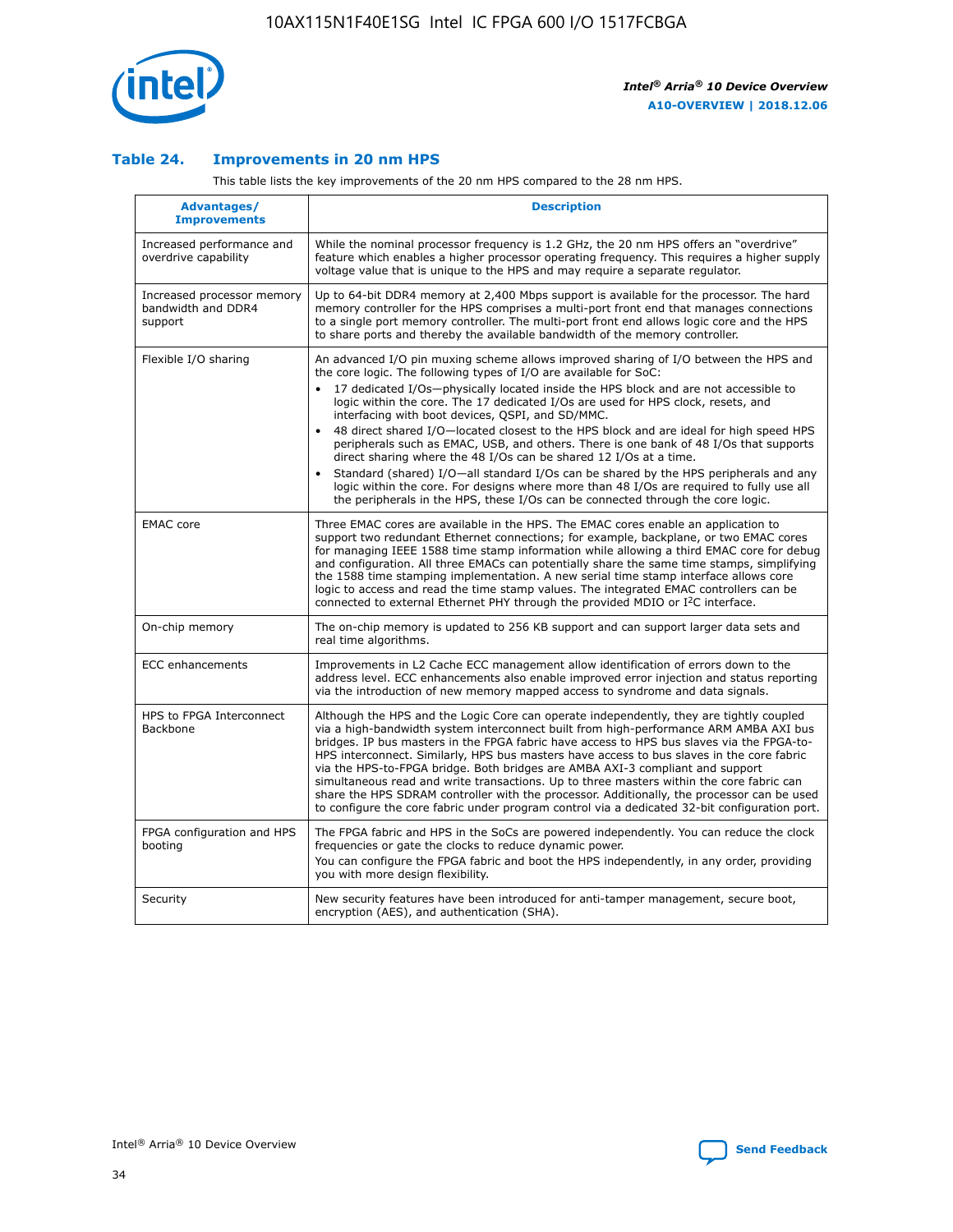

# **Features of the HPS**

The HPS has the following features:

- 1.2-GHz, dual-core ARM Cortex-A9 MPCore processor with up to 1.5-GHz via overdrive
	- ARMv7-A architecture that runs 32-bit ARM instructions, 16-bit and 32-bit Thumb instructions, and 8-bit Java byte codes in Jazelle style
	- Superscalar, variable length, out-of-order pipeline with dynamic branch prediction
	- Instruction Efficiency 2.5 MIPS/MHz, which provides total performance of 7500 MIPS at 1.5 GHz
- Each processor core includes:
	- 32 KB of L1 instruction cache, 32 KB of L1 data cache
	- Single- and double-precision floating-point unit and NEON media engine
	- CoreSight debug and trace technology
	- Snoop Control Unit (SCU) and Acceleration Coherency Port (ACP)
- 512 KB of shared L2 cache
- 256 KB of scratch RAM
- Hard memory controller with support for DDR3, DDR4 and optional error correction code (ECC) support
- Multiport Front End (MPFE) Scheduler interface to the hard memory controller
- 8-channel direct memory access (DMA) controller
- QSPI flash controller with SIO, DIO, QIO SPI Flash support
- NAND flash controller (ONFI 1.0 or later) with DMA and ECC support, updated to support 8 and 16-bit Flash devices and new command DMA to offload CPU for fast power down recovery
- Updated SD/SDIO/MMC controller to eMMC 4.5 with DMA with CE-ATA digital command support
- 3 10/100/1000 Ethernet media access control (MAC) with DMA
- 2 USB On-the-Go (OTG) controllers with DMA
- $\bullet$  5 I<sup>2</sup>C controllers (3 can be used by EMAC for MIO to external PHY)
- 2 UART 16550 Compatible controllers
- 4 serial peripheral interfaces (SPI) (2 Master, 2 Slaves)
- 62 programmable general-purpose I/Os, which includes 48 direct share I/Os that allows the HPS peripherals to connect directly to the FPGA I/Os
- 7 general-purpose timers
- 4 watchdog timers
- Anti-tamper, Secure Boot, Encryption (AES) and Authentication (SHA)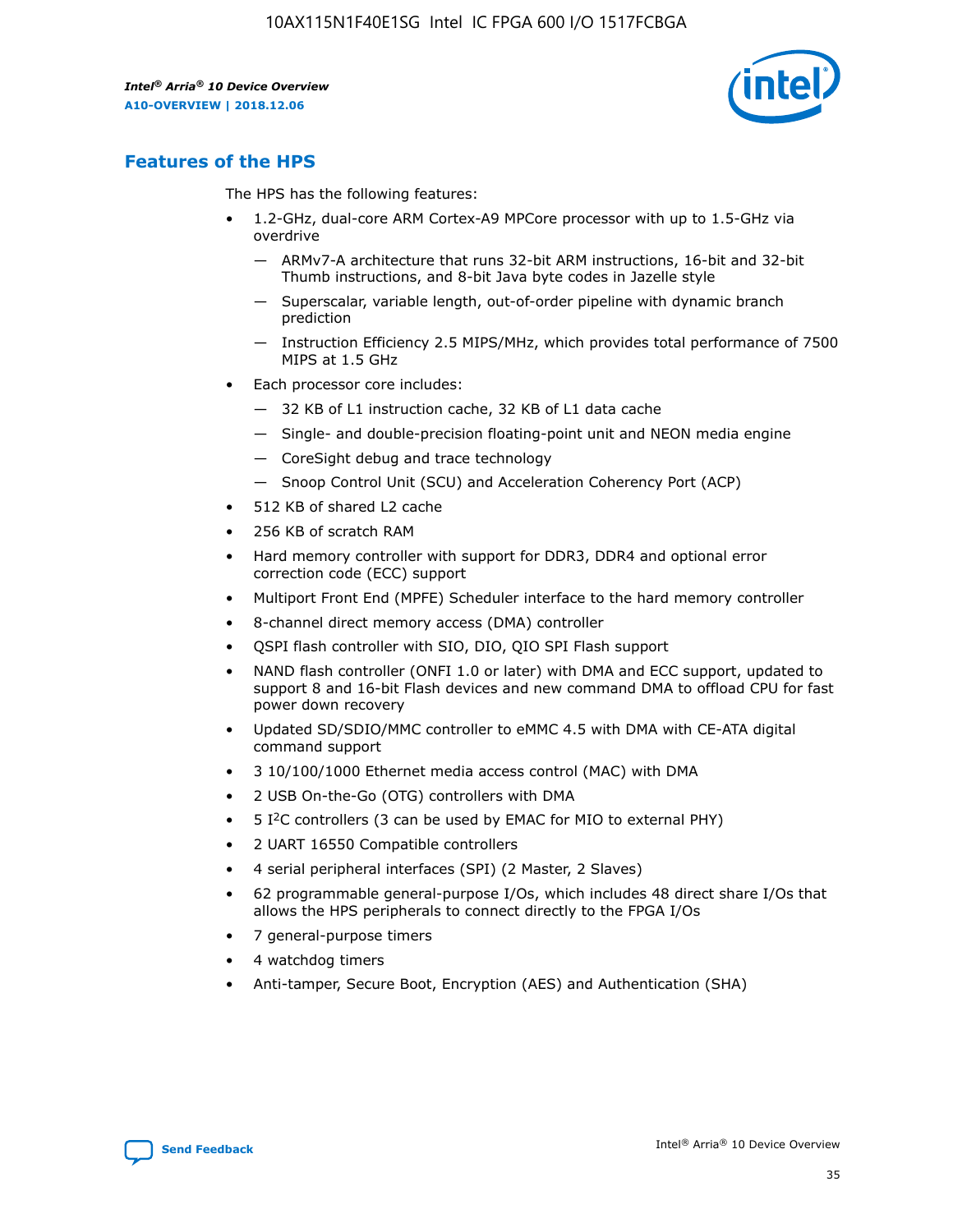

# **System Peripherals and Debug Access Port**

Each Ethernet MAC, USB OTG, NAND flash controller, and SD/MMC controller module has an integrated DMA controller. For modules without an integrated DMA controller, an additional DMA controller module provides up to eight channels of high-bandwidth data transfers. Peripherals that communicate off-chip are multiplexed with other peripherals at the HPS pin level. This allows you to choose which peripherals interface with other devices on your PCB.

The debug access port provides interfaces to industry standard JTAG debug probes and supports ARM CoreSight debug and core traces to facilitate software development.

## **HPS–FPGA AXI Bridges**

The HPS–FPGA bridges, which support the Advanced Microcontroller Bus Architecture (AMBA) Advanced eXtensible Interface (AXI™) specifications, consist of the following bridges:

- FPGA-to-HPS AMBA AXI bridge—a high-performance bus supporting 32, 64, and 128 bit data widths that allows the FPGA fabric to issue transactions to slaves in the HPS.
- HPS-to-FPGA Avalon/AMBA AXI bridge—a high-performance bus supporting 32, 64, and 128 bit data widths that allows the HPS to issue transactions to slaves in the FPGA fabric.
- Lightweight HPS-to-FPGA AXI bridge—a lower latency 32 bit width bus that allows the HPS to issue transactions to soft peripherals in the FPGA fabric. This bridge is primarily used for control and status register (CSR) accesses to peripherals in the FPGA fabric.

The HPS–FPGA AXI bridges allow masters in the FPGA fabric to communicate with slaves in the HPS logic, and vice versa. For example, the HPS-to-FPGA AXI bridge allows you to share memories instantiated in the FPGA fabric with one or both microprocessors in the HPS, while the FPGA-to-HPS AXI bridge allows logic in the FPGA fabric to access the memory and peripherals in the HPS.

Each HPS–FPGA bridge also provides asynchronous clock crossing for data transferred between the FPGA fabric and the HPS.

#### **HPS SDRAM Controller Subsystem**

The HPS SDRAM controller subsystem contains a multiport SDRAM controller and DDR PHY that are shared between the FPGA fabric (through the FPGA-to-HPS SDRAM interface), the level 2 (L2) cache, and the level 3 (L3) system interconnect. The FPGA-to-HPS SDRAM interface supports AMBA AXI and Avalon® Memory-Mapped (Avalon-MM) interface standards, and provides up to six individual ports for access by masters implemented in the FPGA fabric.

The HPS SDRAM controller supports up to 3 masters (command ports), 3x 64-bit read data ports and 3x 64-bit write data ports.

To maximize memory performance, the SDRAM controller subsystem supports command and data reordering, deficit round-robin arbitration with aging, and high-priority bypass features.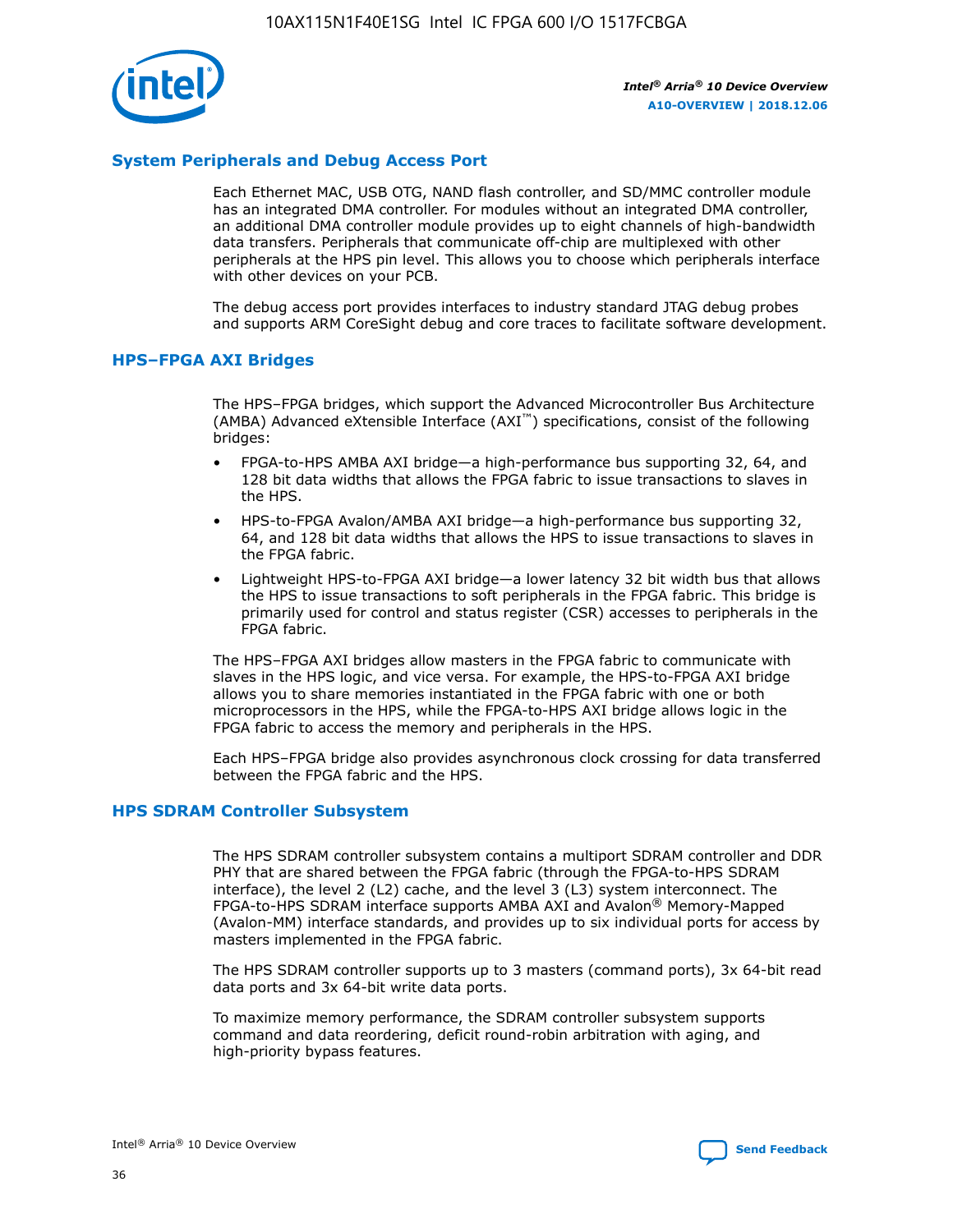

# **FPGA Configuration and HPS Booting**

The FPGA fabric and HPS in the SoC FPGA must be powered at the same time. You can reduce the clock frequencies or gate the clocks to reduce dynamic power.

Once powered, the FPGA fabric and HPS can be configured independently thus providing you with more design flexibility:

- You can boot the HPS independently. After the HPS is running, the HPS can fully or partially reconfigure the FPGA fabric at any time under software control. The HPS can also configure other FPGAs on the board through the FPGA configuration controller.
- Configure the FPGA fabric first, and then boot the HPS from memory accessible to the FPGA fabric.

## **Hardware and Software Development**

For hardware development, you can configure the HPS and connect your soft logic in the FPGA fabric to the HPS interfaces using the Platform Designer system integration tool in the Intel Quartus Prime software.

For software development, the ARM-based SoC FPGA devices inherit the rich software development ecosystem available for the ARM Cortex-A9 MPCore processor. The software development process for Intel SoC FPGAs follows the same steps as those for other SoC devices from other manufacturers. Support for Linux\*, VxWorks\*, and other operating systems are available for the SoC FPGAs. For more information on the operating systems support availability, contact the Intel FPGA sales team.

You can begin device-specific firmware and software development on the Intel SoC FPGA Virtual Target. The Virtual Target is a fast PC-based functional simulation of a target development system—a model of a complete development board. The Virtual Target enables the development of device-specific production software that can run unmodified on actual hardware.

# **Dynamic and Partial Reconfiguration**

The Intel Arria 10 devices support dynamic and partial reconfiguration. You can use dynamic and partial reconfiguration simultaneously to enable seamless reconfiguration of both the device core and transceivers.

# **Dynamic Reconfiguration**

You can reconfigure the PMA and PCS blocks while the device continues to operate. This feature allows you to change the data rates, protocol, and analog settings of a channel in a transceiver bank without affecting on-going data transfer in other transceiver banks. This feature is ideal for applications that require dynamic multiprotocol or multirate support.

# **Partial Reconfiguration**

Using partial reconfiguration, you can reconfigure some parts of the device while keeping the device in operation.

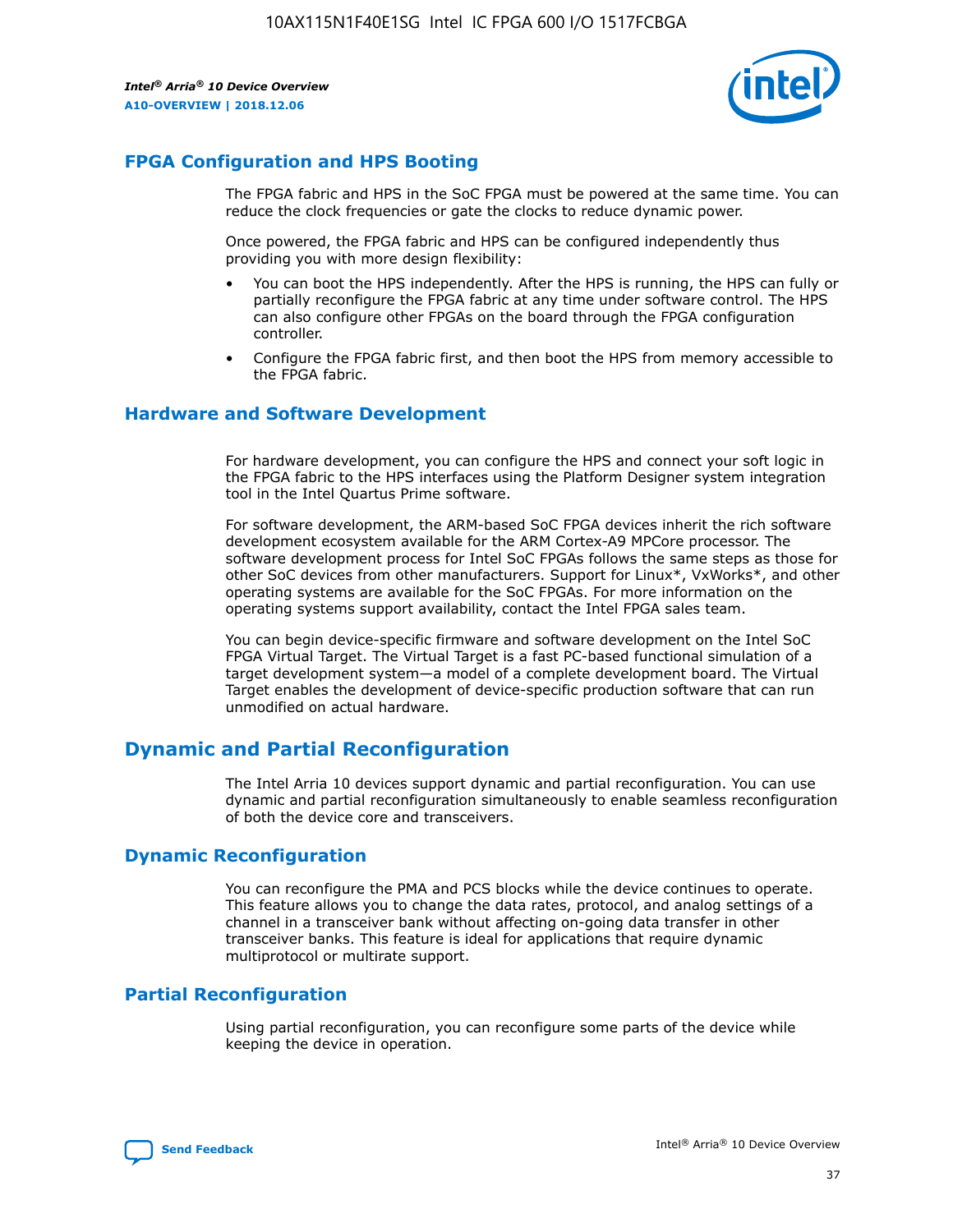

Instead of placing all device functions in the FPGA fabric, you can store some functions that do not run simultaneously in external memory and load them only when required. This capability increases the effective logic density of the device, and lowers cost and power consumption.

In the Intel solution, you do not have to worry about intricate device architecture to perform a partial reconfiguration. The partial reconfiguration capability is built into the Intel Quartus Prime design software, making such time-intensive task simple.

Intel Arria 10 devices support partial reconfiguration in the following configuration options:

- Using an internal host:
	- All supported configuration modes where the FPGA has access to external memory devices such as serial and parallel flash memory.
	- Configuration via Protocol [CvP (PCIe)]
- Using an external host—passive serial (PS), fast passive parallel (FPP) x8, FPP x16, and FPP x32 I/O interface.

# **Enhanced Configuration and Configuration via Protocol**

## **Table 25. Configuration Schemes and Features of Intel Arria 10 Devices**

Intel Arria 10 devices support 1.8 V programming voltage and several configuration schemes.

| <b>Scheme</b>                                                          | <b>Data</b><br><b>Width</b> | <b>Max Clock</b><br>Rate<br>(MHz) | <b>Max Data</b><br>Rate<br>(Mbps)<br>(13) | <b>Decompression</b> | <b>Design</b><br>Security <sup>(1</sup><br>4) | <b>Partial</b><br>Reconfiguration<br>(15) | <b>Remote</b><br><b>System</b><br><b>Update</b> |
|------------------------------------------------------------------------|-----------------------------|-----------------------------------|-------------------------------------------|----------------------|-----------------------------------------------|-------------------------------------------|-------------------------------------------------|
| <b>JTAG</b>                                                            | 1 bit                       | 33                                | 33                                        |                      |                                               | Yes <sup>(16)</sup>                       |                                                 |
| Active Serial (AS)<br>through the<br>EPCO-L<br>configuration<br>device | 1 bit,<br>4 bits            | 100                               | 400                                       | Yes                  | Yes                                           | $Y_{PS}(16)$                              | Yes                                             |
| Passive serial (PS)<br>through CPLD or<br>external<br>microcontroller  | 1 bit                       | 100                               | 100                                       | Yes                  | Yes                                           | Yes(16)                                   | Parallel<br>Flash<br>Loader<br>(PFL) IP<br>core |
|                                                                        | continued                   |                                   |                                           |                      |                                               |                                           |                                                 |

<sup>(13)</sup> Enabling either compression or design security features affects the maximum data rate. Refer to the Intel Arria 10 Device Datasheet for more information.

<sup>(14)</sup> Encryption and compression cannot be used simultaneously.

 $(15)$  Partial reconfiguration is an advanced feature of the device family. If you are interested in using partial reconfiguration, contact Intel for support.

 $(16)$  Partial configuration can be performed only when it is configured as internal host.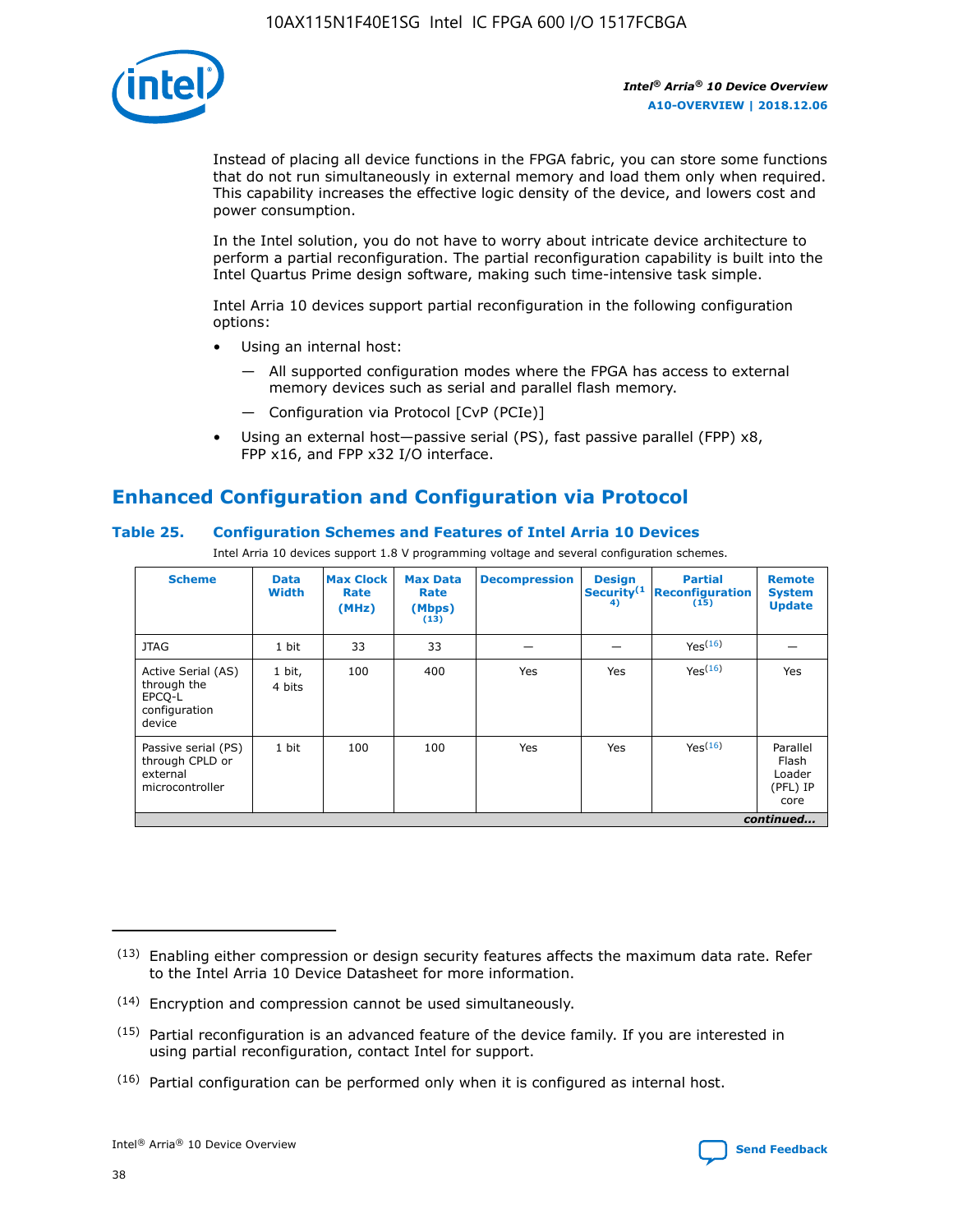

| <b>Scheme</b>                                    | <b>Data</b><br><b>Width</b> | <b>Max Clock</b><br>Rate<br>(MHz) | <b>Max Data</b><br>Rate<br>(Mbps)<br>(13) | <b>Decompression</b> | <b>Design</b><br>Security <sup>(1</sup><br>4) | <b>Partial</b><br><b>Reconfiguration</b><br>(15) | <b>Remote</b><br><b>System</b><br><b>Update</b> |
|--------------------------------------------------|-----------------------------|-----------------------------------|-------------------------------------------|----------------------|-----------------------------------------------|--------------------------------------------------|-------------------------------------------------|
| Fast passive                                     | 8 bits                      | 100                               | 3200                                      | Yes                  | Yes                                           | Yes(17)                                          | PFL IP                                          |
| parallel (FPP)<br>through CPLD or                | 16 bits                     |                                   |                                           | Yes                  | Yes                                           |                                                  | core                                            |
| external<br>microcontroller                      | 32 bits                     |                                   |                                           | Yes                  | Yes                                           |                                                  |                                                 |
| Configuration via                                | 16 bits                     | 100                               | 3200                                      | Yes                  | Yes                                           | Yes <sup>(17)</sup>                              |                                                 |
| <b>HPS</b>                                       | 32 bits                     |                                   |                                           | Yes                  | Yes                                           |                                                  |                                                 |
| Configuration via<br>Protocol [CvP<br>$(PCIe^*)$ | x1, x2,<br>x4, x8<br>lanes  |                                   | 8000                                      | Yes                  | Yes                                           | Yes(16)                                          |                                                 |

You can configure Intel Arria 10 devices through PCIe using Configuration via Protocol (CvP). The Intel Arria 10 CvP implementation conforms to the PCIe 100 ms power-up-to-active time requirement.

#### **Related Information**

[Configuration via Protocol \(CvP\) Implementation in Intel FPGAs User Guide](https://www.intel.com/content/www/us/en/programmable/documentation/dsu1441819344145.html#dsu1442269728522) Provides more information about the CvP configuration scheme.

# **SEU Error Detection and Correction**

Intel Arria 10 devices offer robust and easy-to-use single-event upset (SEU) error detection and correction circuitry.

The detection and correction circuitry includes protection for Configuration RAM (CRAM) programming bits and user memories. The CRAM is protected by a continuously running CRC error detection circuit with integrated ECC that automatically corrects one or two errors and detects higher order multi-bit errors. When more than two errors occur, correction is available through reloading of the core programming file, providing a complete design refresh while the FPGA continues to operate.

The physical layout of the Intel Arria 10 CRAM array is optimized to make the majority of multi-bit upsets appear as independent single-bit or double-bit errors which are automatically corrected by the integrated CRAM ECC circuitry. In addition to the CRAM protection, the M20K memory blocks also include integrated ECC circuitry and are layout-optimized for error detection and correction. The MLAB does not have ECC.

(14) Encryption and compression cannot be used simultaneously.

<sup>(17)</sup> Supported at a maximum clock rate of 100 MHz.



 $(13)$  Enabling either compression or design security features affects the maximum data rate. Refer to the Intel Arria 10 Device Datasheet for more information.

 $(15)$  Partial reconfiguration is an advanced feature of the device family. If you are interested in using partial reconfiguration, contact Intel for support.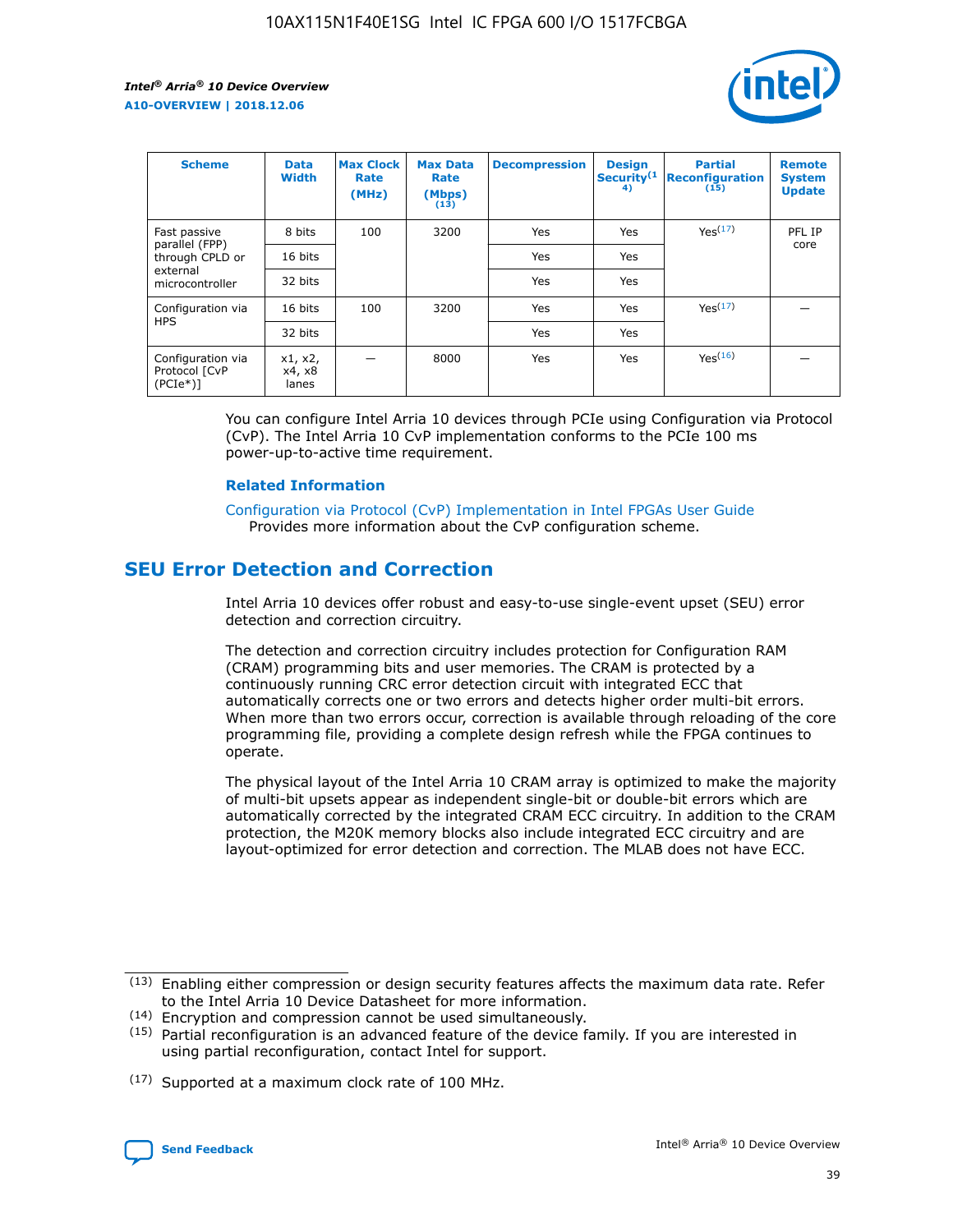

# **Power Management**

Intel Arria 10 devices leverage the advanced 20 nm process technology, a low 0.9 V core power supply, an enhanced core architecture, and several optional power reduction techniques to reduce total power consumption by as much as 40% compared to Arria V devices and as much as 60% compared to Stratix V devices.

The optional power reduction techniques in Intel Arria 10 devices include:

- **SmartVID**—a code is programmed into each device during manufacturing that allows a smart regulator to operate the device at lower core  $V_{CC}$  while maintaining performance
- **Programmable Power Technology**—non-critical timing paths are identified by the Intel Quartus Prime software and the logic in these paths is biased for low power instead of high performance
- **Low Static Power Options**—devices are available with either standard static power or low static power while maintaining performance

Furthermore, Intel Arria 10 devices feature Intel's industry-leading low power transceivers and include a number of hard IP blocks that not only reduce logic resources but also deliver substantial power savings compared to soft implementations. In general, hard IP blocks consume up to 90% less power than the equivalent soft logic implementations.

# **Incremental Compilation**

The Intel Quartus Prime software incremental compilation feature reduces compilation time and helps preserve performance to ease timing closure. The incremental compilation feature enables the partial reconfiguration flow for Intel Arria 10 devices.

Incremental compilation supports top-down, bottom-up, and team-based design flows. This feature facilitates modular, hierarchical, and team-based design flows where different designers compile their respective design sections in parallel. Furthermore, different designers or IP providers can develop and optimize different blocks of the design independently. These blocks can then be imported into the top level project.

# **Document Revision History for Intel Arria 10 Device Overview**

| <b>Document</b><br><b>Version</b> | <b>Changes</b>                                                                                                                                                                                                                                                              |
|-----------------------------------|-----------------------------------------------------------------------------------------------------------------------------------------------------------------------------------------------------------------------------------------------------------------------------|
| 2018.12.06                        | Added links to Intel Arria 10 device errata documents.<br>Removed automotive temperature option from the Intel Arria 10 GX devices.<br>Removed -3 fabric speed grade from the Intel Arria 10 GT devices.<br>Updated power options for the Intel Arria 10 GX and GT devices. |
| 2018.04.09                        | Updated the lowest $V_{CC}$ from 0.83 V to 0.82 V in the topic listing a summary of the device features.                                                                                                                                                                    |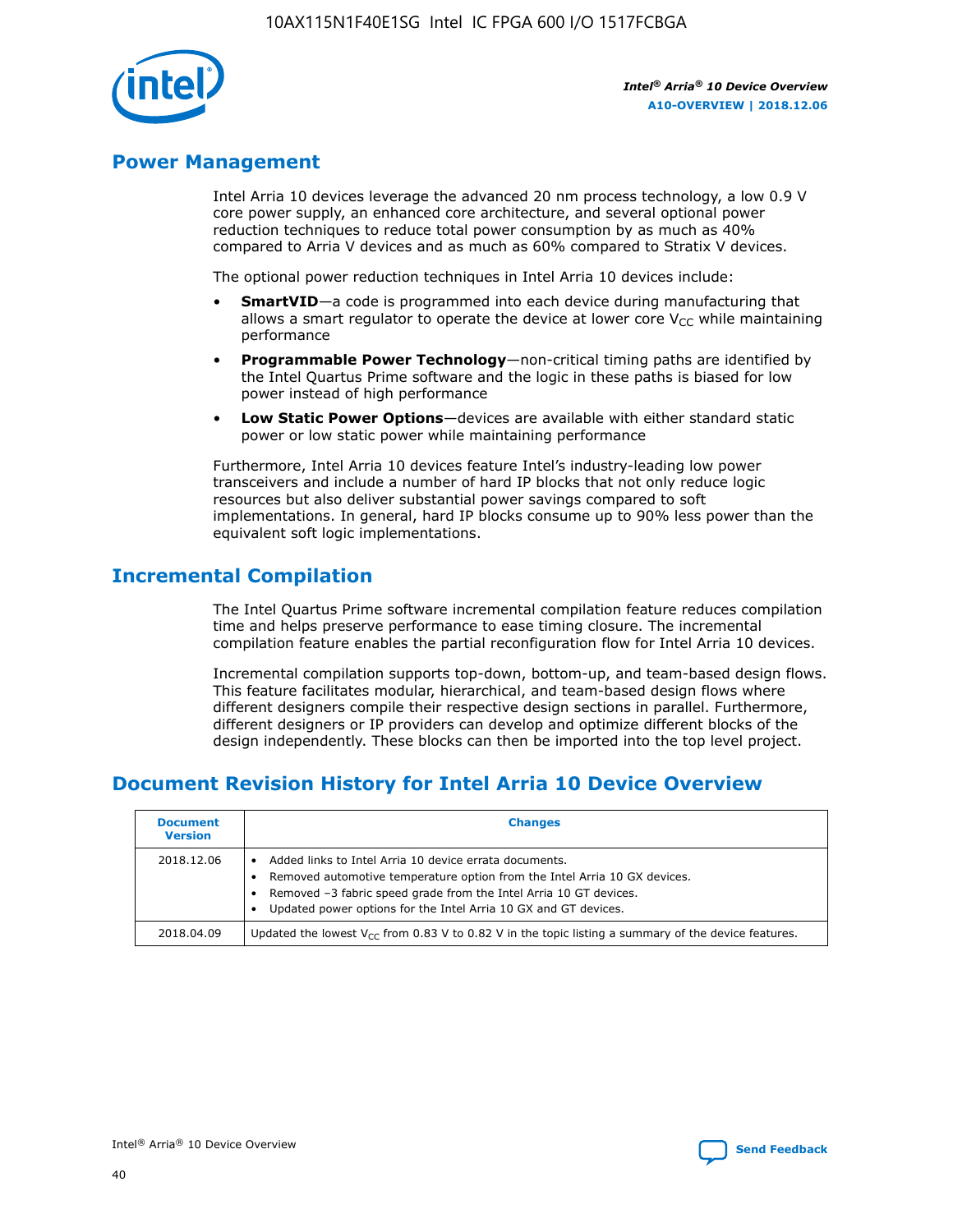*Intel® Arria® 10 Device Overview* **A10-OVERVIEW | 2018.12.06**



| <b>Date</b>    | <b>Version</b> | <b>Changes</b>                                                                                                                                                                                                                                                                                                                                                                                                                                                                                                                                                                                                                                                                                                                                                                                                                                                                                                                                                            |
|----------------|----------------|---------------------------------------------------------------------------------------------------------------------------------------------------------------------------------------------------------------------------------------------------------------------------------------------------------------------------------------------------------------------------------------------------------------------------------------------------------------------------------------------------------------------------------------------------------------------------------------------------------------------------------------------------------------------------------------------------------------------------------------------------------------------------------------------------------------------------------------------------------------------------------------------------------------------------------------------------------------------------|
| January 2018   | 2018.01.17     | Updated the maximum data rate for HPS (Intel Arria 10 SX devices<br>external memory interface DDR3 controller from 2,166 Mbps to 2,133<br>Mbps.<br>Updated maximum frequency supported for half rate QDRII and QDRII<br>+ SRAM to 633 MHz in Memory Standards Supported by the Soft<br>Memory Controller table.<br>Updated transceiver backplane capability to 12.5 Gbps.<br>$\bullet$<br>Removed transceiver speed grade 5 in Sample Ordering Core and<br>Available Options for Intel Arria 10 GX Devices figure.<br>Removed package code 40, low static power, SmartVID, industrial, and<br>military operating temperature support from Sample Ordering Core and<br>Available Options for Intel Arria 10 GT Devices figure.<br>Updated short reach transceiver rate for Intel Arria 10 GT devices to<br>25.8 Gbps.<br>Removed On-Die Instrumentation - EyeQ and Jitter Margin Tool<br>support from PMA Features of the Transceivers in Intel Arria 10 Devices<br>table. |
| September 2017 | 2017.09.20     | Updated the maximum speed of the DDR4 external memory interface from<br>1,333 MHz/2,666 Mbps to 1,200 MHz/2,400 Mbps.                                                                                                                                                                                                                                                                                                                                                                                                                                                                                                                                                                                                                                                                                                                                                                                                                                                     |
| July 2017      | 2017.07.13     | Corrected the automotive temperature range in the figure showing the<br>available options for the Intel Arria 10 GX devices from "-40°C to 100°C"<br>to "-40°C to 125°C".                                                                                                                                                                                                                                                                                                                                                                                                                                                                                                                                                                                                                                                                                                                                                                                                 |
| July 2017      | 2017.07.06     | Added automotive temperature option to Intel Arria 10 GX device family.                                                                                                                                                                                                                                                                                                                                                                                                                                                                                                                                                                                                                                                                                                                                                                                                                                                                                                   |
| May 2017       | 2017.05.08     | Corrected protocol names with "1588" to "IEEE 1588v2".<br>$\bullet$<br>Updated the vertical migration table to remove vertical migration<br>$\bullet$<br>between Intel Arria 10 GX and Intel Arria 10 SX device variants.<br>Removed all "Preliminary" marks.<br>$\bullet$                                                                                                                                                                                                                                                                                                                                                                                                                                                                                                                                                                                                                                                                                                |
| March 2017     | 2017.03.15     | Removed the topic about migration from Intel Arria 10 to Intel Stratix<br>10 devices.<br>Rebranded as Intel.<br>$\bullet$                                                                                                                                                                                                                                                                                                                                                                                                                                                                                                                                                                                                                                                                                                                                                                                                                                                 |
| October 2016   | 2016.10.31     | Removed package F36 from Intel Arria 10 GX devices.<br>Updated Intel Arria 10 GT sample ordering code and maximum GX<br>$\bullet$<br>transceiver count. Intel Arria 10 GT devices are available only in the<br>SF45 package option with a maximum of 72 transceivers.                                                                                                                                                                                                                                                                                                                                                                                                                                                                                                                                                                                                                                                                                                     |
| May 2016       | 2016.05.02     | Updated the FPGA Configuration and HPS Booting topic.<br>$\bullet$<br>Remove V <sub>CC</sub> PowerManager from the Summary of Features, Power<br>Management and Arria 10 Device Variants and packages topics. This<br>feature is no longer supported in Arria 10 devices.<br>Removed LPDDR3 from the Memory Standards Supported by the HPS<br>Hard Memory Controller table in the Memory Standards Supported by<br>Intel Arria 10 Devices topic. This standard is only supported by the<br>FPGA.<br>Removed transceiver speed grade 5 from the Device Variants and<br>Packages topic for Arria 10 GX and SX devices.                                                                                                                                                                                                                                                                                                                                                      |
| February 2016  | 2016.02.11     | Changed the maximum Arria 10 GT datarate to 25.8 Gbps and the<br>minimum datarate to 1 Gbps globally.<br>Revised the state for Core clock networks in the Summary of Features<br>$\bullet$<br>topic.<br>Changed the transceiver parameters in the "Summary of Features for<br>$\bullet$<br>Arria 10 Devices" table.<br>• Changed the transceiver parameters in the "Maximum Resource Counts<br>for Arria 10 GT Devices" table.<br>Changed the package availability for GT devices in the "Package Plan<br>for Arria 10 GT Devices" table.<br>Changed the package configurations for GT devices in the "Migration"<br>Capability Across Arria 10 Product Lines" figure.<br>continued                                                                                                                                                                                                                                                                                       |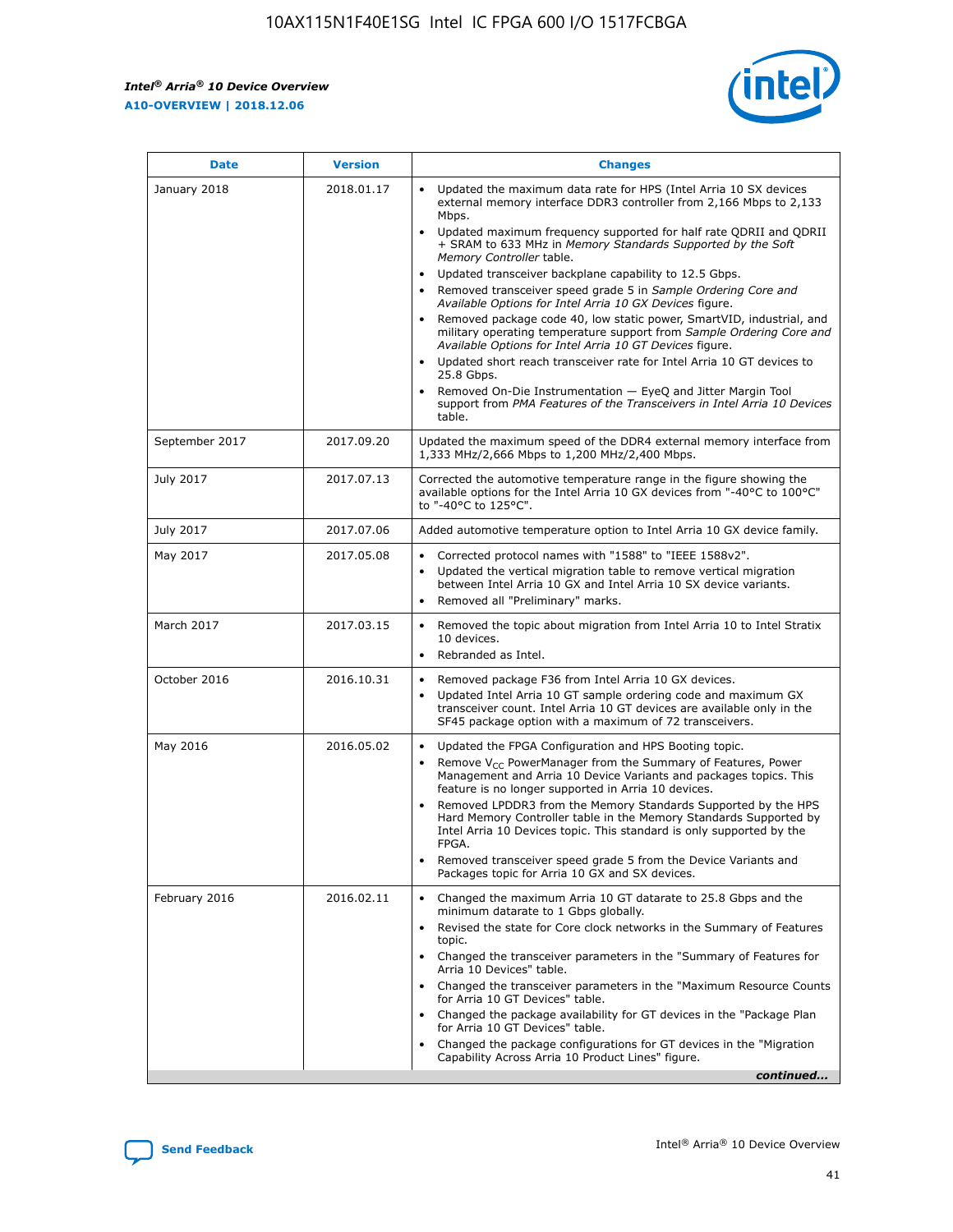

| <b>Date</b>   | <b>Version</b> | <b>Changes</b>                                                                                                                                                               |
|---------------|----------------|------------------------------------------------------------------------------------------------------------------------------------------------------------------------------|
|               |                | Changed transceiver parameters in the "Low Power Serial Transceivers"<br>$\bullet$<br>section.                                                                               |
|               |                | • Changed the transceiver descriptions in the "Device Variants for the<br>Arria 10 Device Family" table.                                                                     |
|               |                | • Changed the "Sample Ordering Code and Available Options for Arria 10<br>GT Devices" figure.                                                                                |
|               |                | Changed the datarates for GT devices in the "PMA Features" section.                                                                                                          |
|               |                | Changed the datarates for GT devices in the "PCS Features" section.<br>$\bullet$                                                                                             |
| December 2015 | 2015.12.14     | Updated the number of M20K memory blocks for Arria 10 GX 660 from<br>2133 to 2131 and corrected the total RAM bit from 48,448 Kb to<br>48,408 Kb.                            |
|               |                | Corrected the number of DSP blocks for Arria 10 GX 660 from 1688 to<br>$\bullet$<br>1687 in the table listing floating-point arithmetic resources.                           |
| November 2015 | 2015.11.02     | Updated the maximum resources for Arria 10 GX 220, GX 320, GX 480,<br>GX 660, SX 220, SX 320, SX 480, and SX 660.                                                            |
|               |                | Updated resource count for Arria 10 GX 320, GX 480, GX 660, SX 320,<br>SX 480, a SX 660 devices in Number of Multipliers in Intel Arria 10<br><b>Devices</b> table.          |
|               |                | Updated the available options for Arria 10 GX, GT, and SX.<br>$\bullet$                                                                                                      |
|               |                | Changed instances of Quartus II to Quartus Prime.<br>$\bullet$                                                                                                               |
| June 2015     | 2015.06.15     | Corrected label for Intel Arria 10 GT product lines in the vertical migration<br>figure.                                                                                     |
| May 2015      | 2015.05.15     | Corrected the DDR3 half rate and quarter rate maximum frequencies in the<br>table that lists the memory standards supported by the Intel Arria 10 hard<br>memory controller. |
| May 2015      | 2015.05.04     | • Added support for 13.5G JESD204b in the Summary of Features table.<br>Added a link to Arria 10 GT Channel Usage in the Arria 10 GT Package<br>$\bullet$<br>Plan topic.     |
|               |                | • Added a note to the table, Maximum Resource Counts for Arria 10 GT<br>devices.                                                                                             |
|               |                | • Updated the power requirements of the transceivers in the Low Power<br>Serial Transceivers topic.                                                                          |
| January 2015  | 2015.01.23     | • Added floating point arithmetic features in the Summary of Features<br>table.                                                                                              |
|               |                | • Updated the total embedded memory from 38.38 megabits (Mb) to<br>65.6 Mb.                                                                                                  |
|               |                | • Updated the table that lists the memory standards supported by Intel<br>Arria 10 devices.                                                                                  |
|               |                | Removed support for DDR3U, LPDDR3 SDRAM, RLDRAM 2, and DDR2.                                                                                                                 |
|               |                | Moved RLDRAM 3 support from hard memory controller to soft memory<br>controller. RLDRAM 3 support uses hard PHY with soft memory<br>controller.                              |
|               |                | Added soft memory controller support for QDR IV.                                                                                                                             |
|               |                | Updated the maximum resource count table to include the number of<br>hard memory controllers available in each device variant.                                               |
|               |                | Updated the transceiver PCS data rate from 12.5 Gbps to 12 Gbps.                                                                                                             |
|               |                | Updated the max clock rate of PS, FPP x8, FPP x16, and Configuration<br>via HPS from 125 MHz to 100 MHz.                                                                     |
|               |                | Added a feature for fractional synthesis PLLs: PLL cascading.                                                                                                                |
|               |                | Updated the HPS programmable general-purpose I/Os from 54 to 62.<br>$\bullet$                                                                                                |
|               |                | continued                                                                                                                                                                    |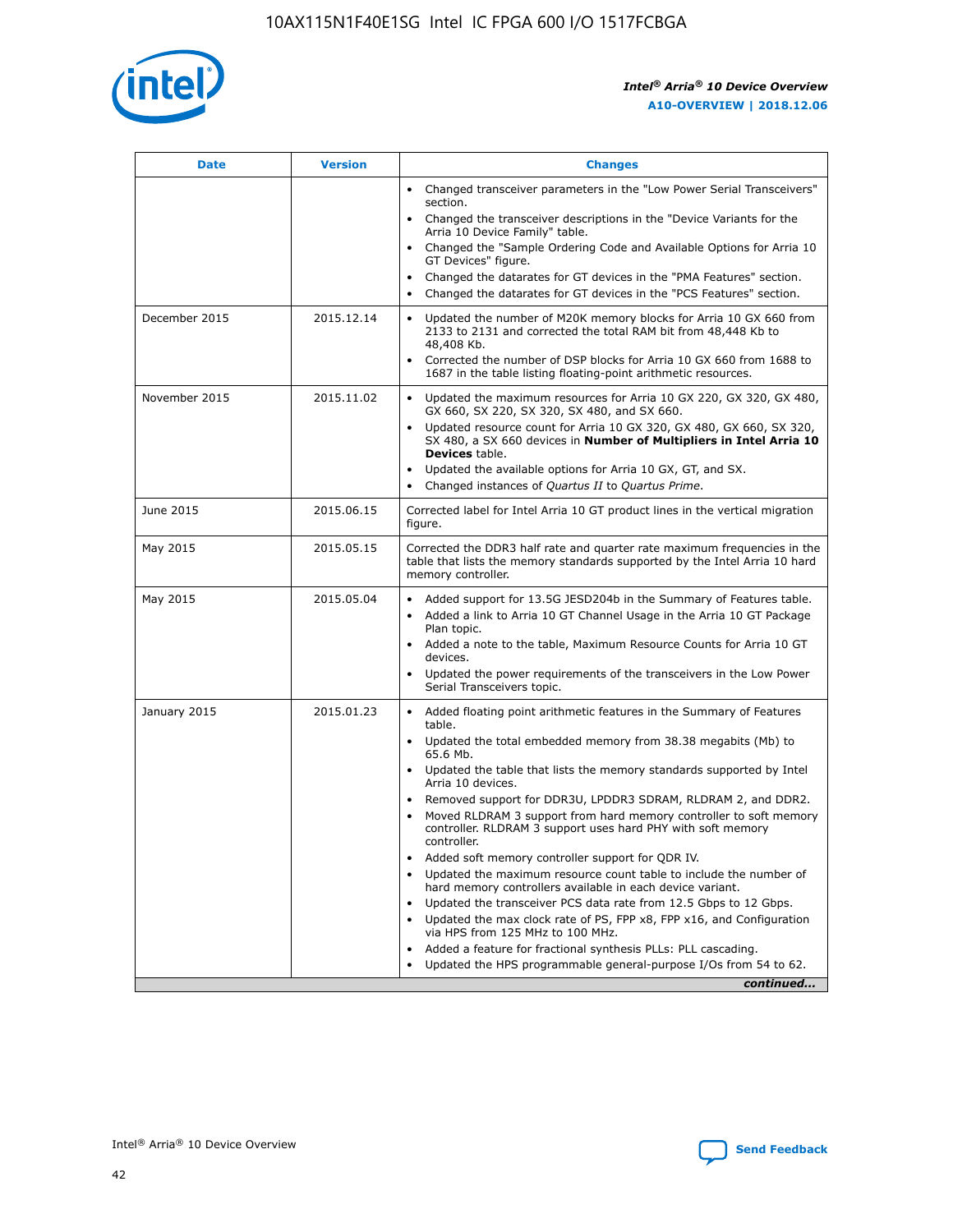

| <b>Date</b>    | <b>Version</b> | <b>Changes</b>                                                                                                                                                                                                                                                                                                                                                                                                                                                                                                                                      |
|----------------|----------------|-----------------------------------------------------------------------------------------------------------------------------------------------------------------------------------------------------------------------------------------------------------------------------------------------------------------------------------------------------------------------------------------------------------------------------------------------------------------------------------------------------------------------------------------------------|
| September 2014 | 2014.09.30     | Corrected the 3 V I/O and LVDS I/O counts for F35 and F36 packages<br>$\bullet$<br>of Arria 10 GX.<br>Corrected the 3 V I/O, LVDS I/O, and transceiver counts for the NF40<br>$\bullet$<br>package of the Arria GX 570 and 660.<br>Removed 3 V I/O, LVDS I/O, and transceiver counts for the NF40<br>$\bullet$<br>package of the Arria GX 900 and 1150. The NF40 package is not<br>available for Arria 10 GX 900 and 1150.                                                                                                                          |
| August 2014    | 2014.08.18     | Updated Memory (Kb) M20K maximum resources for Arria 10 GX 660<br>devices from 42,660 to 42,620.<br>Added GPIO columns consisting of LVDS I/O Bank and 3V I/O Bank in<br>$\bullet$<br>the Package Plan table.<br>Added how to use memory interface clock frequency higher than 533<br>$\bullet$<br>MHz in the I/O vertical migration.<br>Added information to clarify that RLDRAM3 support uses hard PHY with<br>$\bullet$<br>soft memory controller.<br>Added variable precision DSP blocks support for floating-point<br>$\bullet$<br>arithmetic. |
| June 2014      | 2014.06.19     | Updated number of dedicated I/Os in the HPS block to 17.                                                                                                                                                                                                                                                                                                                                                                                                                                                                                            |
| February 2014  | 2014.02.21     | Updated transceiver speed grade options for GT devices in Figure 2.                                                                                                                                                                                                                                                                                                                                                                                                                                                                                 |
| February 2014  | 2014.02.06     | Updated data rate for Arria 10 GT devices from 28.1 Gbps to 28.3 Gbps.                                                                                                                                                                                                                                                                                                                                                                                                                                                                              |
| December 2013  | 2013.12.10     | Updated the HPS memory standards support from LPDDR2 to LPDDR3.<br>Updated HPS block diagram to include dedicated HPS I/O and FPGA<br>$\bullet$<br>Configuration blocks as well as repositioned SD/SDIO/MMC, DMA, SPI<br>and NAND Flash with ECC blocks.                                                                                                                                                                                                                                                                                            |
| December 2013  | 2013.12.02     | Initial release.                                                                                                                                                                                                                                                                                                                                                                                                                                                                                                                                    |